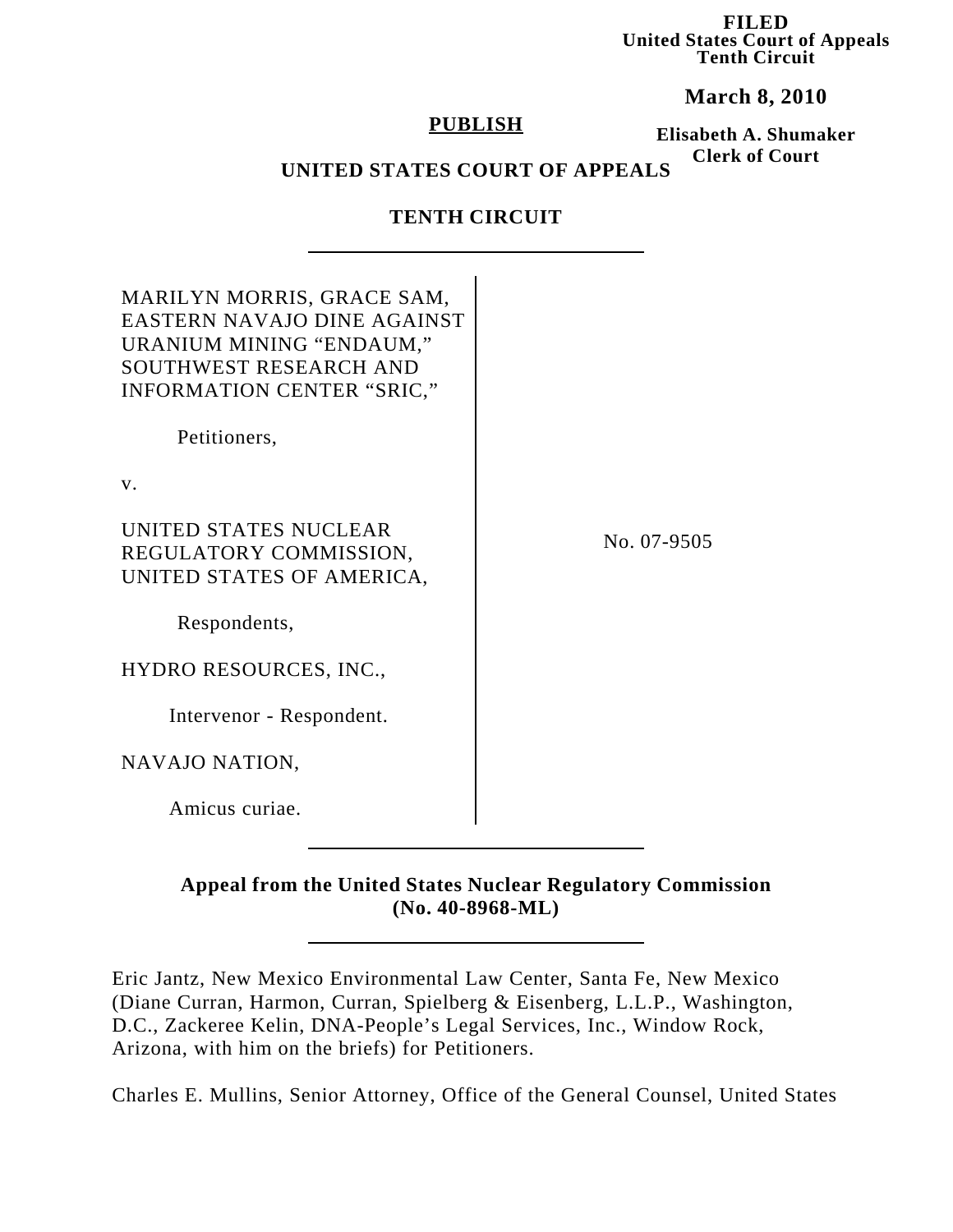Nuclear Regulatory Commission (Ronald J. Tenpas, Acting Assistant Attorney General, John E. Arbab, Appellate Section, Environmental and Natural Resources Division, United States Department of Justice, Karen D. Cyr, General Counsel, John F. Cordes, Jr., Solicitor, E. Leo Slaggie, Deputy Solicitor, Steven C. Hamrick, Attorney, Office of the General Counsel, United States Nuclear Regulatory Commission, with him on the brief) Washington, D.C., for Respondents.

Anthony J. Thompson (Christopher S. Pugsley, with him on the brief) Thompson & Simmons, PLLC, Washington, D.C. for Intervenor-Respondent.

Louis Denetsosie, Attorney General and David A. Taylor, Senior Attorney, Natural Resource Unit, Navajo Nation Department of Justice, filed an amicus curiae brief for the Navajo Nation.

Before **LUCERO, EBEL** and **FRIZZELL**, \* Circuit Judges.

**EBEL**, Circuit Judge.

The Nuclear Regulatory Commission ("NRC") issued Hydro Resources,

Inc. ("HRI") a license to conduct in situ leach mining for uranium on four sites in northwest New Mexico. In this case, Petitioners—Eastern Diné Against Uranium Mining, a Navajo community organization, Southwest Research and Information Center, a non-profit environmental education organization, and two local ranchers, Grace Sam and Marilyn Morris—seek review of the NRC's licensing decision. Petitioners assert that the NRC, in issuing HRI's license, violated two

<sup>\*</sup> Honorable Gregory K. Frizzell, District Court Judge, Northern District of Oklahoma, sitting by designation.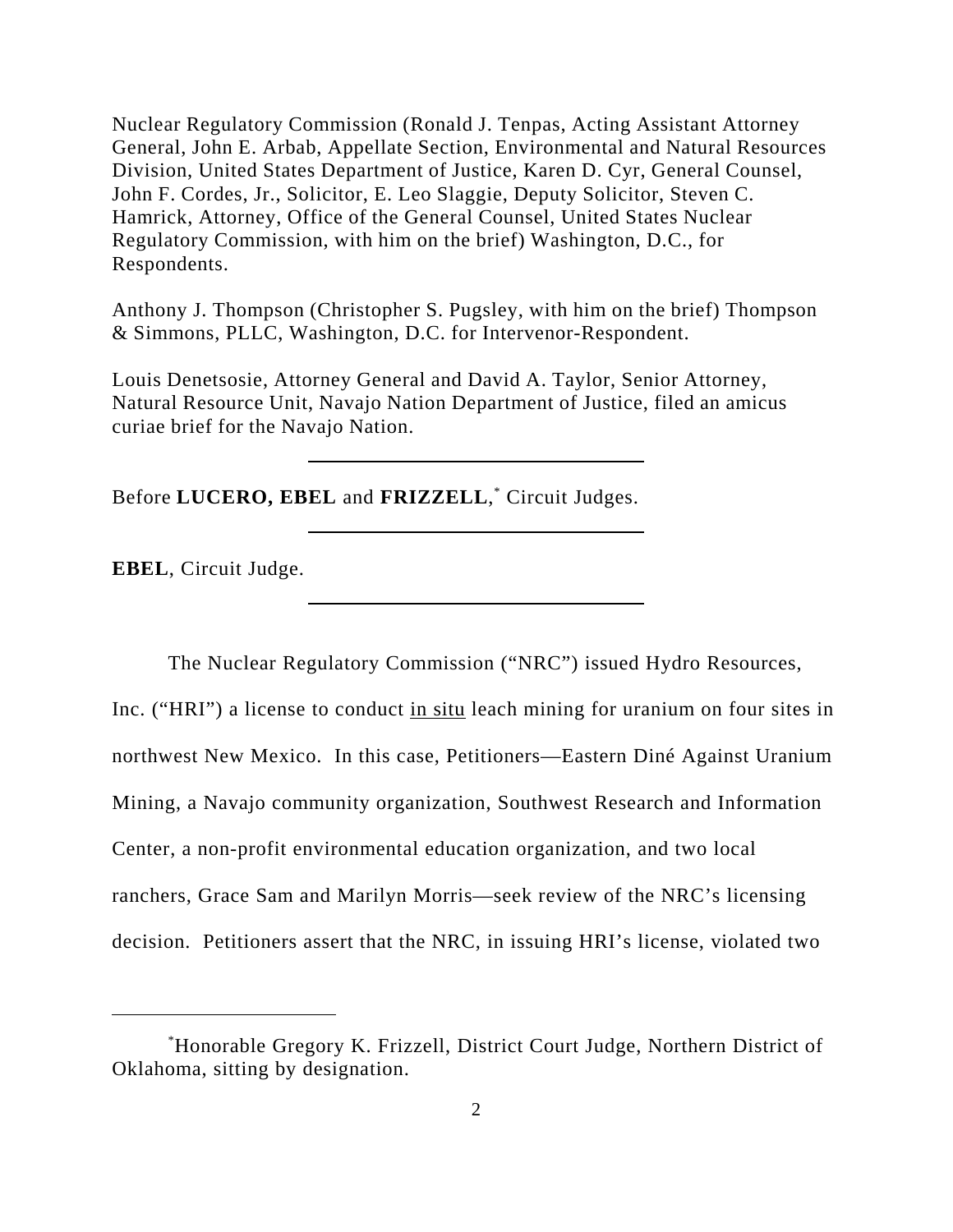federal statutes—the Atomic Energy Act ("AEA"), which sets forth specific requirements that an applicant must meet before obtaining a license, and the National Environmental Policy Act ("NEPA"), which requires, in more general terms, that an agency give a "hard look" to the environmental impact of any project or action it authorizes. Having jurisdiction to review the agency's licensing decision under 28 U.S.C. § 2342(4) and 42 U.S.C. § 2239(b), as well as the Administrative Procedures Act ("APA"), 5 U.S.C. § 702, we DENY the petition for review and uphold the NRC's licensing decision in all respects.

#### **I. BACKGROUND**

In 1988, HRI applied with the NRC for a license to conduct in situ leach ("ISL") uranium mining at four locations in McKinley County, New Mexico, near the Navajo Indian Reservation. Two of these sites, referred to as Sections 8 and 17, are adjacent to each other and are both located near Church Rock, New Mexico; the other two sites, Unit One and Crownpoint, are located near Crownpoint, New Mexico. The entire project is known as the Crownpoint Uranium Project.

ISL mining involves injecting lixiviant—a mixture of ground water charged with oxygen and bicarbonate—into the "ore zone," the underground geological formation containing the uranium deposits. As the lixiviant is pumped through the ore zone, the uranium dissolves into the lixiviant. This now "pregnant lixiviant" is then pumped back to the surface, where the uranium is separated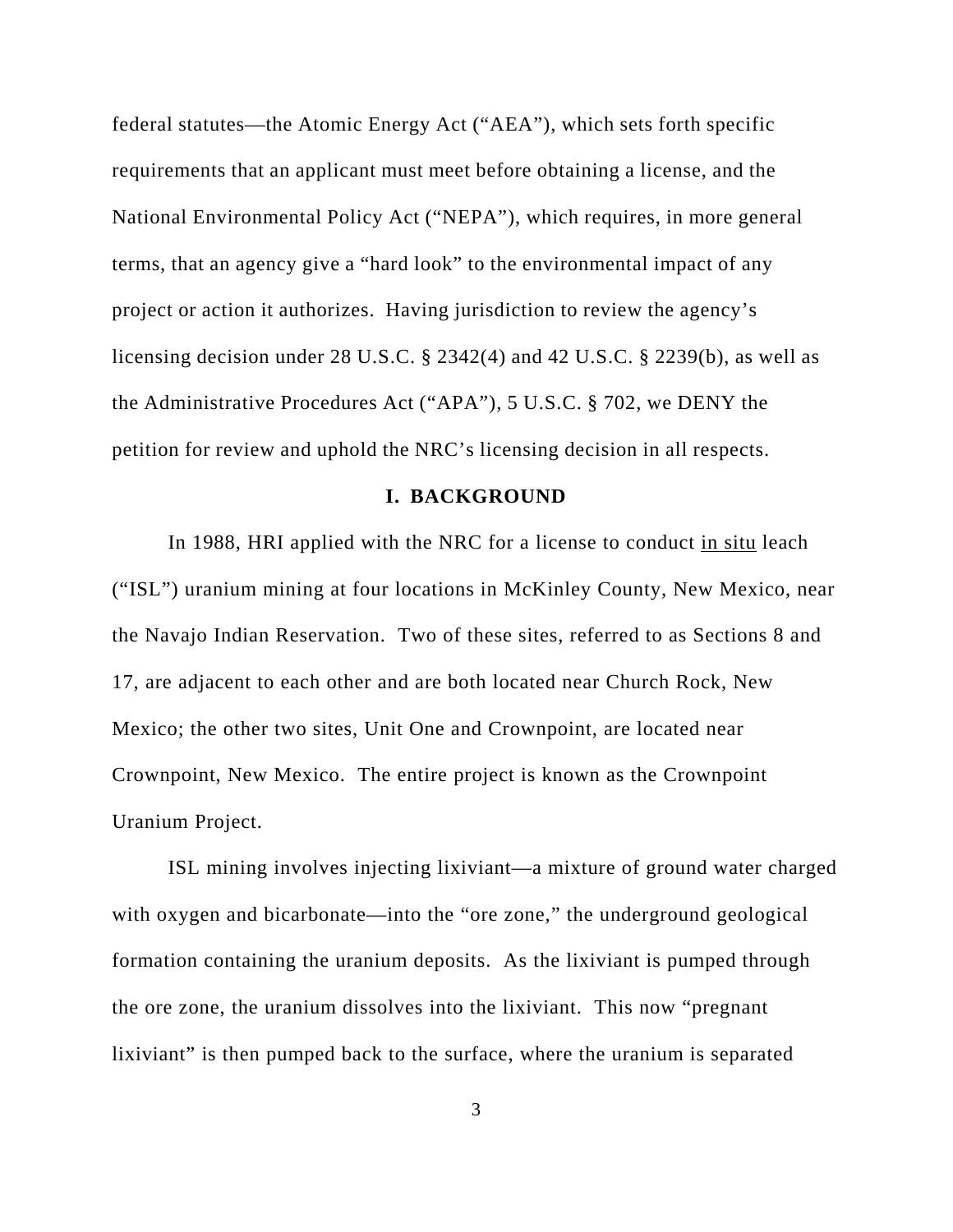from the lixiviant, processed into yellowcake, and shipped to other facilities to be enriched for use as reactor fuel. The "barren lixiviant" is re-charged with oxygen and bicarbonate and re-injected into the ore zone to repeat the cycle.

In order to conduct its ISL operation, HRI plans to create a number of "well fields" at each mining site. Each "well field" includes one production well located in the midst of several injection wells, all spaced in a five- or seven-well geometric pattern.<sup>1</sup> As the lixiviant is pumped by the injection wells through the ore zone, a greater amount of water is extracted through the middle production well, lowering the pressure in the center of the well field and thereby drawing the uranium-enriched lixiviant to the production well to be pumped to the surface. The production and injection wells, which tap into the Westwater Canyon aquifer, will be surrounded by monitoring wells, both horizontally in that aquifer and vertically in other aquifers, to insure that there are no excursions of lixiviant outside each well field being mined.

In 1997, the NRC, in cooperation with the Bureau of Land Management ("BLM") and the Bureau of Indian Affairs ("BIA"), issued a final environmental impact statement ("FEIS"), recommending that the NRC grant HRI's license

<sup>&</sup>lt;sup>1</sup>The Environmental Protection Agency ("EPA") and the State of New Mexico regulate the design, construction, testing, and operation of these wells. HRI's compliance with those regulations is not at issue in this review petition.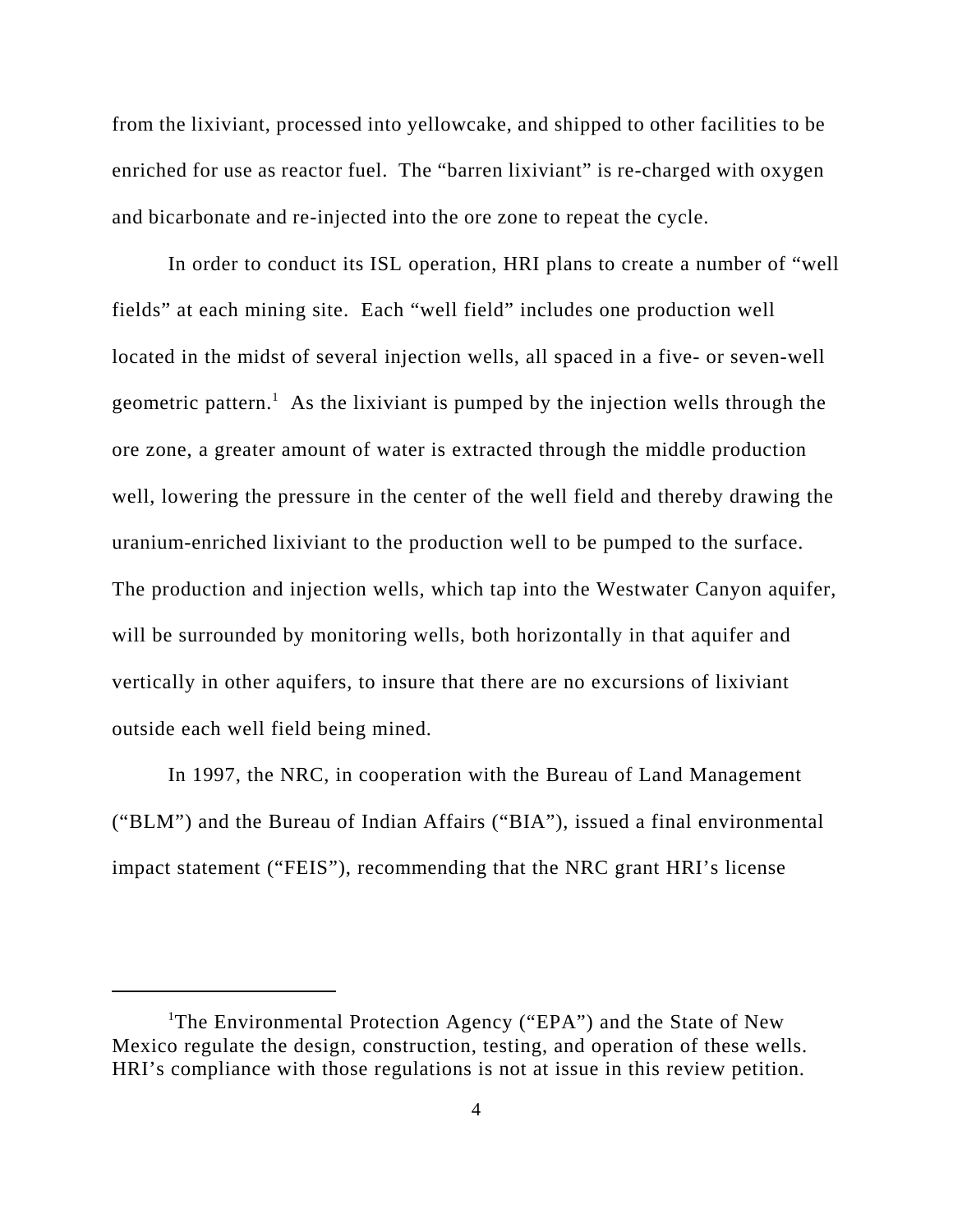application.<sup>2</sup> The NRC did so, issuing HRI a license in January 1998.

This license imposes a number of requirements on HRI. Chief among those is the requirement that, when HRI is finished mining each site, it must reclaim the site and restore the quality of the groundwater. In order to insure this restoration occurs, the license requires HRI to provide a surety to cover the estimated cost of those reclamation efforts.

The NRC, during its proceedings addressing HRI's license application, permitted Petitioners to intervene because they, or their members, "use[] a substantial quantity of water personally or for livestock from a source that is reasonably contiguous to either the injection or processing sites" for the proposed mining locations. In re Hydro Res., Inc., 47 N.R.C. 261, 263, 275-78, 286 (1998), rev'd in part on other grounds, 48 N.R.C. 119 (1998). After issuing HRI its license, the NRC conducted a bifurcated informal adjudicatory hearing, pursuant to 10 C.F.R. Part 2, Subpart L.<sup>3</sup> See In re Hydro Res., Inc., 47 N.R.C. at 263.

<sup>&</sup>lt;sup>2</sup>Because the four mining sites are very near the Navajo Reservation, the NRC, along with the BIA, invited the Navajo Nation to participate in the drafting of the FEIS as a cooperating agency. See 10 C.F.R.  $\S$ § 51.14(a), 51.28(a)(5). The Navajo Nation declined that offer, however, based both upon the Nation's "executive order formally recognizing the 1983 tribal moratorium on uranium mining on Navajo lands," and the Nation's announced opposition to HRI's proposed Crownpoint uranium project. (Jt. App. at 208-10.)

<sup>&</sup>lt;sup>3</sup>These administrative proceedings, then, occurred in two parts, see 10 C.F.R. Part 2, Subpart A:

<sup>1)</sup> The NRC prepared the draft environmental impact statement ("DEIS"), then (continued...)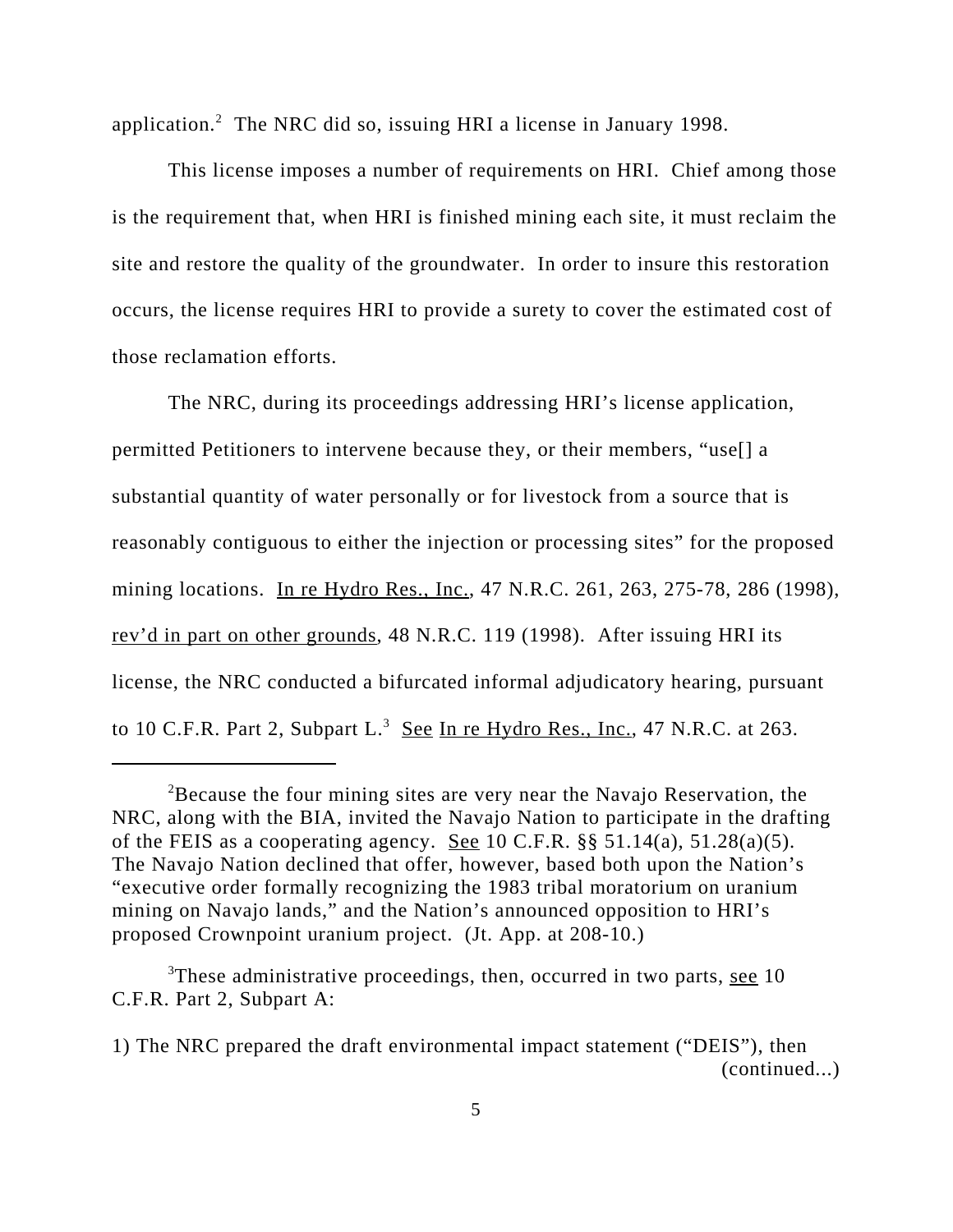In Phase I of these administrative proceedings, the NRC conducted a

hearing specifically addressing only the Section 8 site near Church Rock. The NRC addressed this site first because that is where HRI intends to begin its ISL operations. In a series of decisions, the NRC upheld HRI's license as it pertained to that one site. Phase II of these administrative proceedings then addressed HRI's other three mining sites, ultimately upholding HRI's license as it pertained to those sites, as well.

In this petition for review, Petitioners now challenge several of the NRC

2) After the NRC issued HRI's license, the NRC, based on Petitioners' earlier requests, conducted an informal adjudicatory hearing, pursuant to 10 C.F.R. Part 2, Subpart L. See In re Hydro Res., Inc., 47 N.R.C. at 263. Although 10 C.F.R. Part 2 includes rules governing a number of different types of NRC hearings, including formal adjudicatory hearings and hearings regarding special licenses, see 10 C.F.R. Part 2, the parties agree that, in this case, an informal adjudicatory hearing was appropriate. See 10 C.F.R. §2.310 (addressing "Selection of Hearing Procedures"). It is during this informal adjudicatory hearing that Petitioners were able to challenge the NRC's decision to issue the license, as well as the adequacy of the FEIS. The NRC ultimately rejected all of Petitioners' challenges and upheld its decision to issue HRI the license. It is that final agency action—the NRC's issuing HRI a license after rejecting Petitioners' administrative challenges—that is at issue here. See 5 U.S.C. § 704 (providing for judicial review of final agency action).

 $3$ (...continued)

published it and sought public comment. See 59 Fed. Reg. 56,557-02 (Nov. 14, 1994). In light of the DEIS's recommendation that the NRC grant HRI's request for a license, Petitioners and a number of others who opposed HRI's license application sought to intervene. The NRC concluded Petitioners had standing to challenge the license application and so permitted them to intervene. The NRC, however, abated Petitioners' challenge until after the NRC made a final decision concerning HRI's license application. Eventually, the NRC completed the FEIS, which recommended issuing HRI the license. The NRC then issued HRI a license.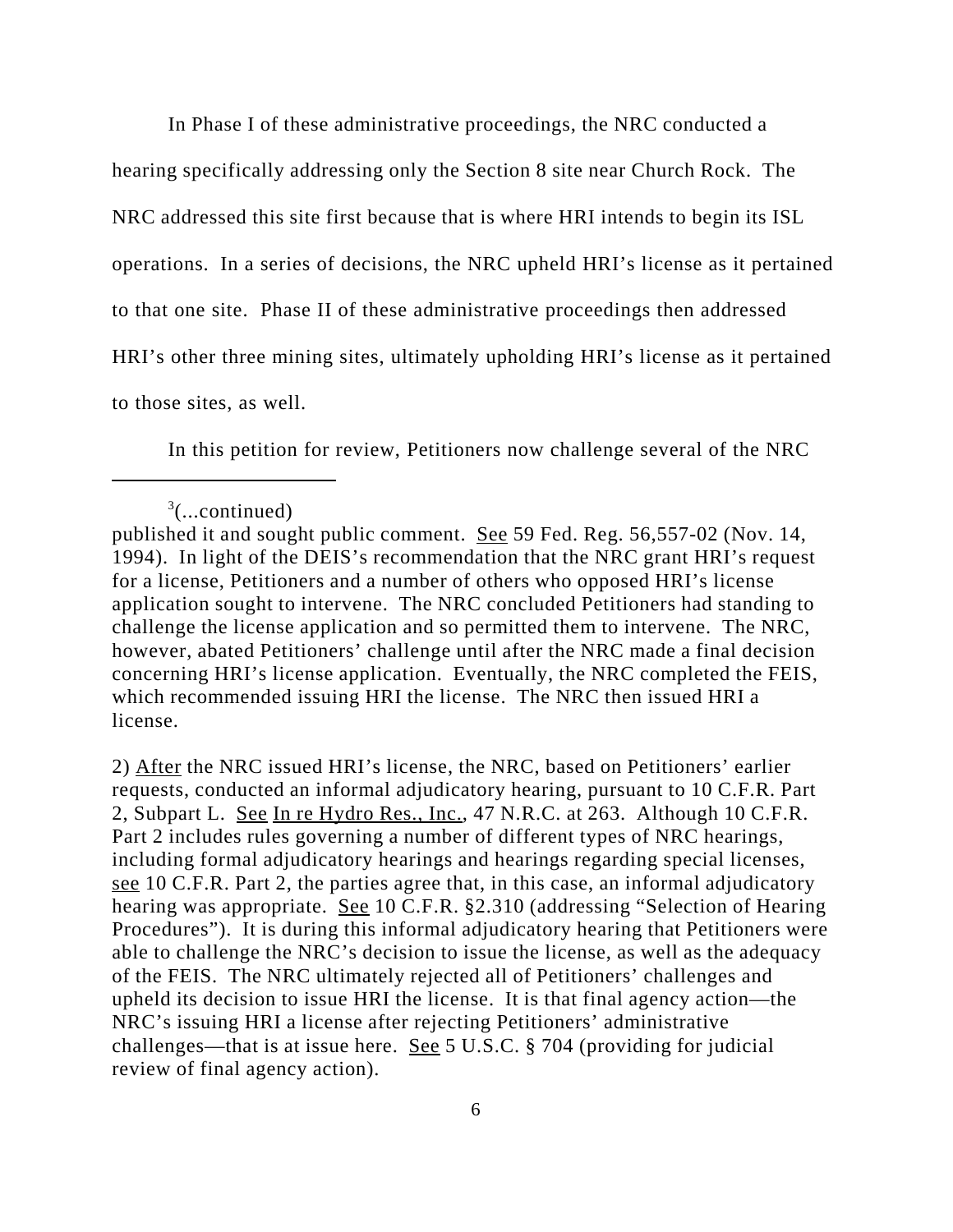determinations pertaining only to the Church Rock Sections 8 and 17 sites. This court granted both HRI's motion to intervene in this review proceeding and the Navajo Nation's request to file an amicus brief.

### **II. AIRBORNE RADIATION AT SECTION 17**

The licensed area in Section 17, located near Church Rock, New Mexico, is

on land held in trust by the U.S. Government for the Navajo Nation and leased by the Bureau of Indian Affairs to local residents who live and graze their livestock there. Three families live on Section 17 inside the licensed area, and approximately 850 people live within five miles of the Section 8 and Section 17 mining sites.

(Pet. Br. at 14 (citing Jt. App. at 245, 835-38).) "HRI's licensed area on Section

17 includes the site of the abandoned Old Church Rock Mine, an underground

[conventional] uranium mine that operated in the early 1960s and from 1977 to

1983[,] before it was purchased by HRI." (Id. at 15 (citing Jt. App. at 1354).) As

a result of that prior mining operation, the site contains debris and waste that emit airborne radiation.<sup>4</sup>

Petitioners contend that the NRC, in considering HRI's licensing application, failed to take into account the airborne radiation already being emitted at Section 17, contrary to both the Atomic Energy Act of 1954, as amended by the Uranium Mill Tailings Radiation Control Act of 1978 ("AEA"),

<sup>&</sup>lt;sup>4</sup>During the administrative appeal of the NRC's licensing decision, the NRC's Presiding Officer ("P.O.") found that the earlier conventional underground mine had been properly capped and, therefore, the mine itself was not the source of any current airborne radiation. Petitioners do not challenge that finding.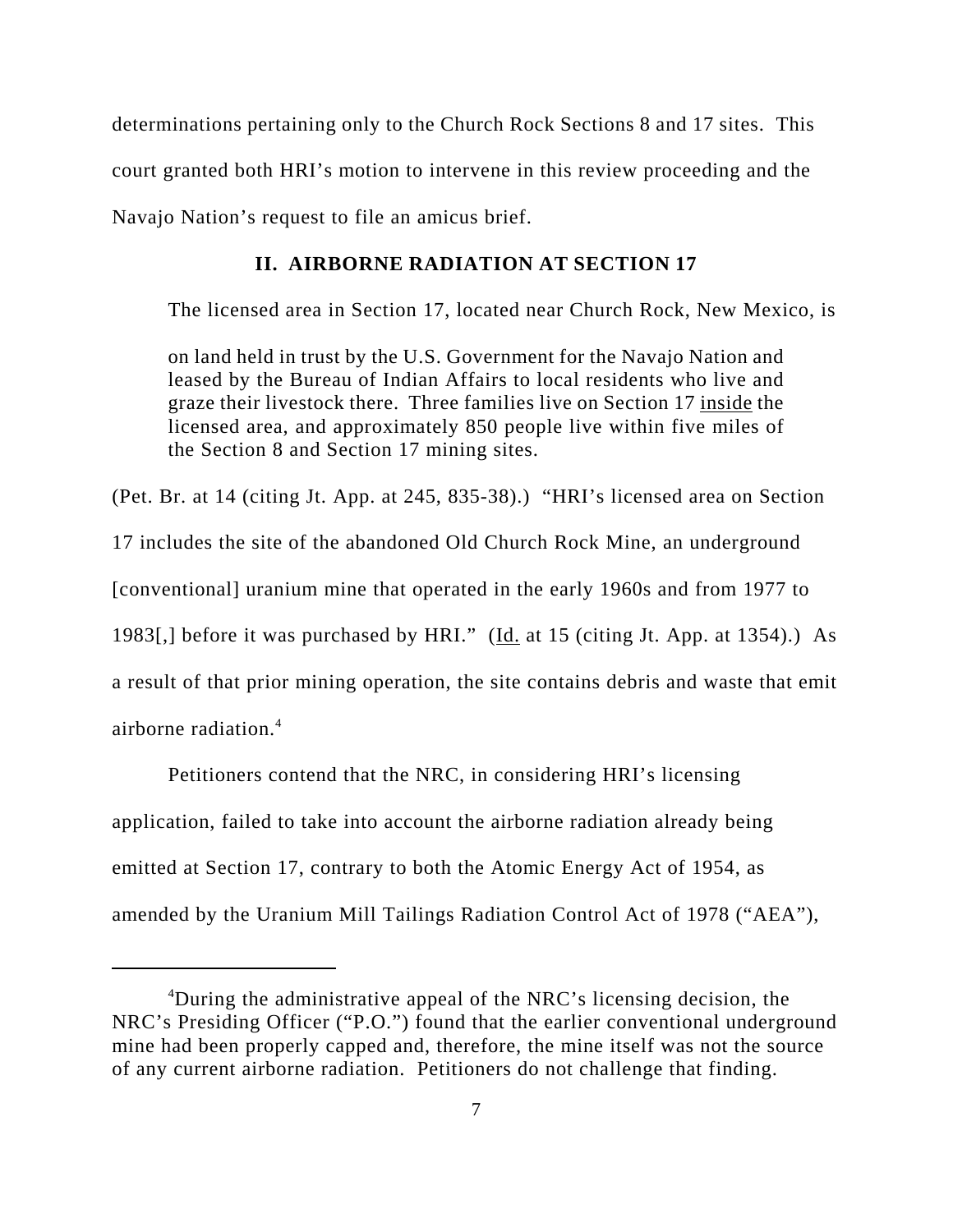42 U.S.C. §§ 2011-2297h-13, and the National Environmental Policy Act ("NEPA"), 42 U.S.C. §§ 4321-4370f.

#### **A. Atomic Energy Act**

NRC regulations promulgated under the AEA limit the amount of airborne radiation from an NRC-licensed operation to 0.1 rem in a year. See 10 C.F.R. § 20.1301(a)(1). The parties agree that HRI's ISL mining will emit only negligible airborne radiation, well under that limit. The problem at Section 17 is that the debris from the prior conventional mining operation already emits a greater amount of airborne radiation than the NRC regulations allow, even before considering the airborne radiation that the ISL mining might produce. Petitioners argue that because this site already exceeds the airborne emissions allowed under § 20.1301(a)(1), the NRC cannot license another operation on that same site. The NRC, however, interpreted its regulations instead to require the agency to consider under § 20.1301(a)(1) only the amount of airborne radiation that the operation seeking the license—here, HRI's ISL mining—will emit irrespective of the airborne radioactive emissions already occurring on the site. See In re Hydro Res., Inc., 63 N.R.C. 510, 512, 515 (2006). Affording the agency's interpretation of its own regulations proper deference, we uphold that determination.

#### **1. Standard of review**

As Petitioners acknowledge, "[w]e must give substantial deference to an agency's interpretation of its own regulations." Thomas Jefferson Univ. v.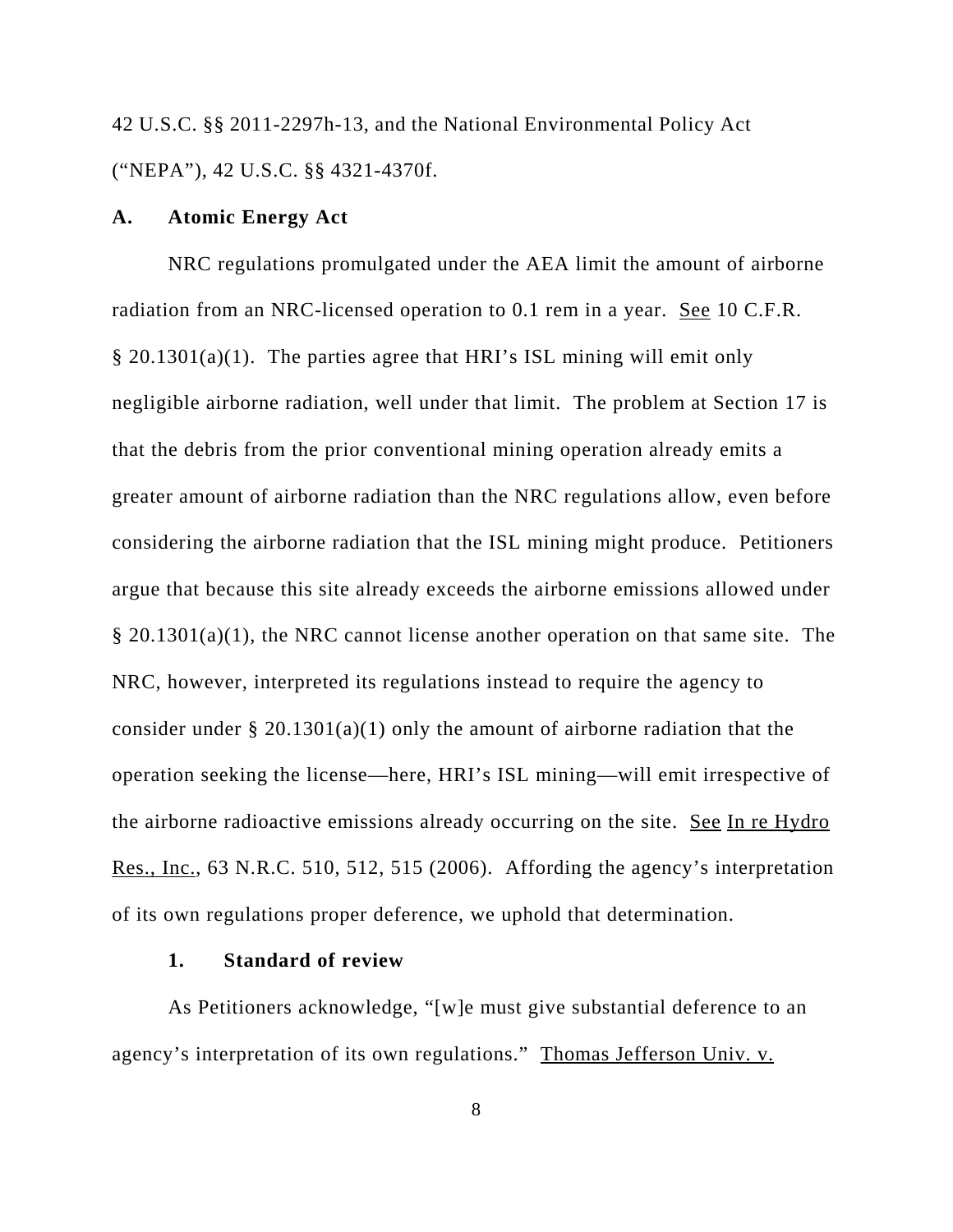Shalala, 512 U.S. 504, 512 (1994) Here, then, "[o]ur task is not to decide which among several competing interpretations best serves the regulatory purpose. Rather, the agency's interpretation must be given controlling weight unless it is plainly erroneous or inconsistent with the regulation." Id. (quotations omitted); see also Fed. Express Corp. v. Holowecki, 552 U.S. 389, 397 (2008); Nat'l Ass'n of Home Builders v. Defenders of Wildlife, 551 U.S. 644, 672 (2007); Ariz. Pub. Serv. Co. v. U.S. Envtl. Prot. Agency, 562 F.3d 1116, 1123 n.5 (10th Cir. 2009). Therefore, "we must defer to the Secretary's interpretation unless an alternative reading is compelled by the regulation's plain language or by other indications of the Secretary's intent at the time of the regulation's promulgation." Thomas Jefferson Univ., 512 U.S. at 512 (quotation omitted). "This broad deference is all the more warranted when, as here, the regulation concerns a complex and highly technical regulatory program, in which the identification and classification of relevant criteria necessarily require significant expertise and entail the exercise of judgment grounded in policy concerns." Id. (quotations omitted); see Envtl. Def. Fund v. United States Nuclear Regulatory Comm'n, 902 F.2d 785, 789 (10th Cir. 1990) (noting, in addressing challenges to NRC's rulemaking, that "[t]he NRC's resolution of technical matters, like the regulation of uranium and thorium mill tailings, is a technical judgment 'within its area of special expertise, at the frontiers of science where a reviewing court must generally be most deferential'") (quoting Baltimore Gas & Elec. Co. v. Natural Res. Def. Council, Inc., 462 U.S.

9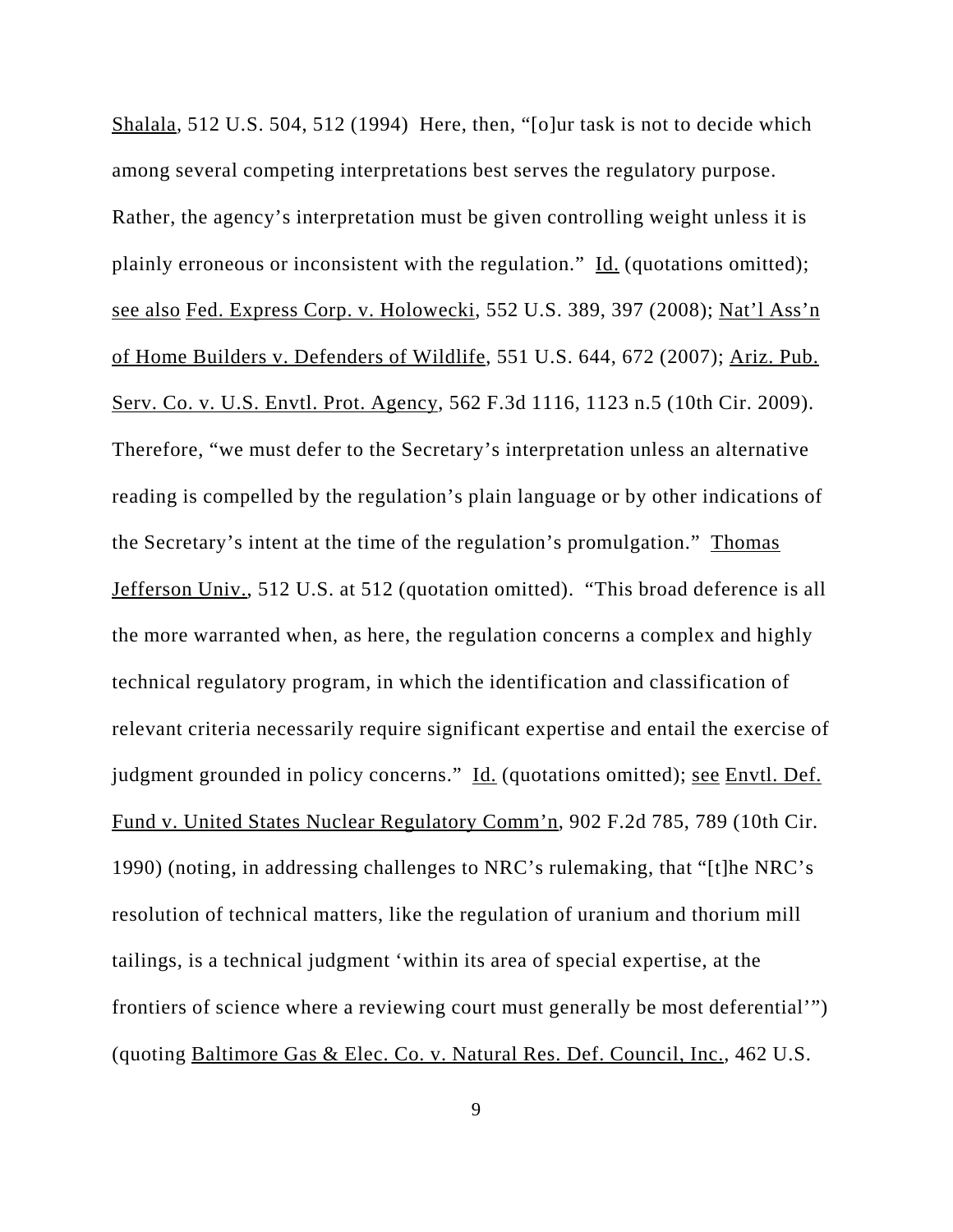87, 103 (1983) (alteration omitted)).

#### **2. Analysis**

The AEA requires HRI to obtain a license from the NRC in order to conduct ISL mining.<sup>5</sup> See 42 U.S.C. § 2092. The NRC may not grant a license application, however, "if, in the opinion of the Commission, the issuance of a license to such person for such purpose would be inimical to the common defense and security or the health and safety of the public." 42 U.S.C. § 2099; see also 10 C.F.R. § 40.32(d).

The NRC has adopted regulations to implement this statutory mandate. See 10 C.F.R. § 20.1001(a).<sup>6</sup> Most relevant here, these implementing regulations

6 The NRC applied the regulations in effect at the time it issued HRI a license, in January 1998. The regulations found in 10 C.F.R. Part 20 were promulgated en masse in 1991, after HRI filed its license application, but before the NRC issued the license. See 10 C.F.R. Part 20, Subparts A, D; see also 56 Fed. Reg. 23,391, 23,398 (May 21, 1991). See generally In re TMI, 67 F.3d (continued...)

<sup>&</sup>lt;sup>5</sup>The AEA specifically provides, in pertinent part, that, "[u]nless authorized by a general or specific license issued by the Commission, . . . no person may transfer or receive in interstate commerce, transfer, deliver, receive possession of or title to or import or export from the United States any source material [such as uranium] after removal from its place of deposit in nature." 42 U.S.C. § 2092; see also id. § 2014(z) (defining source material to include uranium or ores containing uranium). Although this licensing requirement does not apply to conventional uranium mining, see Barnson v. United States, 816 F.2d 549, 554-55 (10th Cir. 1987), the NRC has interpreted the AEA to apply to ISL mining because, during that procedure, the uranium is "remov[ed] from its place of deposit in nature" at the time the uranium dissolves into the lixiviant underground and the miner only takes possession of it after it is then pumped to the surface (Jt. App. at 1248-49). No one challenges here the NRC's interpretation of this regulation to apply the AEA to ISL uranium mining.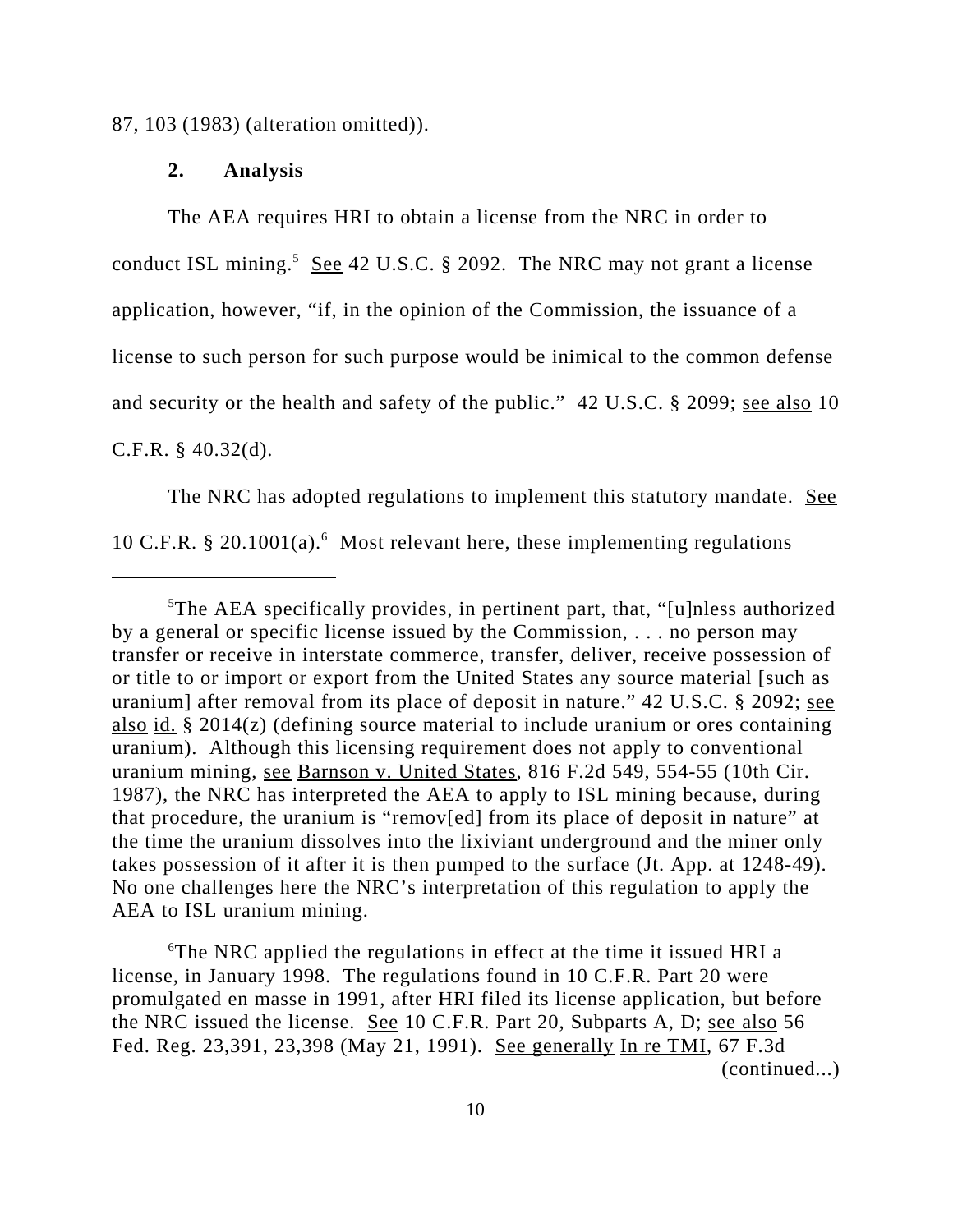"establish standards for protection against ionizing radiation resulting from activities conducted under licenses issued by the" NRC.<sup>7</sup> Id.; see 10 C.F.R.

Pt. 20.

It is the purpose of the[se] regulations . . . to control the receipt, possession, use, transfer, and disposal of licensed material by any licensee in such a manner that the total dose to an individual (including doses resulting from licensed and unlicensed radioactive material and from radiation sources other than background radiation) does not exceed the standards for protection against radiation prescribed in the regulations in this part. However, nothing in this part shall be construed as limiting actions that may be necessary to protect health and safety.

Id.  $§ 20.1001(b)$ .

By the specific regulation at issue here, 10 C.F.R. § 20.1301, the NRC

adopted radiation "Dose limits for individual members of the public." 10 C.F.R.

Pt. 20, Subpt. D. A "[m]ember of the public means any individual except when

that individual is receiving an occupational dose," which is "the dose received by

an individual in the course of employment," 10 C.F.R. § 20.1003. Most pertinent

to this case, 10 C.F.R. § 20.1301(a) provides, in relevant part:

 $6$ (...continued) 1103, 1110-12 (3d Cir. 1995) (addressing revisions).

 $710$  C.F.R. Part 20 provides for "detailed federal standards for protection against radiation." Roberts v. Fla. Power & Light Co., 146 F.3d 1305, 1307 n.4 (11th Cir. 1998). These regulations address doses of ionizing radiation, that is, radiation stemming from "alpha particles, beta particles, gamma rays, x-rays, neutrons, high-speed electrons, high-speed protons, and other particles capable of producing ions. Radiation, as used in this part, does not include non-ionizing radiation, such as radio- or microwaves, or visible, infrared, or ultraviolet light." 10 C.F.R. § 20.1003.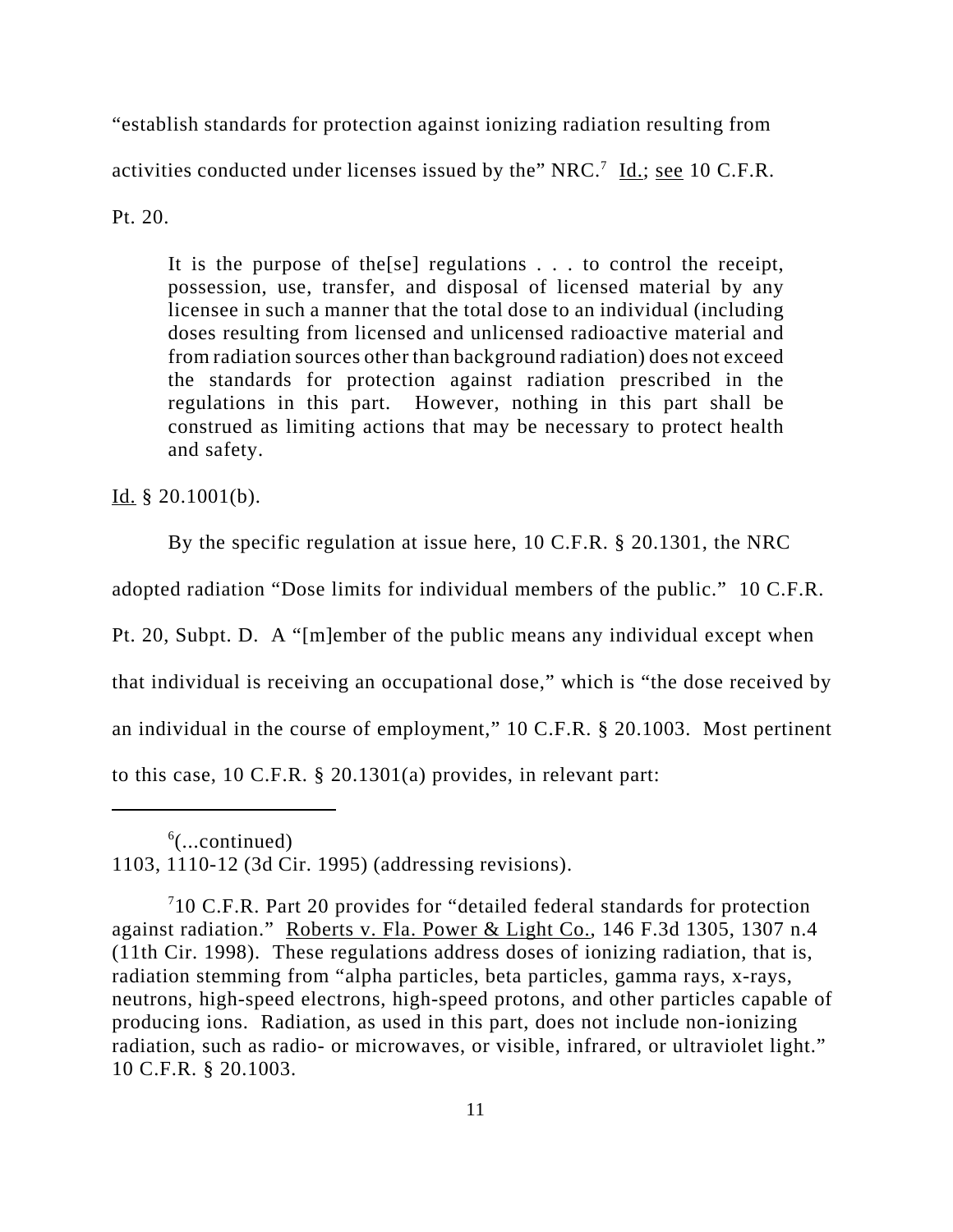Each licensee shall conduct operations so that —

(1) The total effective dose equivalent [("TEDE")] to individual members of the public from the licensed operation does not exceed 0.1 rem (1 mSv) in a year, exclusive of the dose contributions from background radiation, from any medical administration the individual has received, from exposure to individuals administered radioactive material and released under § 35.75, from voluntary participation in medical research programs, and from the licensee's disposal of radioactive material into sanitary sewerage in accordance with § 20.2003....

10 C.F.R.  $\S 20.1301(a).$ <sup>8</sup>

<sup>8</sup>Total effective dose equivalent, or TEDE, is "the sum of the deep-dose equivalent (for external exposure) and the committed effective dose equivalent (for internal exposures)." 10 C.F.R. § 20.1003 (2003) (subsequently revised). The "[d]eep-dose equivalent . . . , which applies to external whole-body exposure, is the dose equivalent at a tissue depth of 1 cm," while a "[c]ommitted effective dose equivalent . . . is the sum of the products of the weighting factors [provided in the regulations] applicable to each of the body organs or tissues that are irradiated and the committed dose equivalent to these organs or tissues." Id.

The limits

"in present NRC regulations . . . have been set at a level which is conservatively arrived at by incorporating a significant safety factor. Thus, a discharge or dispersal which exceeds the limits in NRC regulations . . . although possible cause for concern, is not one which would be expected to cause substantial injury or damage unless it exceeds by some significant multiple the appropriate regulatory limit."

Dumontier v. Schlumberger Tech. Corp., 543 F.3d 567, 570-71 (9th Cir. 2008) (quoting 10 C.F.R. § 140.81(b)(1)), cert. denied, 129 S. Ct. 1329 (2009).

According to the NRC, an individual in the United States receives, on average, a total annual dose of 3 mSv, or 300 mrem, resulting from radiation that is generally breathed, ingested or absorbed. An individual's annual dose of radiation will vary, however, depending upon many things, including geographic (continued...)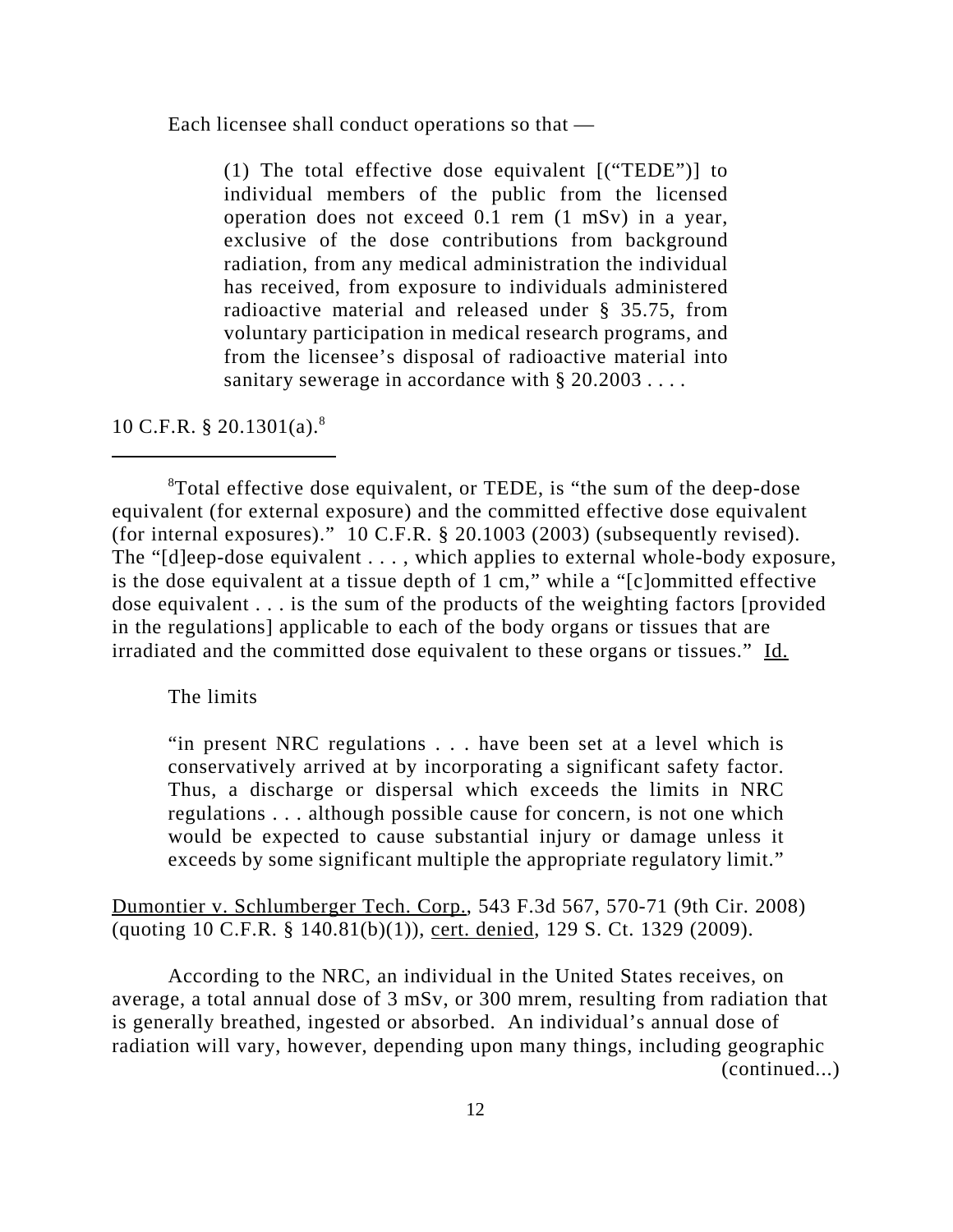In this case, the NRC's presiding officer, during Petitioners' administrative appeal of the NRC's licensing decision, "found that HRI's [ISL mining] operations would not emit airborne radiation in excess of the 0.1-rem 'total effective dose equivalent' (TEDE) limit set out in Part 20 of [the NRC's] regulations." (Jt. App. at 1354.) Petitioners, in their petition for review, do not challenge that finding. Instead, they assert that the airborne radiation emitted by the waste and debris from the prior conventional mining operations on Section 17, considered by itself, already exceeds  $\S 20.1301(a)(1)'$  s limit of 0.1 rem. And the NRC does not dispute that. $9$  The specific question presented here, then, is whether  $\S 20.1301(a)(1)$  requires the NRC, in considering HRI's licensing

<sup>8</sup> (...continued)

location. So people living "in well-ventilated wooden houses on sandy soil near the ocean would receive a minimal dose from radon–one tenth of the United States average–and a minimal external gamma dose–about one-fourth the average. With an internal and cosmic ray component of about average, the total dose to these individuals is only 1mSv . . . per year." (Jt. App. at 1164.) On the other hand, "people living in Denver, Colorado, could receive double the cosmic ray dose, triple the gamma dose, and quadruple the radon dose. With a somewhat higher intake of radionuclides from drinking water, the total dose is about 10  $mSv \dots$  per year." (Id.) "Overall, this range of 1 to 10 mSv... -a span of a factor of ten–is typical of the variation in background doses for most United States citizens in a given year." (Id.) The FEIS addressing HRI's license application estimated that "[t]he average whole-body dose rate to the population in this part of New Mexico includes a dose of 1.5 mSv/year . . . from local natural background radiation and 0.75 mSv/year . . . from medical procedures, based on national average. Therefore, total background estimated to be about 2.25 mSv/year  $\dots$ ." (Id. at 1146.)

<sup>&</sup>lt;sup>9</sup>Intervenor HRI does dispute this. For our purposes, here, however, we will assume that the aggregate dose resulting from the conventional mining debris would exceed the  $\S 20.1301(a)(1)$  limit of 0.1 rem annually.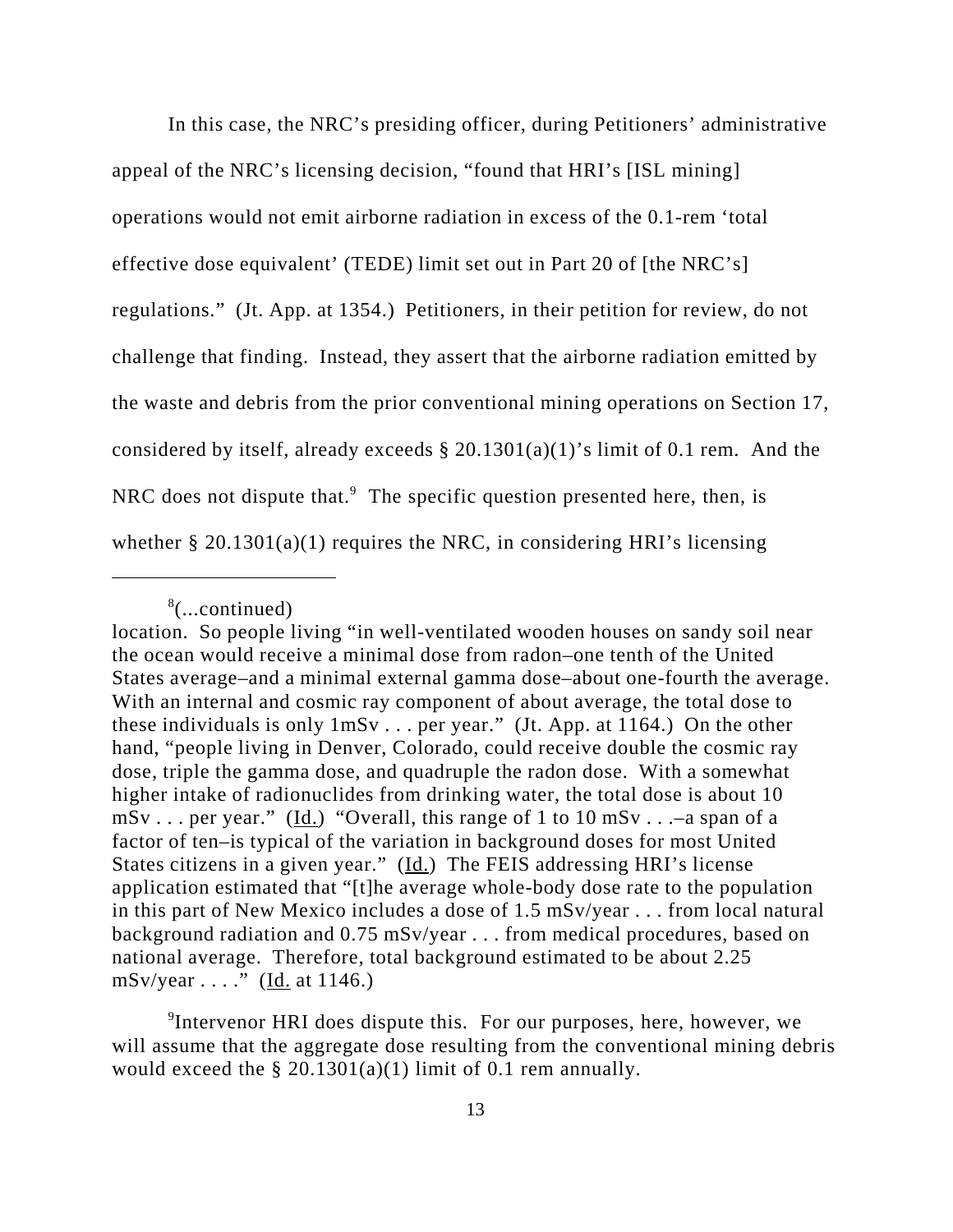application, to consider only the negligible airborne radiation expected to result from HRI's ISL mining operation or, instead, to aggregate that minute amount of airborne radiation with the already existing radioactive emissions from the previously abandoned conventional mine site. The NRC determined that it need only consider the radioactive emissions expected from the ISL mining operations HRI sought to license.

# **a. Whether 10 C.F.R. § 20.1301(a)(1) "compels" an interpretation other than that given it by the NRC**

In light of the NRC's determination that it need consider only the radioactive emissions from the operation seeking the license, we first consider whether "an alternative reading [of  $\S$  20.1301(a)(1)] is compelled by [that regulation's] plain language." Thomas Jefferson Univ., 512 U.S. at 512 (quotation omitted). We conclude it is not.

Section 20.1301(a)(1) requires that "[t]he total effective dose equivalent to individual members of the public from the licensed operation does not exceed 0.1 rem (1mSv) in a year." (Emphasis added.) The clear language of this regulation supports the NRC's decision to focus only on the licensed operation. Thus, the NRC's determination is not a "plainly erroneous" interpretation of the regulation's language.

In reaching this conclusion, we reject Petitioners' argument that the NRC's simplistic reading of this phrase makes the remainder of the sentence at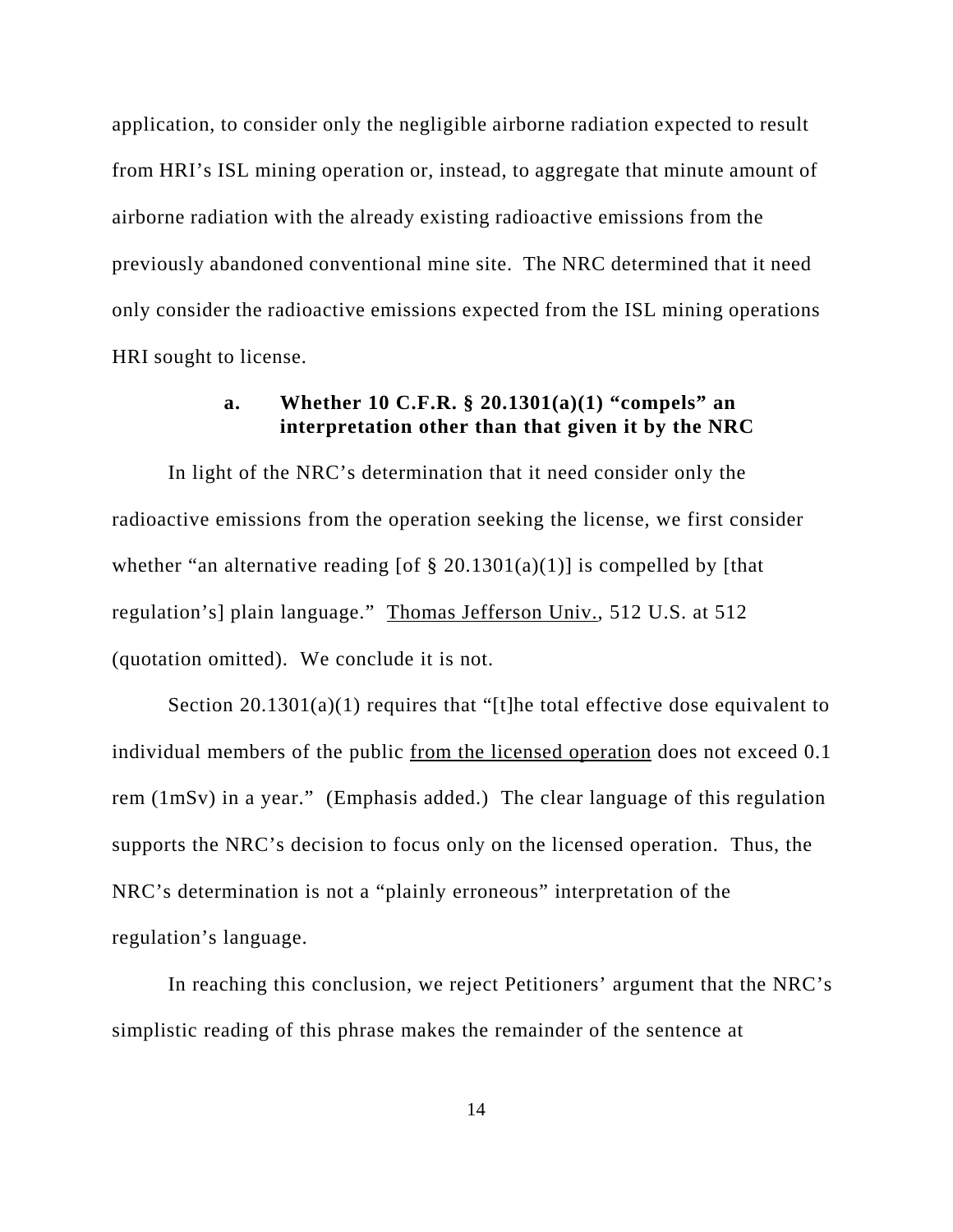issue—requiring the TEDE calculation to be made "exclusive of the dose contributions from background radiation, from any medical administration the individual has received, from exposure to individuals administered radioactive material and released under [10 C.F.R.] § 35.75, from voluntary participation in medical research programs, and from the licensee's disposal of radioactive material into sanitary sewerage in accordance with [10 C.F.R.]

§ 20.3003"—irrelevant. The NRC asserts, however, that this language clarifies that the NRC's regulations specifically addressing sanitary sewers and medical administration of radiation continue to govern those other matters. This interpretation explains all but the regulation's exclusion of background radiation, and that exclusion makes sense in its own right.

The NRC also rejected Petitioners' contention that "licensed operations" should include a particular physical location that is under the operator's control:

HRI's bare ownership of land containing radioactive mine spoil is not part of its NRC-licensed "operation." It did not bring the material to the surface. It is not required to have an NRC license to possess source material in the form of unprocessed ore (so long as it does not process that ore). Nothing in the record suggests that HRI plans to "process" the dust and rock that cover the surface of Section 17.

In re Hydro Res., Inc., 63 NRC at 516 (footnote omitted). The agency's interpretation of the regulation's language, in this regard, is also not "plainly erroneous"; that is, the language does not compel another construction. See Thomas Jefferson Univ., 512 U.S. at 512.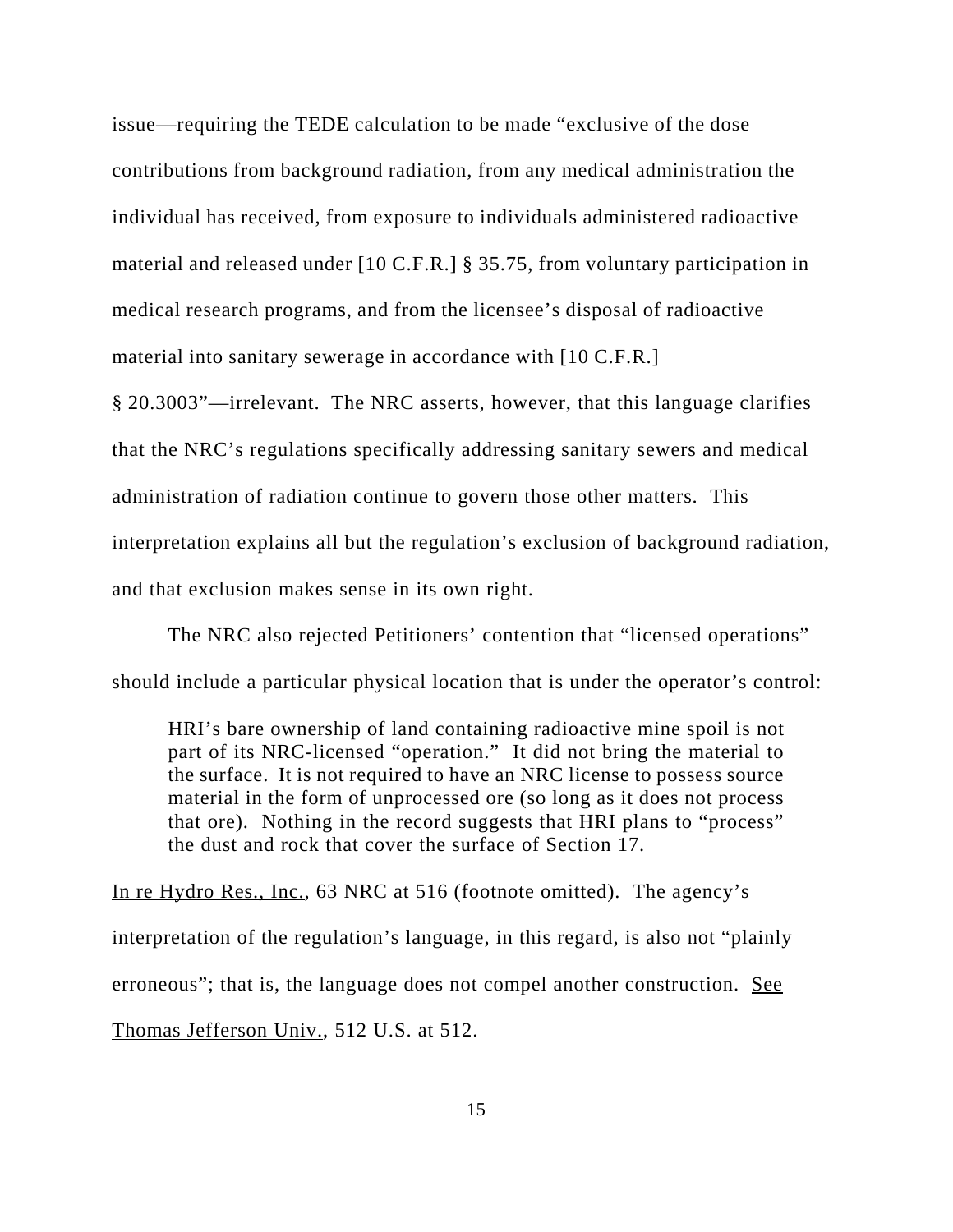Lastly, Petitioners argue that the NRC has historically interpreted this regulation to include both unlicensed and unregulated sources of radiation in its calculation of the TEDE, along with licensed sources of airborne radiation. The NRC agrees that that was true for a time, under different versions of this regulation. But the NRC revised § 20.1013 in 1991, changing language that included radiation from both licensed and unlicensed sources, see 10 C.F.R. § 20.1(b) (1979 ver.); see also 22 Fed. Reg. 548, 549 (Jan. 29, 1957); 44 Fed. Reg. 32,349, 32,352 (June 6, 1979), to the current language, referring only to "the licensed operation," 10 C.F.R. § 20.1301(a)(1), see 56 Fed. Reg. 23,391, 23,398 (May 21, 1991). With this revision, the NRC has now specifically linked the relevant measured dose to the "licensed operation." See 56 Fed. Reg. 23391, 23398 (May 21, 1991). At that same time, the NRC also reduced the maximum exposure to members of the public from  $0.5$  rem to  $0.1$  rem. See In re TMI, 67 F.3d at 1111 n.18.

# **b. Whether other indications of the NRC's intent at the time it promulgated these regulations contradict the NRC's current interpretation of § 20.1301(a)(1)**

We must also consider whether indications of the agency's "intent at the time of the regulation's promulgation" contradict the NRC's interpretation of 10 C.F.R. § 20.1301(a)(1) at issue here. Thomas Jefferson Univ., 512 U.S. at 512 (quotation omitted). The NRC's predecessor, the Atomic Energy Commission ("AEC"), first promulgated "regulations 'to establish standards for the protection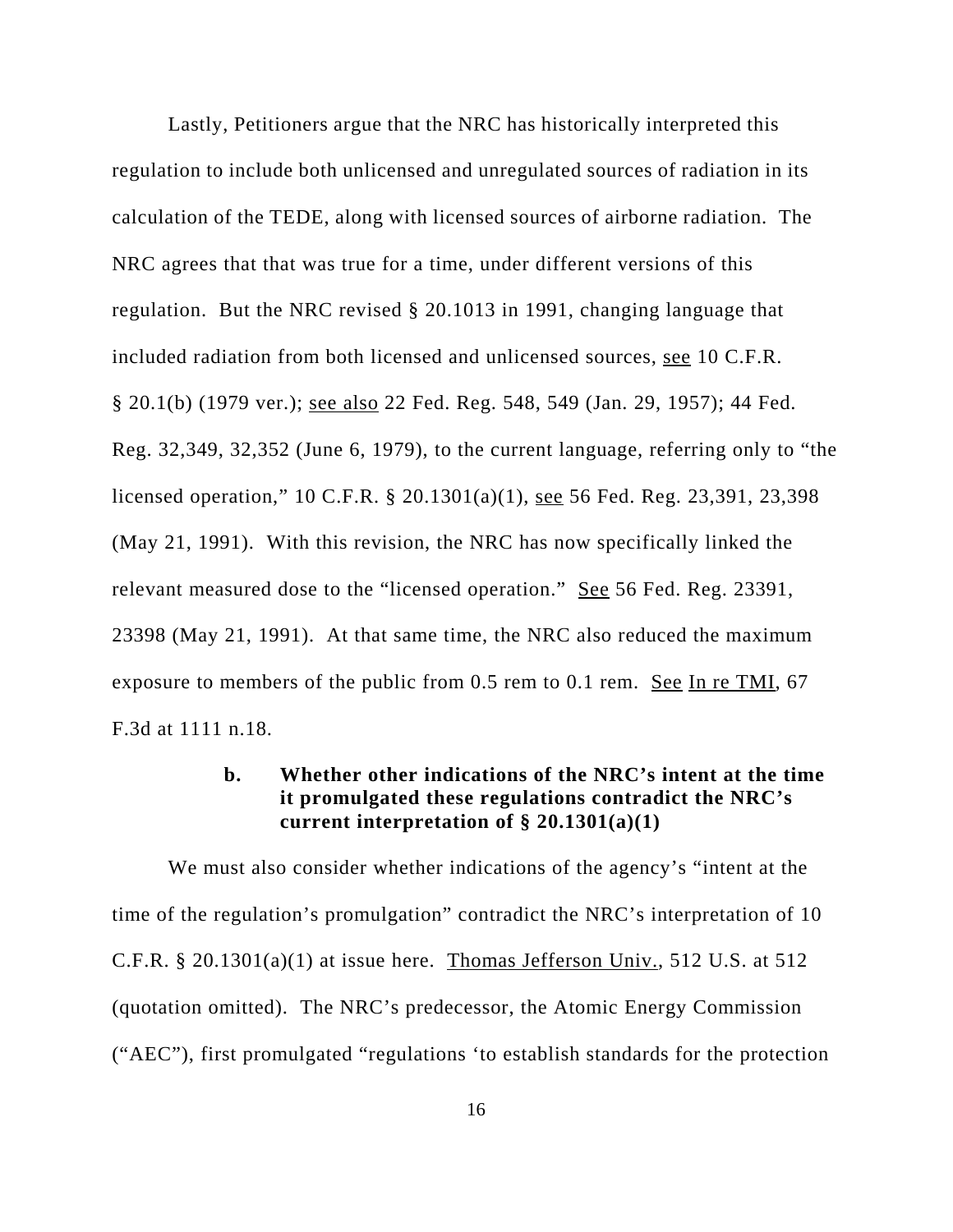of . . . licensees, their employees and the general public against radiation hazards'" in 1957. In re TMI, 67 F.3d at 1110 (quoting 25 Fed. Reg. 8595, 8595 (1960)). "The preface to the regulation explained, 'It is believed that the standards incorporated in these regulations provide, in accordance with present knowledge, a very substantial margin of safety for exposed individuals. It is believed also that the standards are practical from the standpoint of licensees.'" Id. (quoting 25 Fed. Reg. at 8595). These regulations, then, emphasized safety, of course, but also the development of nuclear energy when possible. And this is consistent with the policy established by the AEA in general to address "the development, use, and control of atomic energy."<sup>10</sup> 42 U.S.C. § 2011; <u>see also</u> English v. Gen. Elec. Co., 496 U.S. 72, 80-81 (1990) (noting the Atomic Energy

42 U.S.C. § 2011.

<sup>10</sup>Congress stated its policy underlying the AEA as follows:

Atomic energy is capable of application for peaceful as well as military purposes. It is therefore declared to be the policy of the United States that —

<sup>(</sup>a) the development, use, and control of atomic energy shall be directed so as to make the maximum contribution to the general welfare, subject at all times to the paramount objective of making the maximum contribution to the common defense and security; and

<sup>(</sup>b) the development, use, and control of atomic energy shall be directed so as to promote world peace, improve the general welfare, increase the standard of living, and strengthen free competition in private enterprise.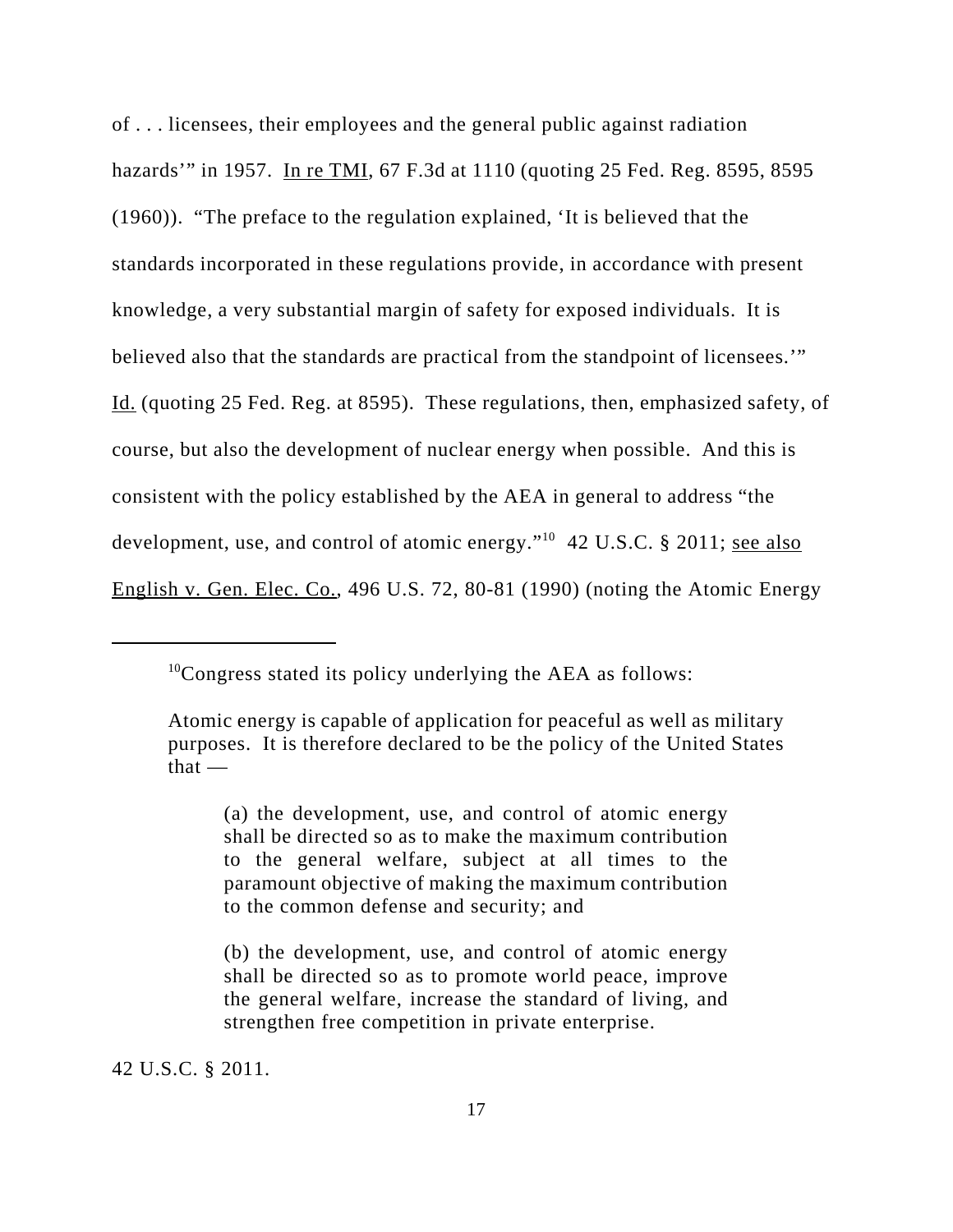Act of 1954 "stemmed from Congress' belief that the national interest would be served if the Government encouraged the private sector to develop atomic energy for peaceful purposes under a program of federal regulation and licensing"). To effectuate this purpose, the AEA provides for "a program of conducting, assisting and fostering research and development in order to encourage maximum scientific and industrial progress" and "to encourage widespread participation in the development and utilization of atomic energy for peaceful purposes to the maximum extent consistent with the common defense and security and with the health and safety of the public." 42 U.S.C. § 2013(a), (d); see Pac. Gas & Elec. Co. v. State Energy Res. Conservation & Dev. Comm'n, 461 U.S. 190, 221 (1983) (noting that "a primary purpose of the [AEA] was, and continues to be, the promotion of nuclear power," and that the AEA's legislative history "confirm[s] that it was a major policy goal of the United States that the involvement of private industry would speed the further development of the peaceful uses of atomic energy") (quotations omitted).

"In 1960, the AEC substantially revised these regulations  $\dots$  [,] setting 0.5 rem as the maximum yearly radiation exposure allowed for the general public." In re TMI, 67 F.3d at 1111. These new regulations again emphasized the safe development of nuclear energy, "represent[ing] 'an appropriate regulatory basis for protection of the health and safety of employees and the public without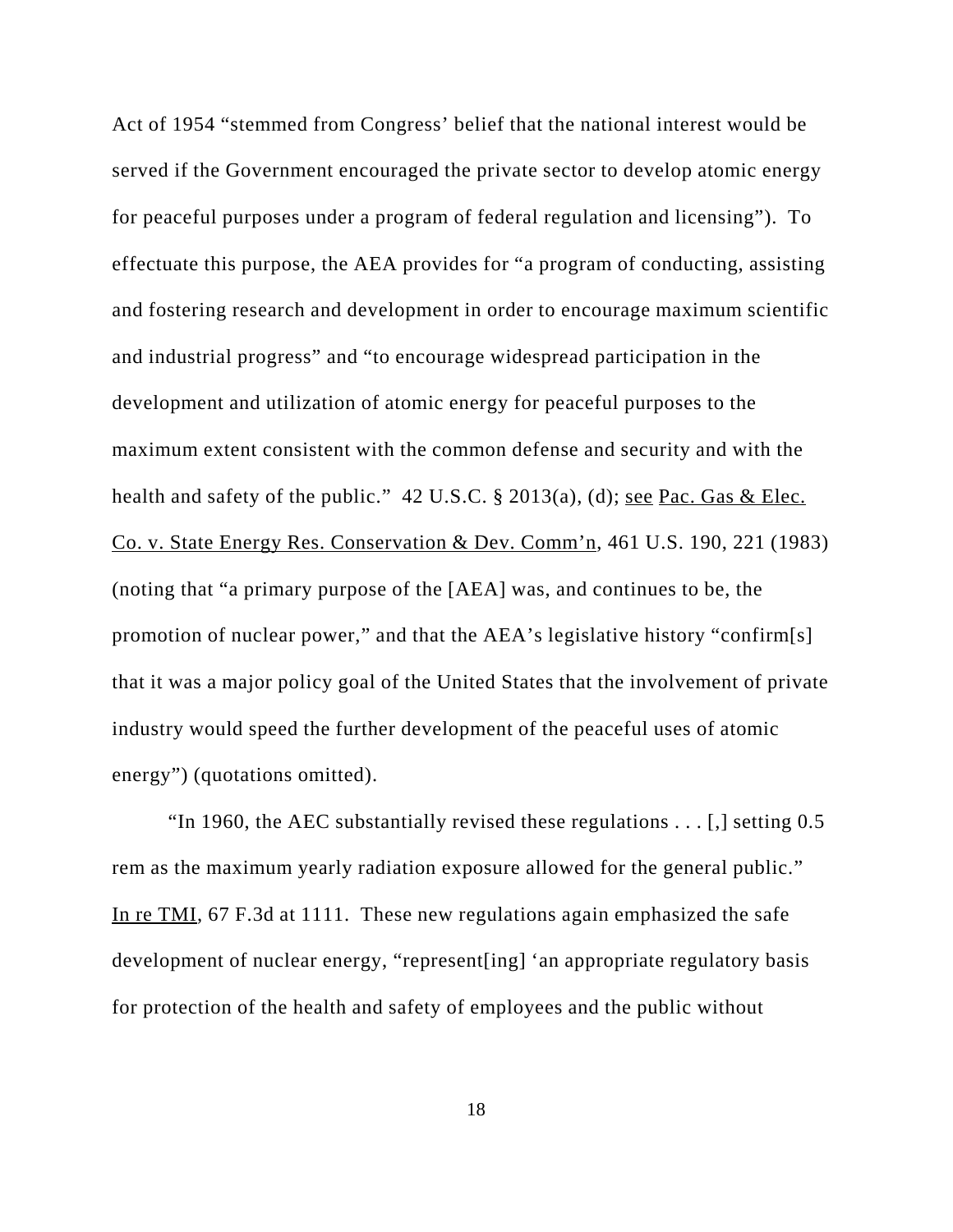imposing undue burdens upon licensed users of radioactive material.<sup>'"11</sup> Id. (quoting 25 Fed. Reg. at 8595).

In 1991, the NRC issued the regulation at issue in this case, 10 C.F.R. § 20.1301. See In re TMI, 67 F.3d at 1111 n.18. This new regulation "reduc[ed] the annual permissible exposure rate for the public to 0.1 rem per individual–down from the 0.5 rem standard that had existed for more than three decades." Id. This amendment was part of the NRC's effort to "amend[] federal regulations to incorporate updated scientific information and to reflect changes in the basic philosophy of radiation protection." Good v. Fluor Daniel Corp., 222 F. Supp. 2d 1236, 1248 (E.D. Wash. 2002).

The NRC's construction of 10 C.F.R.  $\S$  20.1301(a)(1) in HRI's case is not contrary to any indication of the NRC's intent when it promulgated that regulation. We note, too, that the NRC's construction of 10 C.F.R. § 20.1301(a)(1)'s dose limit to apply only to the operation being licensed is also consistent with Congressional policy, expressed in the AEA, to develop and use atomic energy. $^{12}$ 

<sup>&</sup>lt;sup>11</sup>The NRC again revised these regulations in 1964 and 1979. <u>See In re</u> TMI, 67 F.3d at 1111 & n.19.

<sup>&</sup>lt;sup>12</sup>We further note, however, that the NRC's interpretation of § 20.1301(a)(1)'s dose limit for individual members of the public would not preclude the NRC from denying a license application where the already existing airborne radiation presents a significant threat to the public safety and the licensed operation would substantially add to that radiation. That is because the (continued...)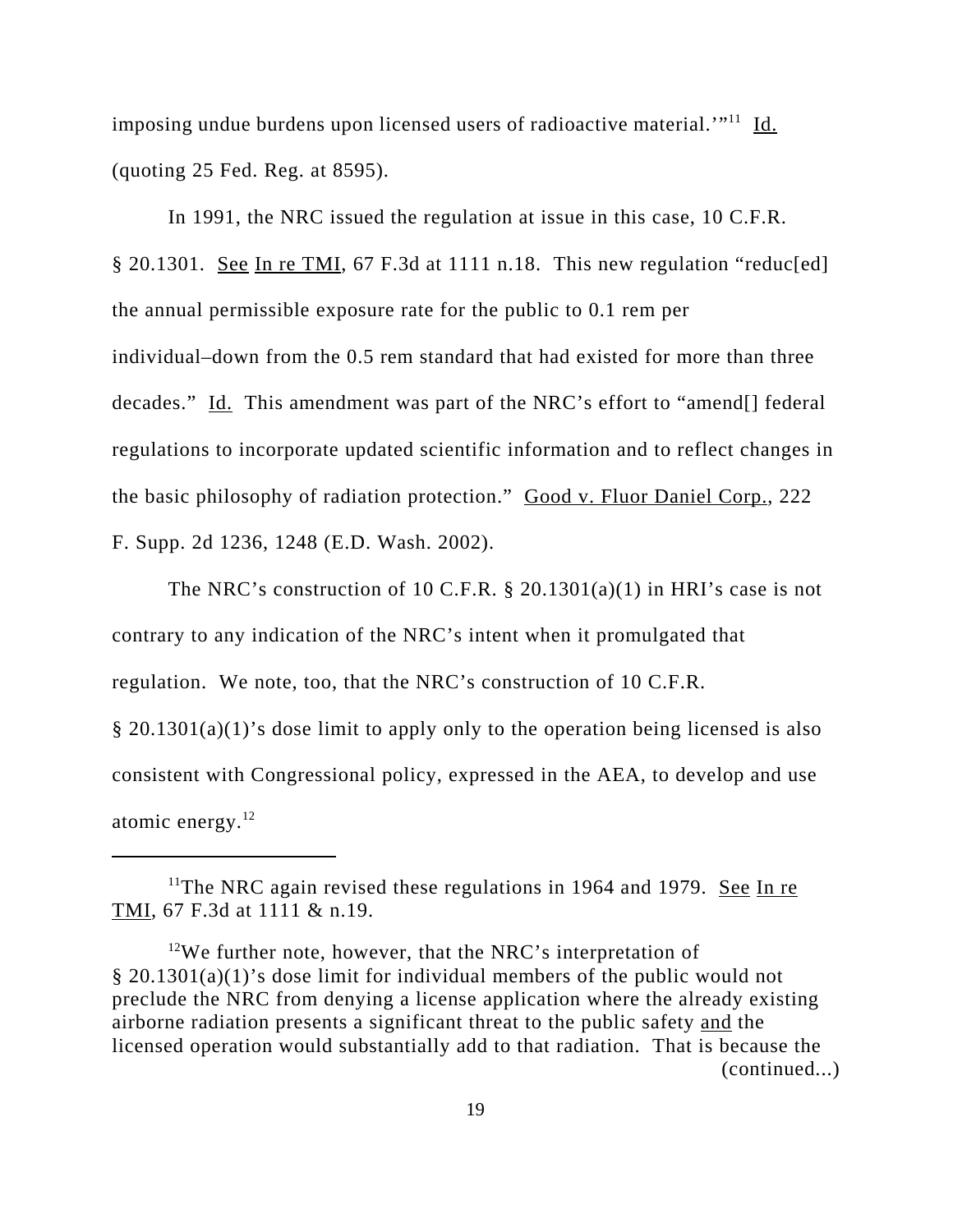#### **c. Conclusion**

For the foregoing reasons, we conclude that the NRC's interpretation of 10 C.F.R. § 20.1013(a)(1) to require the agency to consider only airborne radiation stemming from the licensed operation itself was not plainly erroneous or inconsistent with the regulation.<sup>13</sup>

#### **B. National Environmental Policy Act**

Petitioners assert that the manner in which the NRC considered the airborne radiation at the Church Rock Section 17 site also violated NEPA. "[NEPA] mandates that federal agencies . . . assess potential environmental consequences of a proposed action." Utah Envtl. Cong. v. Russell, 518 F.3d 817, 820-21 (10th Cir. 2008); see also New Mexico ex rel. Richardson v. Bur. of Land Mgmt., 565

 $13$ In light of this conclusion, we need not consider the NRC's alternative conclusion that the airborne radiation being emitted from the prior mining operation is background radiation expressly excluded from the radiation dosage calculation called for under § 20.1301(a)(1).

 $12$ (...continued)

AEA authorizes the NRC to "establish, by rule, minimum criteria for the issuance of specific or general licenses for the distribution of source material depending upon the degree of importance to the common defense and security or to the health and safety of the public . . . ." 42 U.S.C. § 2093(b) (emphasis added). Furthermore, 10 C.F.R. § 20.1301(f) provides that "[t]he Commission may impose additional restrictions on radiation levels in unrestricted areas," where the public might be exposed, "and on total quantity of radionuclides that a licensee may release in effluents in order to restrict the collective dose." Thus, the NRC could still deny a license or make a license more restrictive where a licensed operation would significantly increase the airborne radiation already being emitted. But that is not the case here. The parties do not dispute that HRI's licensed operation will add only negligibly to the airborne radiation being emitted on Section 17.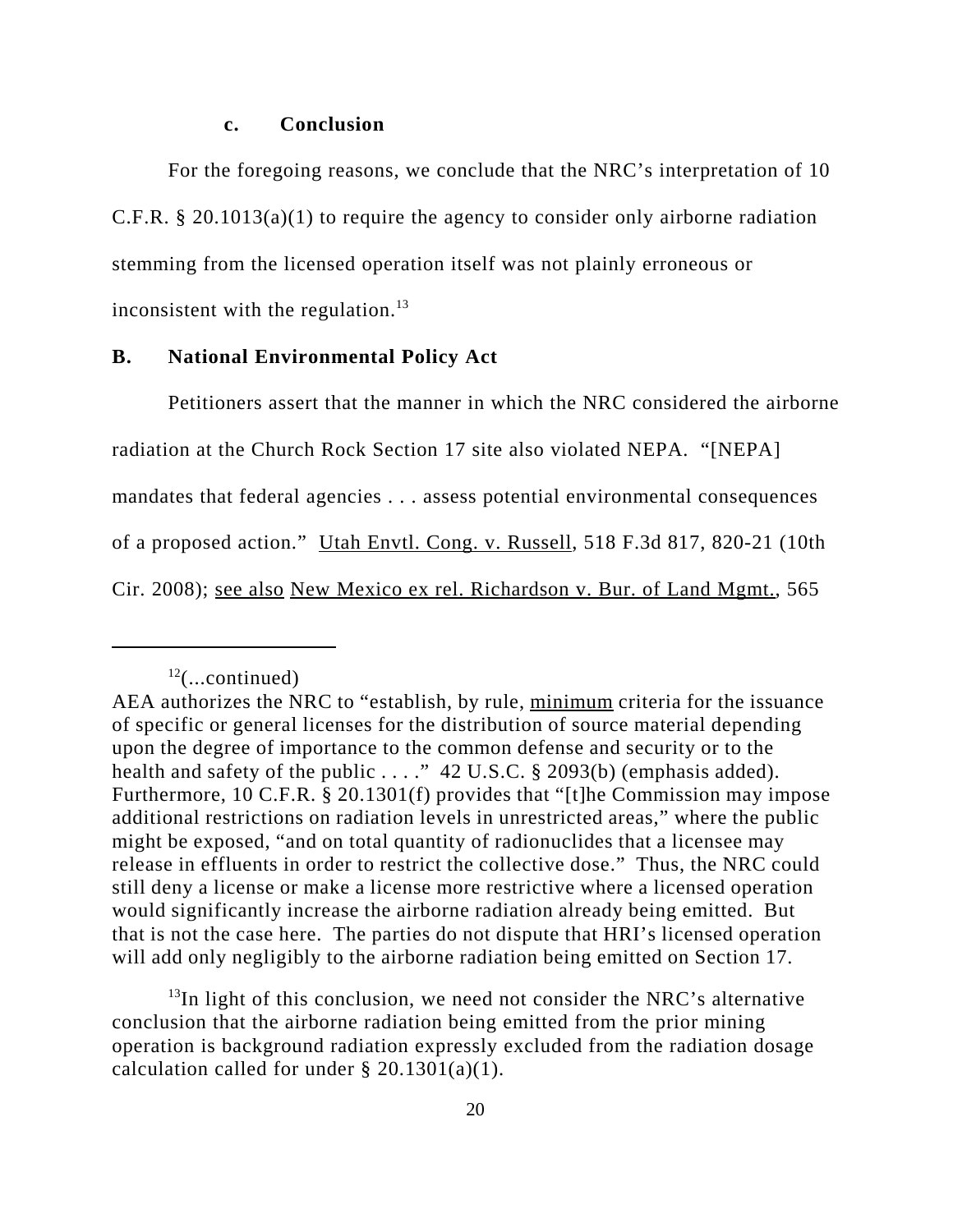F.3d 683, 703 (10th Cir. 2009); Citizens' Comm. to Save Our Canyons v. Kreuger, 513 F.3d 1169, 1177-78 (10th Cir. 2008) (noting "NEPA places upon federal agencies the obligation to consider every significant aspect of the environmental impact of a proposed action") (quotation omitted). NEPA further "ensures that an agency will inform the public that it has considered environmental concerns in its decision-making process." Krueger, 513 F.3d at 1177-78 (quotation omitted). "By focusing both agency and public attention on the environmental effects of proposed actions, NEPA facilitates informed decisionmaking by agencies and allows the political process to check those decisions." New Mexico, 565 F.3d at 703.

But "NEPA itself does not mandate particular results"; "[i]nstead [it] imposes only procedural requirements to ensure that the agency, in reaching its decision, will have available, and will carefully consider, detailed information concerning significant environmental impacts." Winter v. Natural Res. Def. Council, Inc., 129 S. Ct. 365, 376 (2008) (quotations omitted); see also New Mexico, 565 F.3d at 704; Russell, 518 F.3d at 821 ("NEPA dictates the process by which federal agencies must examine environmental impacts, but does not impose substantive limits on agency conduct."). Nor does NEPA "require agencies to elevate environmental concerns over other appropriate considerations." Krueger, 513 F.3d at 1178 (quotation omitted). Instead, NEPA "requires only that the agency take a 'hard look' at the environmental consequences before taking a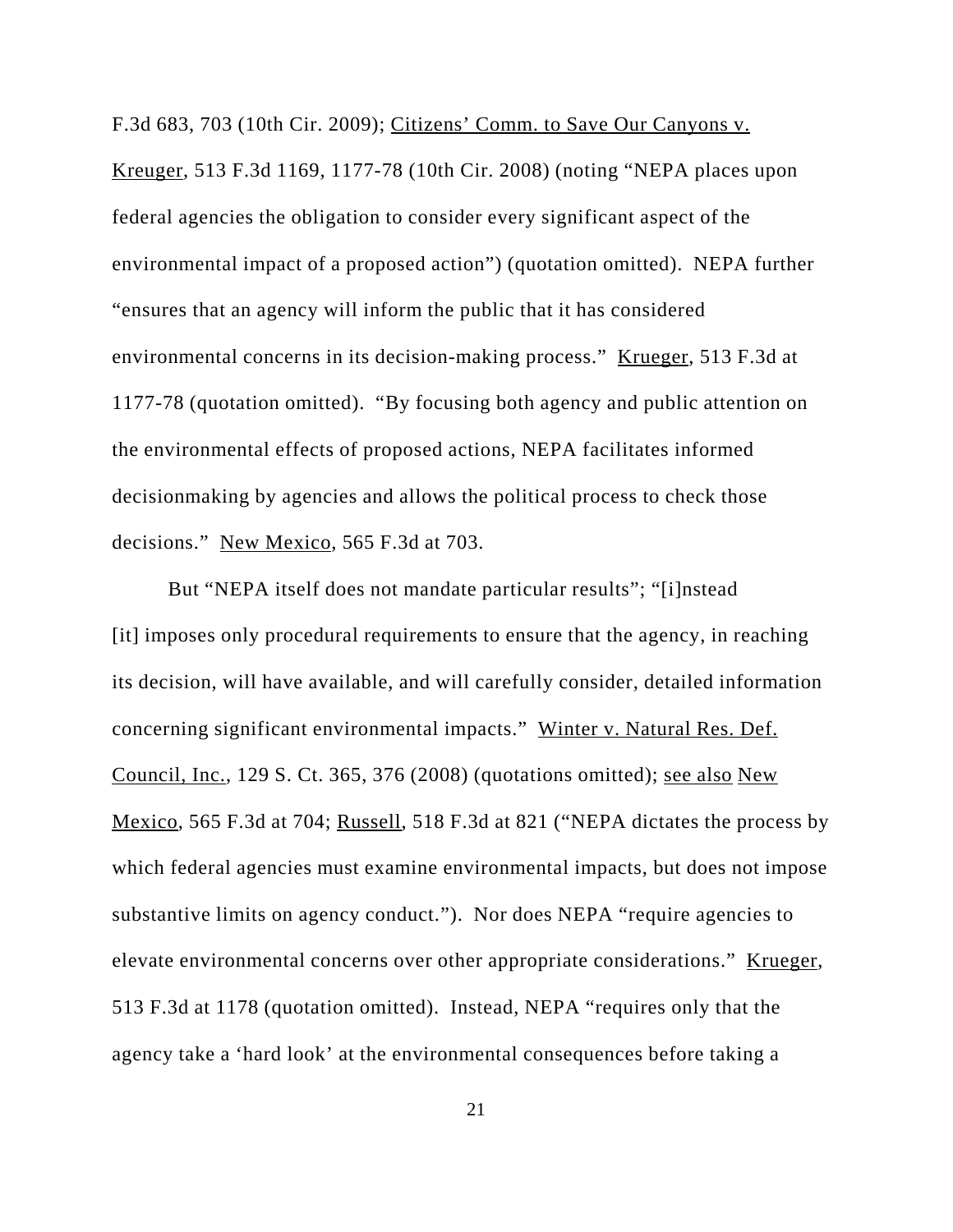major action. . . . The role of the courts in reviewing compliance with NEPA is simply to ensure that the agency has adequately considered and disclosed the environmental impact of its actions  $\dots$ ." Id. at 1178 (citations, quotations omitted); see also New Mexico, 565 F.3d at 704.

### **1. Standard of review**

NEPA itself does not provide for a private right of action; therefore, this court reviews an agency's approval of a project, including the agency's compliance with NEPA, under the APA. See Russell, 518 F.3d at 823. In doing so, this court "will not set aside an agency decision unless it is 'arbitrary, capricious, an abuse of discretion, or otherwise not in accordance with law.'" Id. (quoting 5 U.S.C.  $\S 706(2)(A)$ ); <u>see also New Mexico</u>, 565 F.3d at 704.

An agency's decision is arbitrary and capricious if the agency entirely failed to consider an important aspect of the problem, offered an explanation for its decision that runs counter to the evidence before the agency, or is so implausible that it could not be ascribed to a difference in view or the product of agency expertise. Furthermore, we must determine whether the disputed decision was based on consideration of the relevant factors and whether there has been a clear error of judgment.

Russell, 518 F.3d at 823-24 (quotation, citations, alterations omitted); see also New Mexico, 565 F.3d at 704. Again, our "deference to the agency is especially strong where the challenged decisions involve technical or scientific matters within the agency's area of expertise." Russell, 518 F.3d at 824 (quotation omitted). "A presumption of validity attaches to the agency action and the burden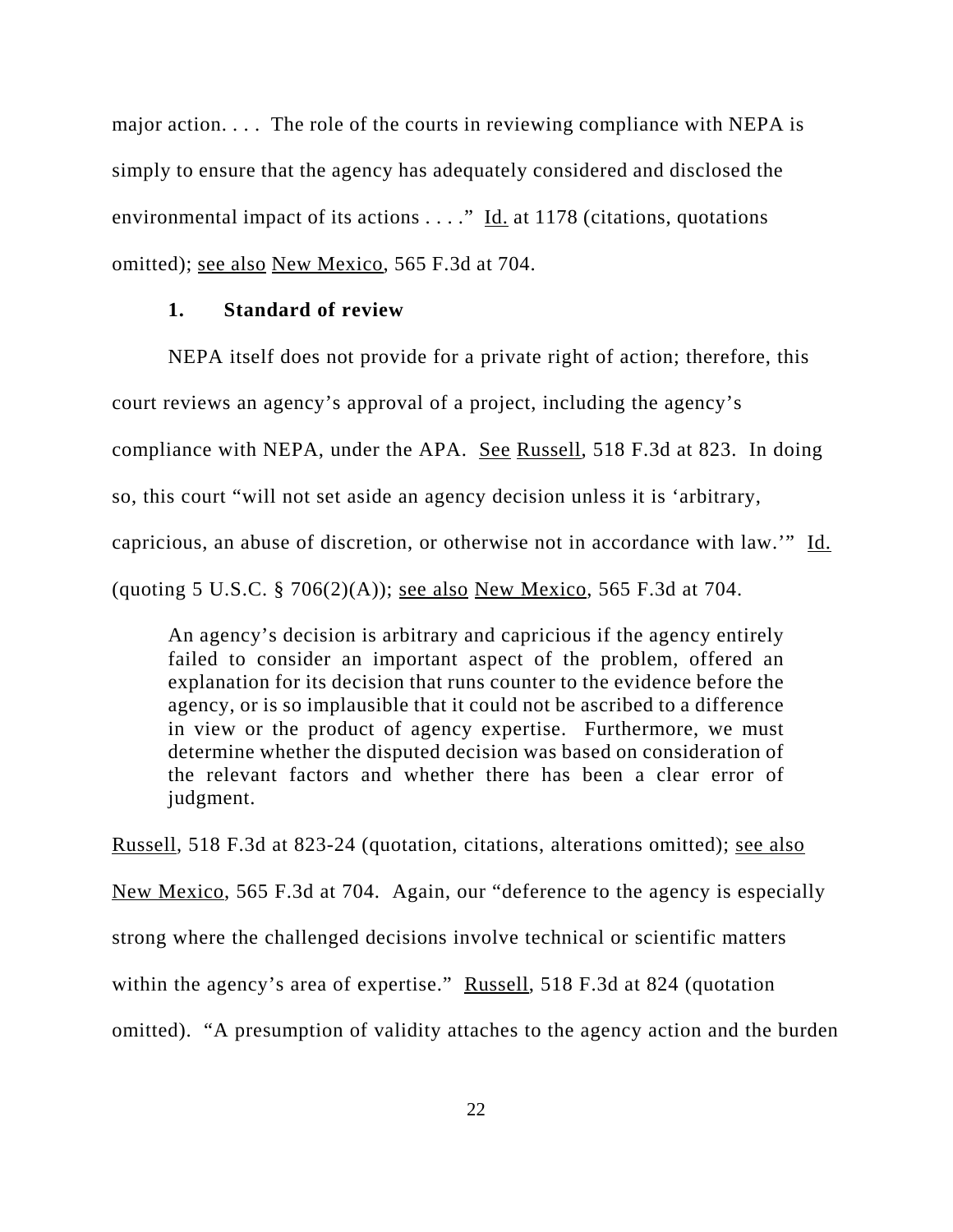of proof rests with the [parties] who challenge such action." Kreuger, 513 F.3d at 1176 (quotation omitted).

# **2. Analysis**

Petitioners assert that the NRC's consideration of airborne radiation at Section 17 violated NEPA in two respects: 1) the NRC failed to consider the cumulative amount of airborne radiation that will be emitted from both the prior conventional mining operation and HRI's proposed ISL mining operation; and 2) the NRC mischaracterized the airborne radiation as "background radiation."

# **a. Whether the NRC erred in failing to consider the cumulative airborne radiation that will result from both the prior conventional mining activities and HRI's proposed ISL mining operation**

In arguing that the NRC violated NEPA by failing to consider the

cumulative impact of the airborne radiation at Section 17, Petitioners rely on 40

C.F.R. § 1508.7.<sup>14</sup> Under NEPA,

See also Wilderness Workshop v. U.S. Bur. of Land Mgmt., 531 F.3d 1220, 1228 n.8 (10th Cir. 2008); Utah Envtl. Congress v. Richmond, 483 F.3d 1127, 1133, 1139-40 (10th Cir. 2007). The NRC has also promulgated its own regulations for complying with NEPA, 10 C.F.R. Pt. 51.

<sup>&</sup>lt;sup>14</sup>40 C.F.R. § 1508.7 defines "cumulative impact" as

the impact on the environment which results from the incremental impact of the action when added to past, present, and reasonably foreseeable future actions regardless of what agency (Federal or non-Federal) or person undertakes such other actions. Cumulative impacts can result from individually minor but collectively significant actions taking place over a period of time.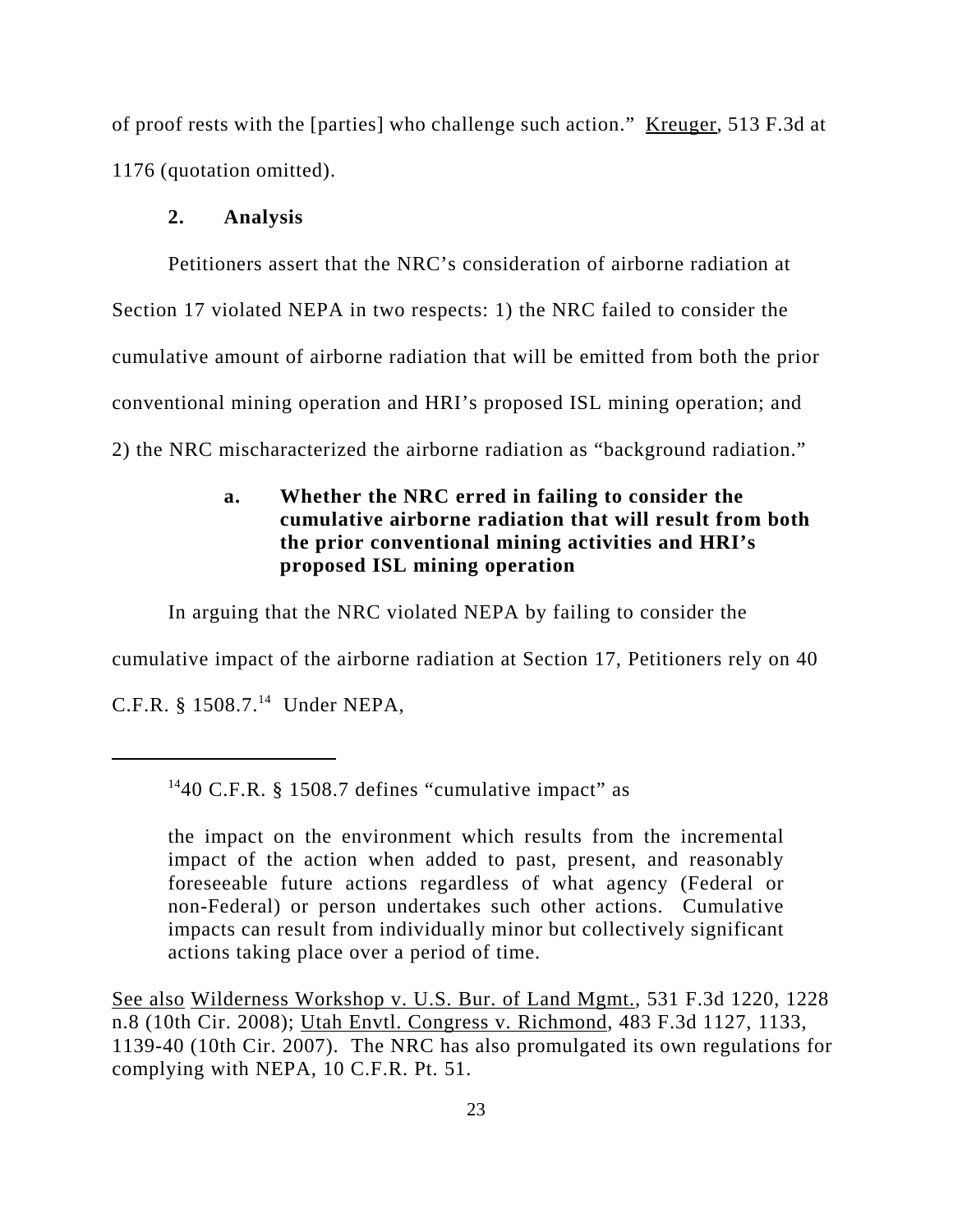[o]ur job is not to question the wisdom of the agency's ultimate decision or its conclusion concerning the magnitude of indirect impacts. Rather, our job is to examine the administrative record, as a whole, to determine whether the agency made a reasonable, good faith, objective presentation of those impacts sufficient to foster public participation and informed decision-making.

Fuel Safe Washington v. FERC, 389 F.3d 1313, 1331 (10th Cir. 2004) (quotations, citations, alterations omitted); see also Richmond, 483 F.3d at 1140 (noting that "NEPA does not prohibit approval of projects with negative cumulative effects; it only requires that the [agency] consider and disclose such effects"). We conclude the NRC has met that standard here.

In addressing "airborne radiation," the NRC's FEIS noted that "[t]he primary radiological impact to the environment in the vicinity of the project results from naturally occurring cosmic and terrestrial radiation and naturally occurring radon-222 and its daughters." (Jt. App. at 276.)After further noting that "[t]he average whole-body dose rate to the population in this part of New Mexico," resulting from "local natural background radiation and . . . from medical procedures[,] . . . is estimated to be about 2.25 mSv/year," the FEIS went on to acknowledge that the "[r]adiological effects during project construction would include natural background plus remnant radiation stemming from previous mining and milling activities near the Church Rock site." (Id. at 276-77.)

The FEIS went on to discuss the possible airborne radiation that the ISL mining operations would create, and then considered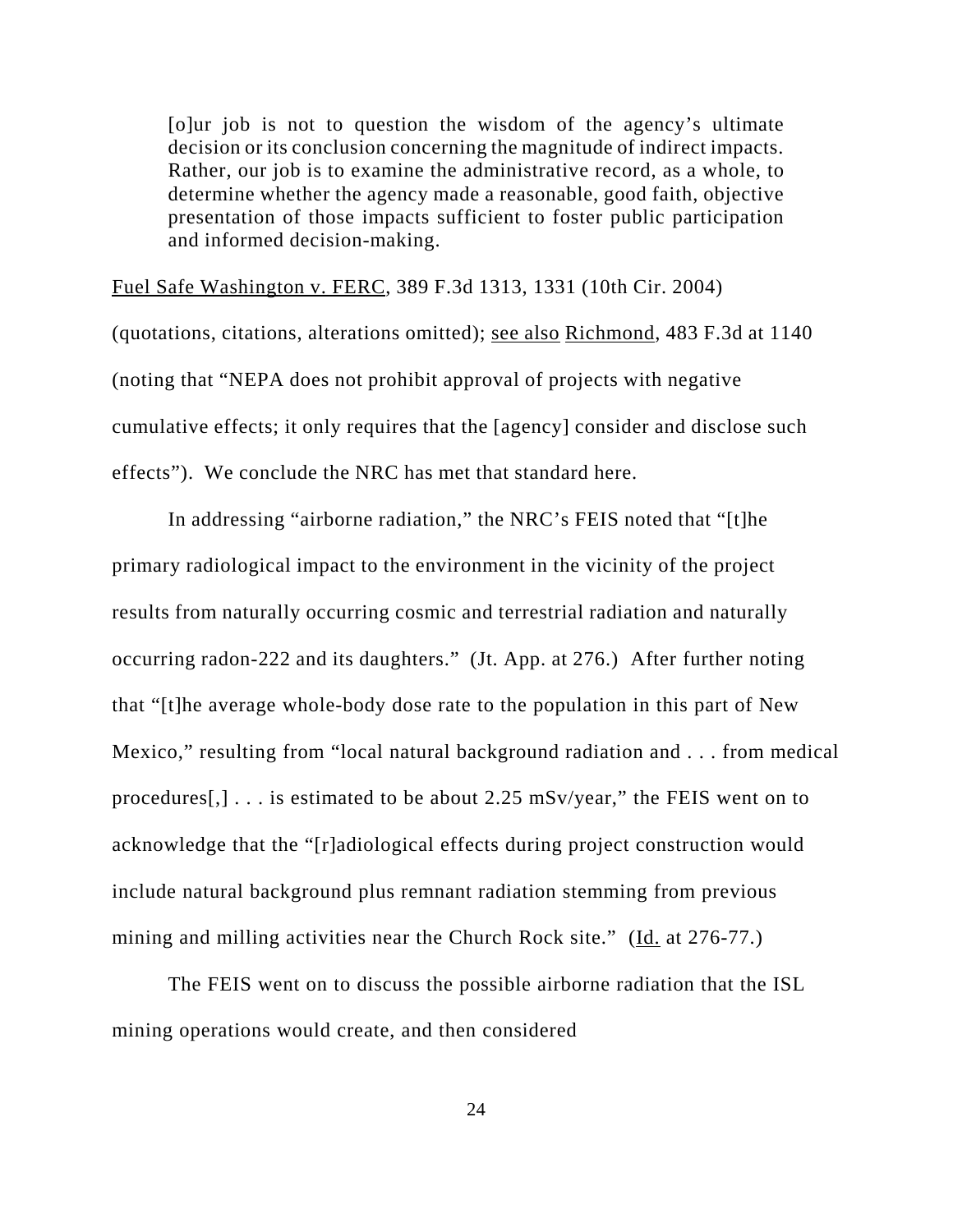the cumulative effect of the long history of mining in the area and the large exposures to radon (and other radioactive elements that form as radon decays) that occurred primarily to miners and resulted in a high incidence of cancer among them. [The FEIS] concludes that the proposed project would result in a negligible increase in existing impacts to the area due to mining and milling.

The NRC staff is aware that to some members of the local community, any increase in the cumulative effect or in radioactivity, brought to the surface by any uranium mining activity, would be unacceptable. This perception is likely to be most prevalent among those whose health has been, or who have family members or friends whose health has been negatively affected by uranium mining activity.

(Id. at 284.)

The FEIS concluded that HRI's ISL mining would have "negligible" impact

on the current airborne emissions levels:

The proposed project would make a minor contribution to cumulative impacts in terms of health physics and radiological impacts. . . . The annual population dose was estimated for the period in time of greatest releases from all three project sites. Two population dose estimates were calculated: one for the Crownpoint/Unit I sites and one for the Church Rock site. As the area of impact is similar for both calculations, the results were combined with a total population dose less than  $.01$  man-Sv/year  $\ldots$ .

Northwest New Mexico has a long history of uranium mining and milling. Effects of previous mining and milling operations in the area are considered here as they relate to the proposed licensing action. The Church Rock facility as proposed would mine an area previously mined by underground mining to supply ore to the Church Rock mill site. . . . Early mines and mills operated under much less stringent standards than exist today, and this resulted in large exposures to radioactive materials, especially radon and its daughters. The exposures were large enough to result in a high incidence of cancer among workers, and information gathered on these workers resulted in development of risk factors on radon.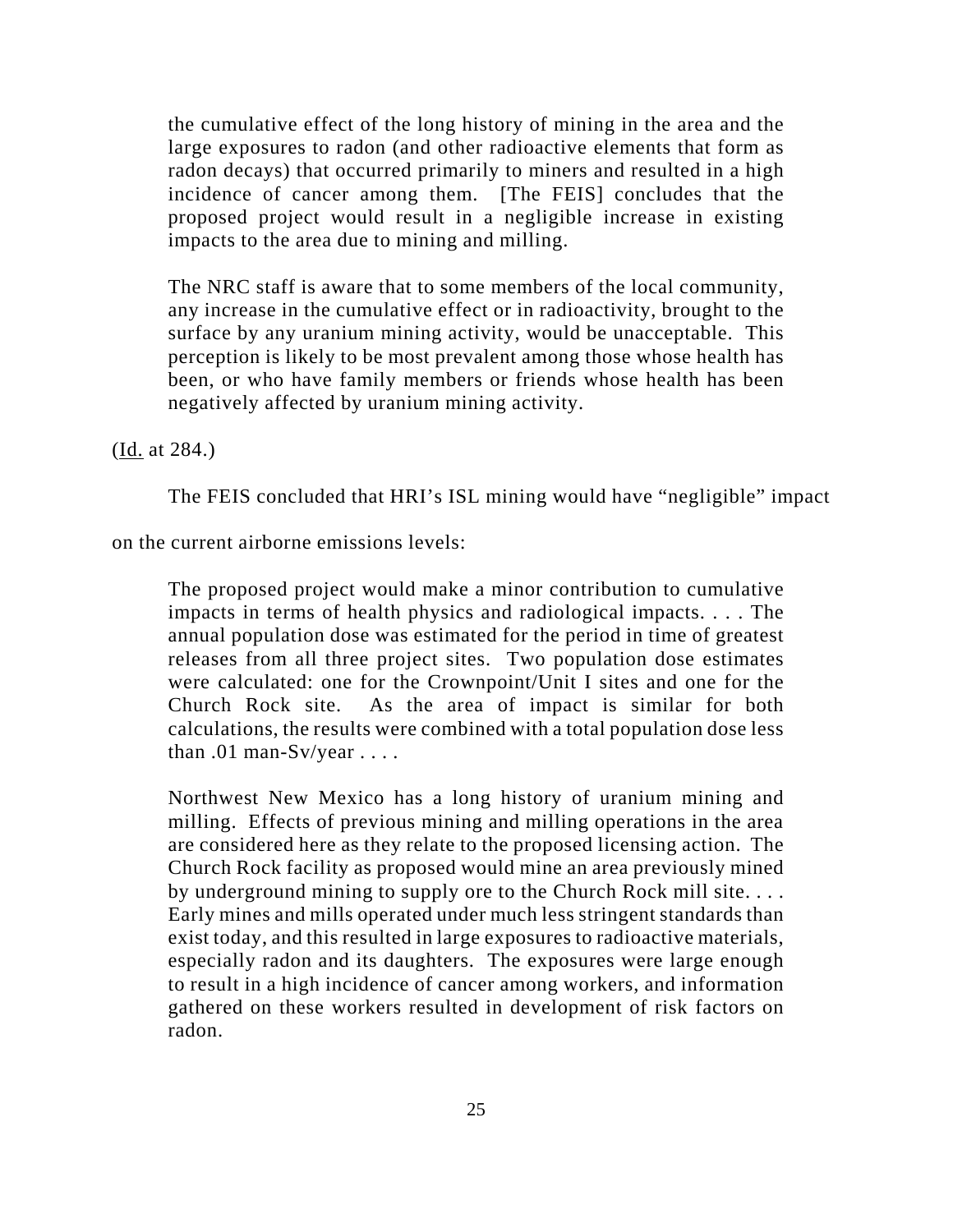In addition, the methods used to mine and mill the uranium (i.e., "conventional" mining) resulted in very large amounts of radioactively and chemically contaminated sands and slimes, also known as tailings. In 1978, the U.S. Congress passed the Uranium Mill Tailing Radiation Control Act, which required standards to be developed to control exposure from tailings and clean up past sites of uranium milling. . . .

The proposed project would result in a negligible increase in cumulative impacts in the area due to uranium mining and milling. HRI has proposed an ISL process which, by its nature, does not result in large amounts of tailings or environmental releases of radioactive particulate material. Additionally, HRI has proposed to use a vacuum dryer, which reduces the total releases of radioactive particulates to nearly zero, and a pressurized process circuit with a feedback system to return radon to the mine zone, which reduces environmental radon releases. The expected exposures from the remaining possible sources of radon are a very small fraction of the allowable limits for exposure of the public. The amount of generated tailings is very small, in the tens of cubic meters per year, and would be disposed of at an off-site licensed facility. In addition, the facility and related well fields would be required to be decontaminated and decommissioned to the appropriate State and Federal standards.

(Id. at 289-90.)

It is clear, then, that the NRC did consider the cumulative effect of the

airborne radiation from past mining as well as that expected from HRI's proposed

ISL operations.15 Petitioners, nevertheless, fault the FEIS for not quantifying the

<sup>&</sup>lt;sup>15</sup>The FEIS also considered the cumulative impact of the past, present and future airborne radiation when it noted, in several places, that as a result of the NRC granting HRI a license, HRI will be required to clean up the Section 17 site, thus remedying the past contamination. For example, the FEIS noted that

<sup>[</sup>t]he proposed project may result in a positive health effect at the Church Rock site. This effect would occur because some areas of the site have higher concentrations of residual activity (from previous mining activities) than would be allowed in decommissioning the site (continued...)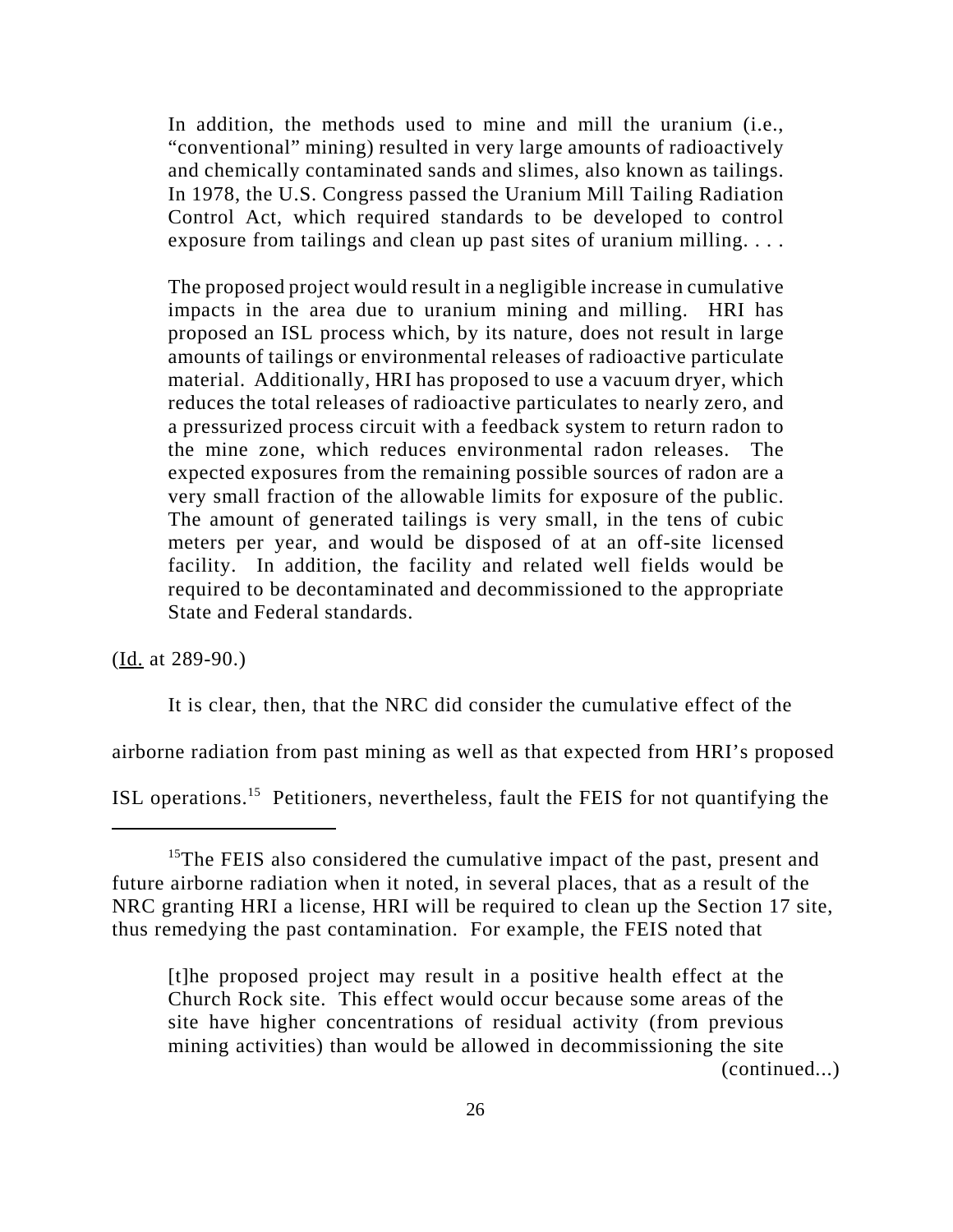amount of airborne radiation already being emitted on Section 17 from the past mining debris. "But NEPA's 'hard look' does not necessarily always require the agency to develop 'hard data.'" Krueger, 513 F.3d at 1179 (citing Ecology Ctr., Inc. v. U.S. Forest Serv., 451 F.3d 1183, 1190 (10th Cir. 2006)). In this administrative proceeding, the NRC was considering the environmental impact of granting HRI a mining license. And the NRC determined that those mining operations would have only a negligible effect on the amount of airborne radiation on Section 17. The agency's "hard look" at the airborne emissions HRI's operations are expected to produce, therefore, sufficed to meet the NRC's obligation under NEPA to consider the cumulative impact that granting HRI's license would have on airborne radiation. The NRC was not tasked here with specifically mitigating the contamination left from prior mining operations.<sup>16</sup> Cf. Richmond, 483 F.3d at 1140 (noting that NEPA requires only that the agency

 $^{15}$ (...continued)

under the proposed action. Therefore, these areas may be cleaned up as part of the well field decontamination.

<sup>(</sup>Jt. App. at 284.) Although Petitioners disagree with this reasoning, the FEIS's discussion of this possibility nevertheless reinforces the fact that the FEIS did consider the cumulative impact of the past, present and future airborne radiation at Section 17.

 $16$ Because they raise the issue for the first time before this court in their reply brief, Petitioners have waived their argument that the FEIS improperly averaged airborne radiation readings. We, therefore, decline to address that issue. See Silverton Snowmobile Club v. U.S. Forest Serv., 433 F.3d 772, 783-84 (10th Cir. 2006).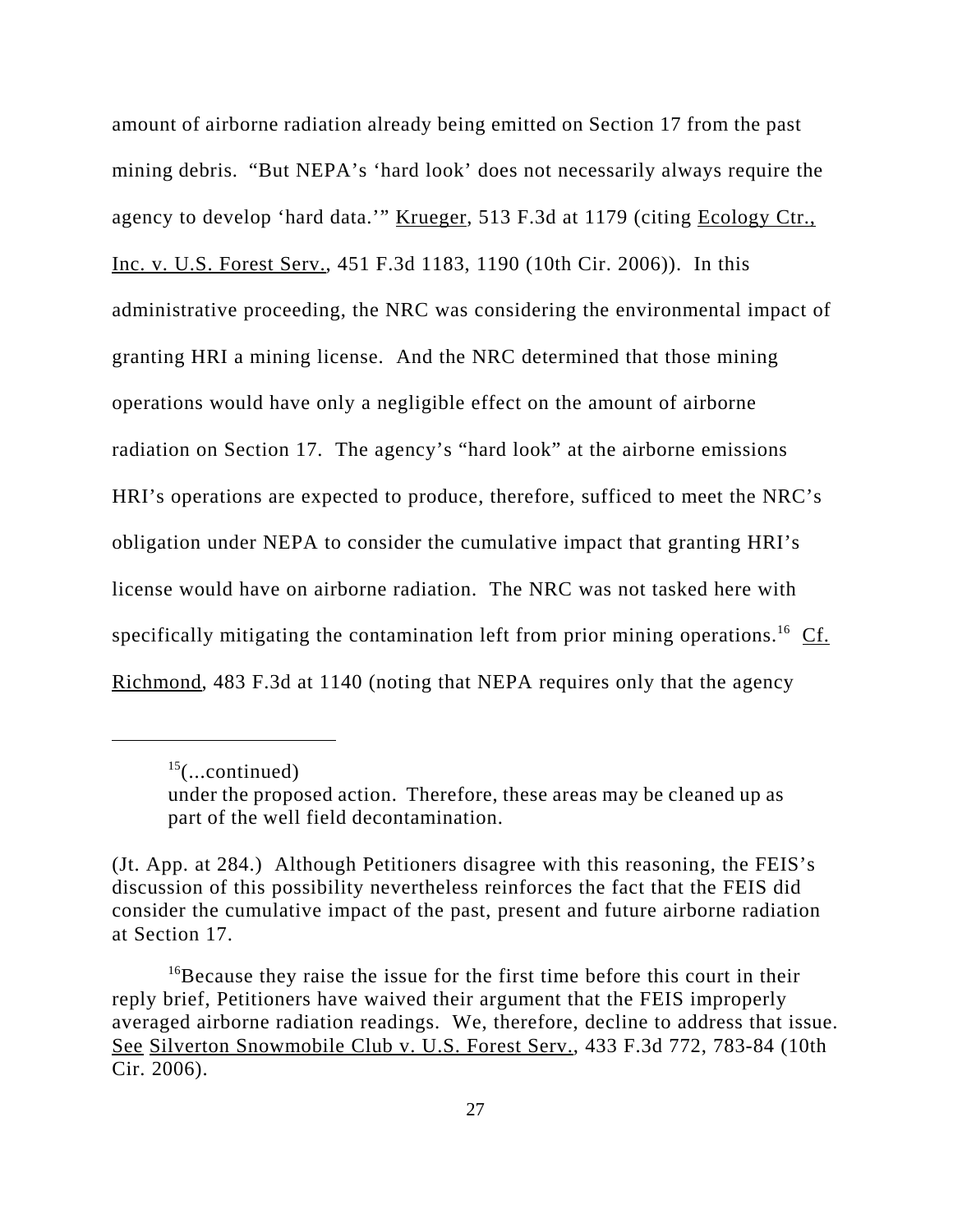consider and disclose negative effects; it does not prohibit the agency's approval of programs with negative cumulative effects).

# **2. Whether the NRC erred in characterizing the airborne radiation emitted from the prior conventional mining operation as background radiation**

Petitioners also argue that the FEIS, in addressing the effects of the past mining operations, erroneously treated the airborne radiation already being emitted from the debris as naturally occurring rather than as man-made background radiation. Even if it did so, the FEIS still adequately considered the cumulative impact from all of these sources of airborne radiation, regardless of how the NRC characterized that airborne radiation.

#### **3. Conclusion**

For the foregoing reasons, the NRC's consideration of the cumulative impact of airborne radiation at Section 17 amounted to the "hard look" NEPA required. We cannot say, therefore, that the NRC's decision to issue HRI a license was arbitrary, capricious, an abuse of discretion, or otherwise contrary to law.

### **III. GROUNDWATER CONTAMINATION AND RESTORATION AT SECTION 8**

"Although . . . 'in situ' leach mining techniques are considered more environmentally benign [than] traditional mining and milling practices they still tend to contaminate the groundwater." (Jt. App. at 1394 (NRC publication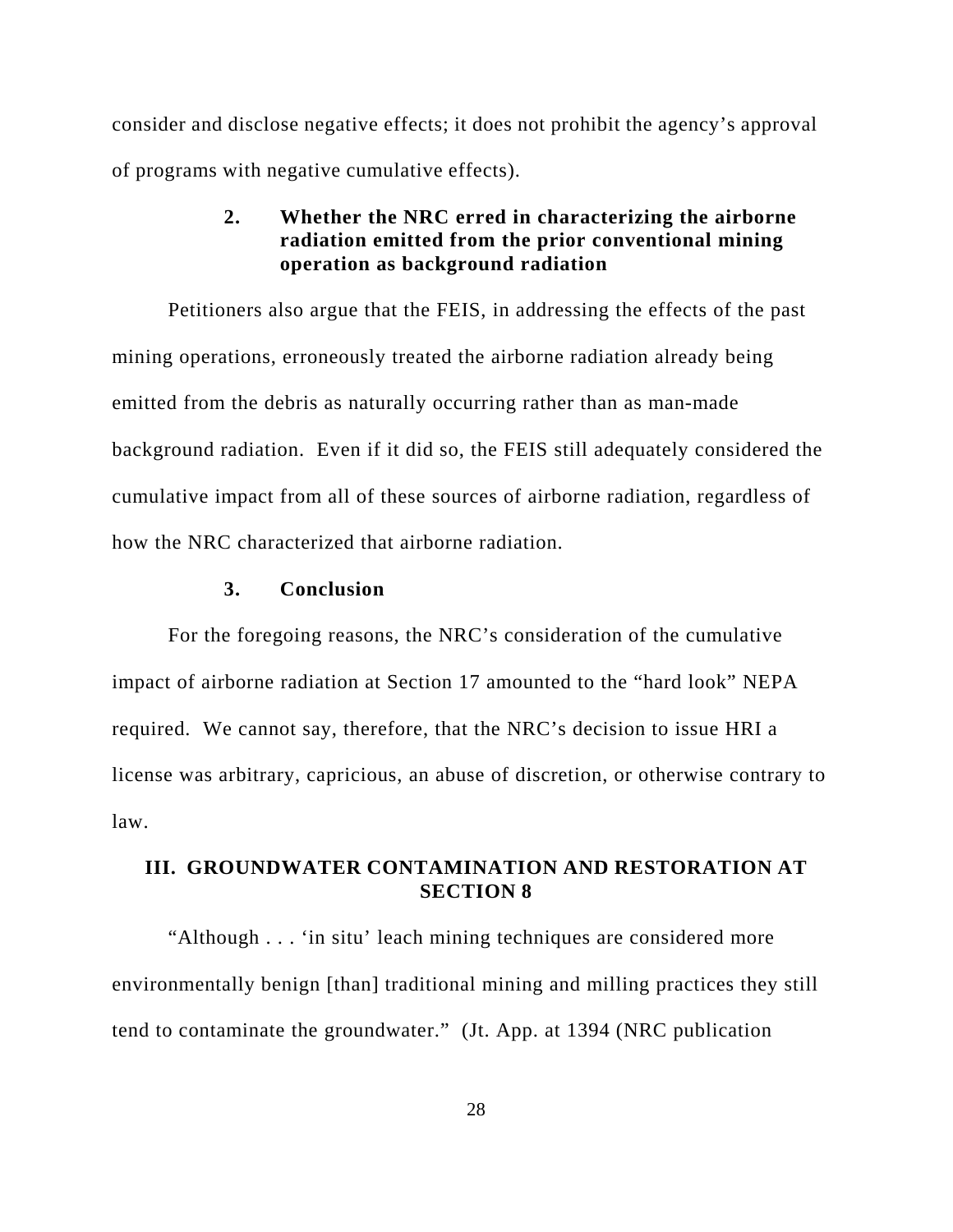"Consideration of Geochemical Issues in Groundwater Restoration at Uranium In-Situ Leach Mining Facilities").) In light of that, the license the NRC issued HRI requires HRI to restore the groundwater after it finishes mining each site. The license also requires HRI to maintain an adequate financial surety to guarantee that HRI or a third party, in HRI's absence, will be able financially to conduct this restoration. See also 10 C.F.R. §§ 40.1, 40.36, 40.42, App'x A, Criterion 9. Petitioners assert that the NRC, in crafting these license provisions, violated the AEA's mandate that the NRC not issue any license that, "in the opinion of the Commission," is "inimical to the common defense and security or the health and safety of the public." 42 U.S.C. § 2099; <u>see also</u> 10 C.F.R. § 40.32(d). Further, Petitioners contend that the FEIS violated NEPA because it failed to take the required "hard look" at the possible impact ISL mining might have on Section 8's groundwater quality, and particularly the impact on that groundwater quality should HRI be unable to meet the restoration goals set forth in the license.

#### **A. Atomic Energy Act**

As previously mentioned, the AEA mandates that the NRC not grant a license "if, in the opinion of the Commission, the issuance of a license to such person for such purpose would be inimical to the common defense and security or the health and safety of the public." 42 U.S.C. § 2099; see also 10 C.F.R. § 40.32(d). In order to implement that mandate, the NRC has promulgated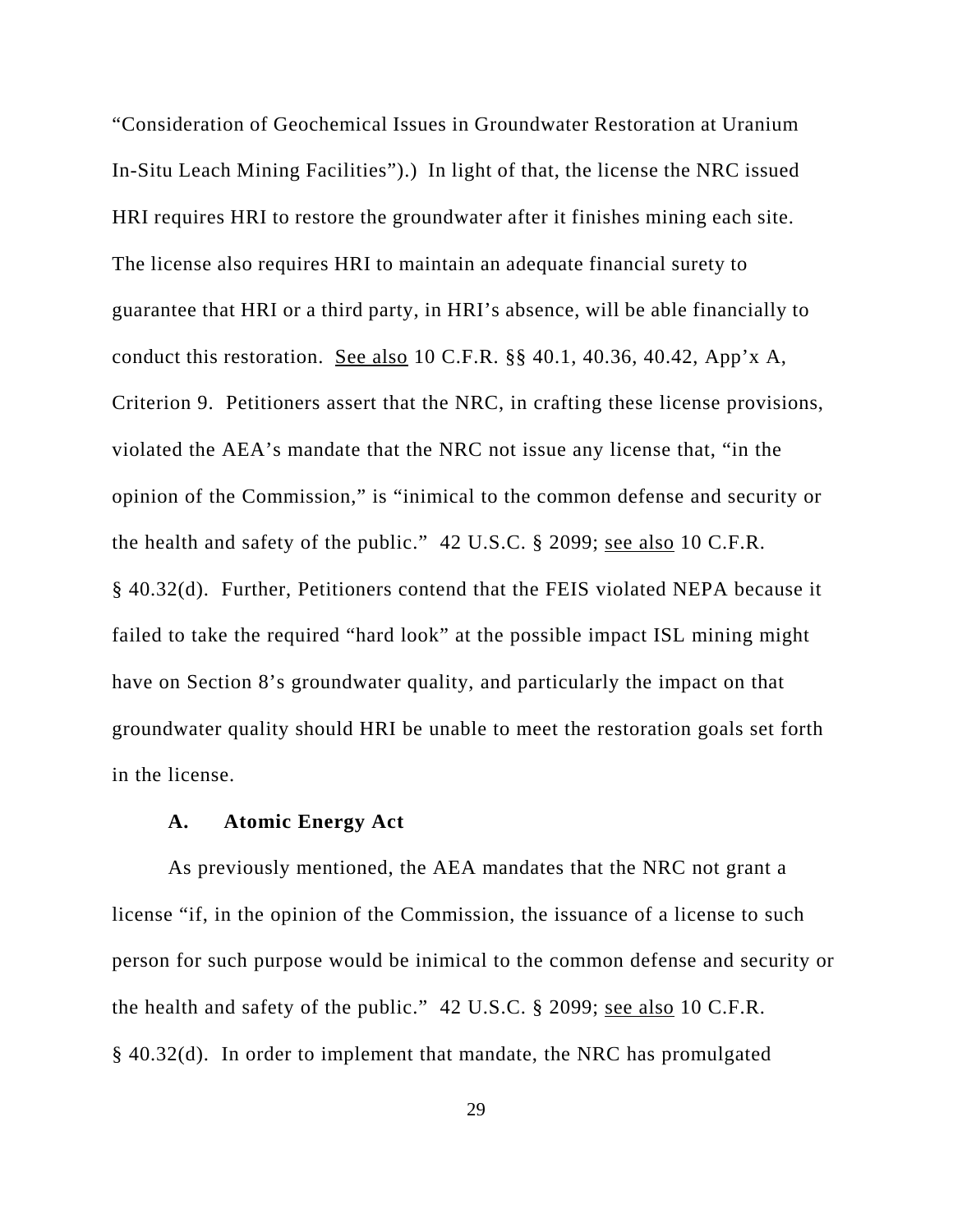regulations governing "the issuance of [these] licenses . . . and [to] establish and provide for the terms and conditions upon which the [NRC] will issue such licenses." 10 C.F.R. § 40.1(a); <u>see also id.</u> § 40.1(b). Among those regulations, Appendix A to 10 C.F.R. Pt. 40 sets forth criteria the NRC will consider in making licensing determinations for an ISL uranium mining operation.<sup>17</sup> See In re Hydro Res., Inc., 49 N.R.C. 233, 235 (1999). At issue here, then, is whether the conditions the NRC imposed on the license it issued HRI, addressing the restoration of the quality of the groundwater at Section 8, remain true to the AEA's mandate.

### **1. Standard of review**

This court "will not set aside an agency's decision unless it is 'arbitrary, capricious, an abuse of discretion, or otherwise not in accordance with law.'" Russell, 518 F.3d at 823 (quoting 5 U.S.C.  $\S$  706(2)(A)). Further, this court defers to the agency's reasonable interpretation of its own regulations and, thus, will "accept the agency's position unless it is plainly erroneous or inconsistent

<sup>&</sup>lt;sup>17</sup>According to HRI, the NRC promulgated Appendix A's criteria with only conventional uranium milling operations in mind. But a panel of the NRC's Atomic Safety and Licensing Board ("ASLB") concluded in this case that 10 C.F.R. Part 40 and its Appendix A also apply generally to ISL mining. See In re Hydro Res., Inc., 49 N.R.C. at 235; see also In re Hydro Res., Inc., 51 N.R.C. 227, 238 (2000). Nevertheless, some of Appendix A's criteria, because they are aimed at uranium milling, are not directly relevant to ISL mining. See In re Hydro Res., Inc. 49 N.R.C. at 236. After the NRC issued HRI the license disputed in this case, the agency developed a Standard Review Plan specifically applicable to ISL recovery operations.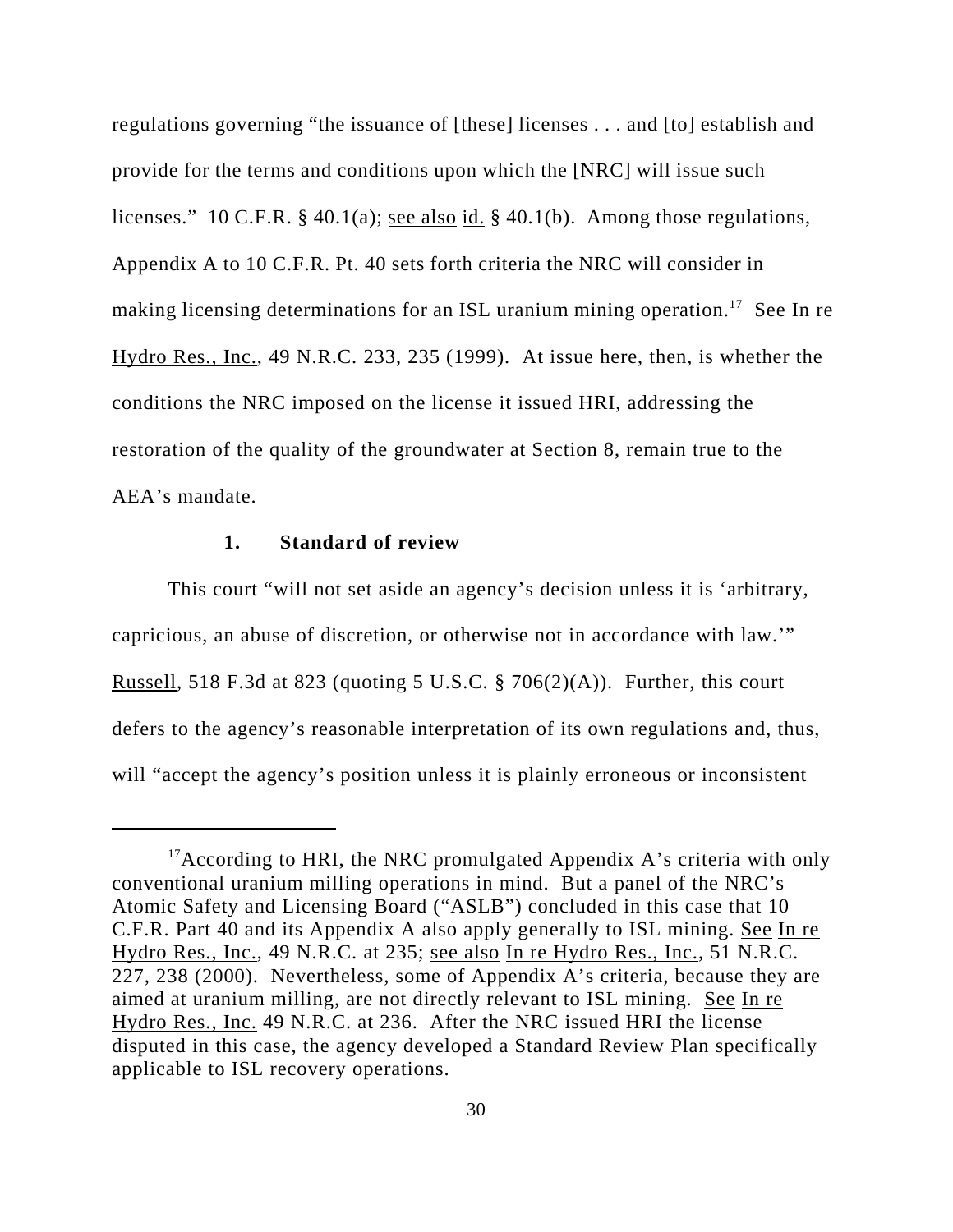with the regulation." Holowecki, 552 U.S. at 397 (quotations omitted).

#### **2. HRI's license18**

#### **a. Restoration of water quality**

The problem the NRC faced in this case, regarding the restoration of the groundwater at Section 8, was this: NRC regulations require that HRI decommission the site, including restoring the quality of the groundwater. But no one had, as yet, fully restored the groundwater quality after an ISL mining operation.19 Nonetheless, based upon results from pilot demonstrations and small-scale tests, the NRC became convinced that it was possible for HRI to restore the groundwater at a well site after it finished ISL mining.

HRI proposes to do so by

flushing the aquifer with naturally occurring groundwater and decontaminated water to remove any remaining lixiviant and degraded groundwater. Affected water in each mine unit being restored would be withdrawn . . . , processed through [the] ion exchange to remove uranium, then treated to remove radium and total dissolved solids. This treated water, known as permeate, would then be reinjected to further flush the aquifer. Groundwater sweep and permeate injection would be balanced so that a cone of depression would be maintained, causing

<sup>&</sup>lt;sup>18</sup>HRI's license incorporated "all commitments, representations, and statements made in its licensing application," as well as the "Crownpoint Uranium Project Consolidated Operations Plan (COP) . . . except where superseded by license conditions contained in th[e] license." (Jt. App. at 314 (§ 9.3).) In addition, the license also included a later-developed "Restoration Action Plan." See In re Hydro Res., Inc., 51 N.R.C. at 234, 238, 241-42.

 $19$ There is evidence in the record indicating that, after the NRC issued the FEIS in this case, groundwater quality was successfully restored at the Bison Basin mine following an ISL mining operation.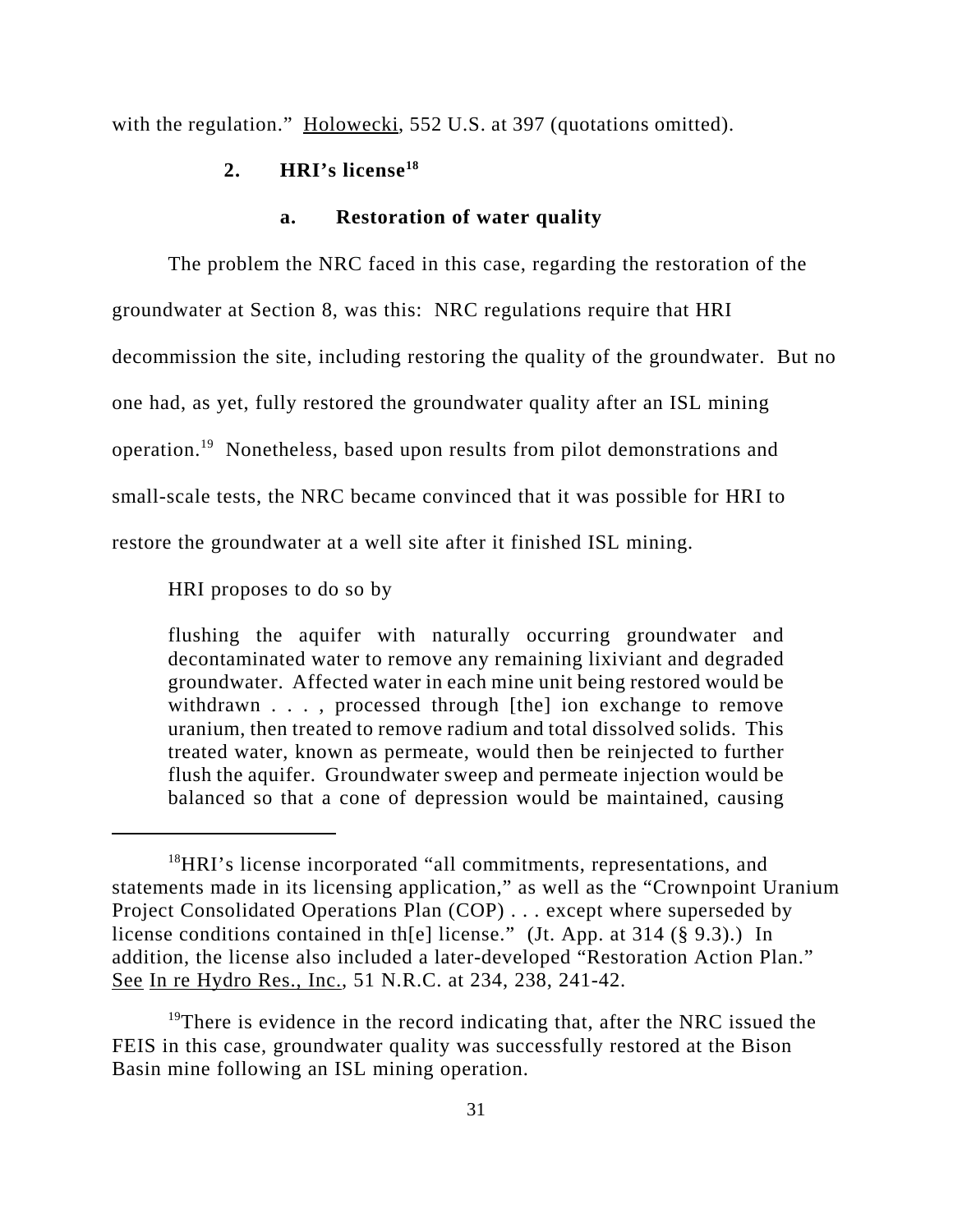groundwater to flow toward the mining unit. Thus, natural groundwater would be drawn into the mining unit's center.

(Jt. App. at 244.) The number of times the aquifer will need to be flushed is

measured by "pore volumes":

A pore volume is an indirect measure of the volume of water that must be pumped or processed to restore the groundwater. It represents the water that fills the void space inside a certain volume of rock or sediment. Restoration costs are closely linked to the amount of water that must be processed to effect restoration. The pore volume parameter is used to represent how many times the contaminated volume of water in the rock must be displaced or processed to restore groundwater quality. It provides a means of comparing the level of effort required to restore groundwater regardless of the scale of the test. In general, the more pore volumes of water it takes to restore groundwater quality, the more money it will cost to achieve restoration.

(Id. at 258.)

In calculating the restoration efforts needed for HRI to restore the

groundwater quality during its Crownpoint project, the NRC considered at length

data HRI submitted from demonstrations and test results "conducted at other

project locations."20 (Id. at 258.) The NRC concluded

 $^{20}$ HRI submitted to the NRC data from several studies and projects. The NRC first considered the results of HRI's own small core tests done in a laboratory using samples of rock removed from the ore zones at the sites HRI seeks to mine as part of its Crownpoint project. HRI conducted these tests in order to "demonstrate the restoration potential" of this area. (Jt. App. at 258-60.) Data from tests conducted on the core samples taken from the Church Rock site "show[ed] the restored values after 20 pore volumes [we]re circulated through the core," 16 if the pore volumes were run through at a faster pace; tests on the Crownpoint core took 28 pore volumes to reach "restored values." (Id. at 260; see also id. at 261-64.) While the NRC recognized that results from such small-scale studies can provide useful information, the agency had "significant (continued...)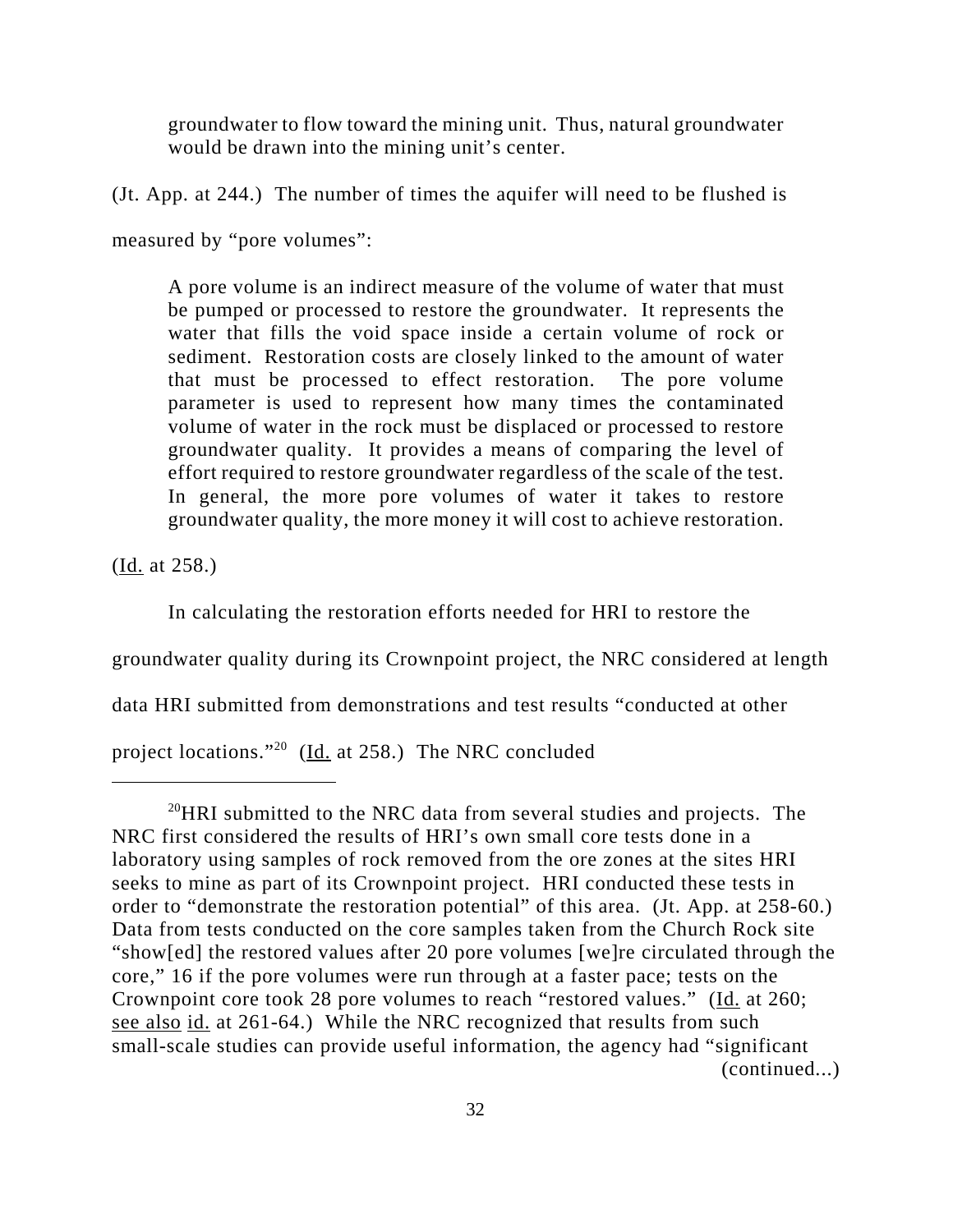$20$ (...continued)

concerns" about whether these small-scale test results accurately reflected an actual full-scale restoration process. (Id. at 258-60.)

Next, HRI submitted the results of "a single-well pilot solution mine test, conducted in the Westwater Canyon aquifer"—the aquifer where HRI proposes to conduct the ISL mining at issue here—"near the Church Rock site in June 1980 by United Nuclear Corporation and Teton Exploration Company." (Id. at 260.) This test "show[ed] the restored values after 3 pore volumes had been pumped from the aquifer." (Id.) Nevertheless, the data from this test indicated that not all of the individual parameters—chemicals or properties used to measure groundwater quality—were returned to baseline levels. While this test "was a larger-scale test than HRI's core restoration studies," the NRC was still concerned that the Teton

test may not represent restoration of a full-scale well field because (1) considerable dilution from uncontaminated groundwater occurs during the clean-up phase; (2) one pore volume (at most) was leached, which is much less than in a commercial operation; (3) there was a relatively short contact time between the rock and lixiviant (5 days); and (4) fresh lixiviant was not continuously injected into the formation as would occur in an operating ISL mine.

### $(\underline{Id.})$

HRI also submitted data from a 1979-80 pilot project, referred to as "Mobil Section 9 pilot," conducted by Mobil Oil Company at a location one mile from HRI's proposed Unit 1 mine site. (Id. at 266-67.) In that test, Mobil created an actual well field and injected lixiviant there for eleven months. This test "show[ed] restored water quality values after 16.7 pore volumes had been pumped from the aquifer."  $(\underline{Id.})$  But again not all of the individual parameters were restored to baseline levels. In particular, Mobil had trouble restoring the concentration of molybdenum and radium to pre-mining levels.

In addition to these test results, HRI also submitted "restoration demonstration data" from its production-scale facilities in Wyoming and New Mexico. (Id. at 266.) The NRC noted that it "regulates ISL mining in Wyoming and New Mexico," and that it had previously "approved the restoration of several test patterns [there] to explore the feasibility of ISL mining or demonstrate the (continued...)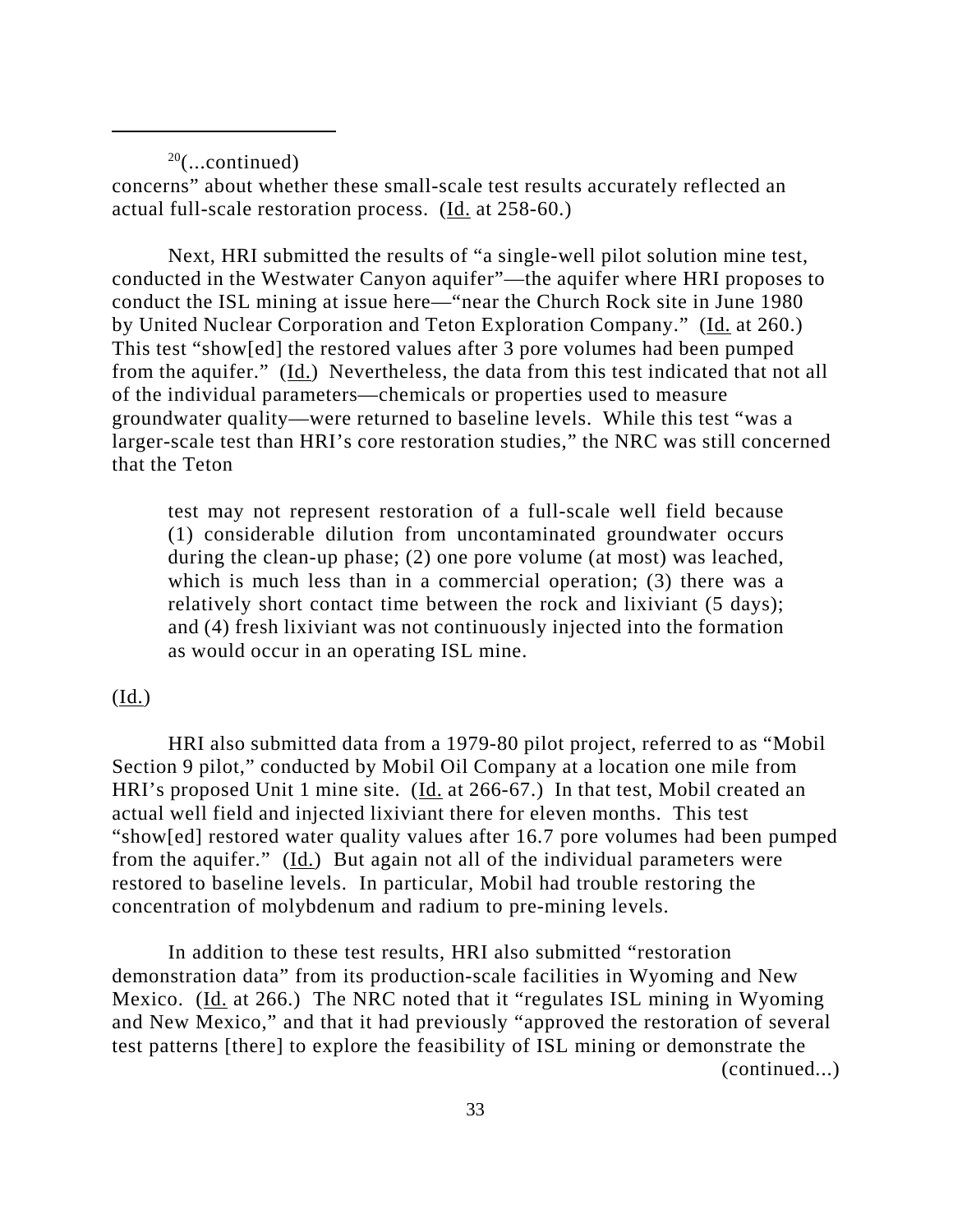from this data that "all the parameters" used by the license to measure groundwater quality "can eventually be restored to water use standards." (Id. at 269.) The NRC, however, also concluded that, notwithstanding these demonstration and test results and because "water quality in aquifers containing uranium deposits may be highly variable[,] . . . groundwater restoration criteria

The NRC went on to acknowledge that Texas had "approved groundwater restoration of production-scale ISL facilities," but that occurred "in groundwater of lower water quality than that on the New Mexico properties" at issue in HRI's license application. (Id.) For that reason, the NRC did "not consider the Texas data as representative for demonstrating restoration at the New Mexico sites." (Id.)

Lastly, the NRC noted the results of its own test, "conducted to investigate the ability of natural geochemical processes to restore water quality after ISL mining activities in an aquifer." (Id. at 268.)That test studied the migration of lixiviant "down-gradient from a mined area into the area of an aquifer where reducing conditions occur naturally." (Id.)

The study indicated that major ion concentrations elevated during ISL mining, such as sodium, chloride, and sulfate, are affected very little when the lixiviant migrates into the undisturbed reduced zone. As a result, concentrations tend to remain at the level to which the water was restored for some distance from the area of former mining. Conversely, redox- (oxidation/reduction) sensitive ions such as uranium, arsenic, selenium, and molybdenum precipitate from solution if the restored water moves into a reducing zone. Therefore, after restoration activities, if groundwater moves into a reducing area, concentrations of these ions should rapidly decrease in the groundwater

(Id.) "This study also indicated that water quality in aquifers containing uranium deposits may be highly variable." (Id.)

 $20$ (...continued)

feasibility of production-scale restoration."  $(\underline{Id.})$  But the "NRC has not yet approved the successful restoration of a production-scale well field at any of its licensed sites." (Id.)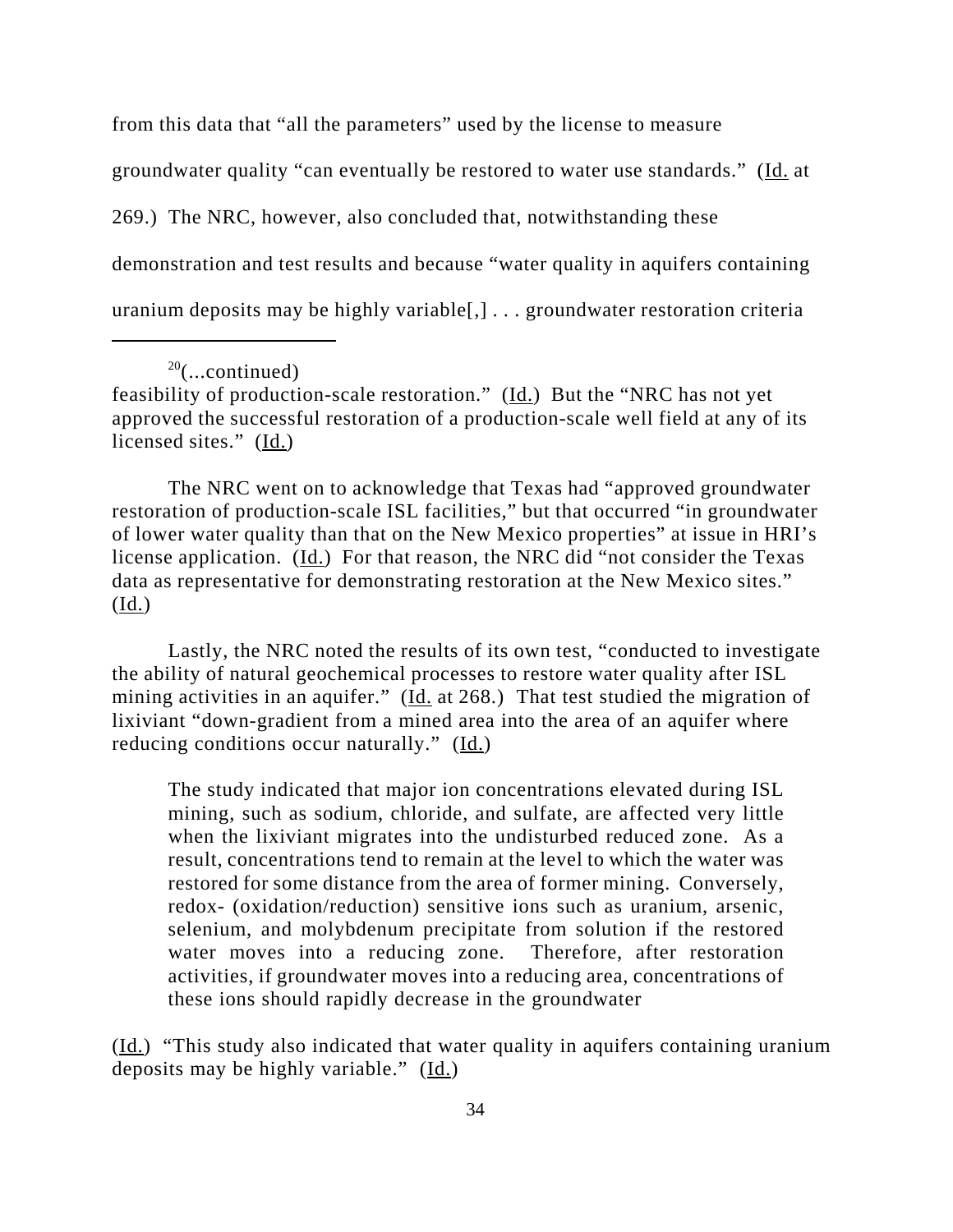for specific mining projects should be set taking into account site-specific conditions and spatial variation." (Id. at 268.) Further, "[r]estoration criteria should be based on a statistical analysis of groundwater chemistry data from a large set of wells sampled over a period of time."  $(\underline{Id.})$ 

In light of these conclusions, the NRC, in crafting the terms of HRI's license addressing restoration of ground water quality at Section 8, did two things. First, the NRC determined that HRI's restoration efforts would be measured using thirty-five specified "parameters," or chemical elements or properties.<sup>21</sup> "HRI [is] required to use baseline [pre-mining] conditions as the primary restoration target for all constituents" or parameters. (Id. at 244.) The parties do not challenge this means by which the license measures HRI's restoration efforts.

Lixiviant shall not be injected into a well field before groundwater quality data is collected and analyzed to establish groundwater restoration goals for each monitored aquifer of the well field, as follows:

(Jt. App. at 320.)

<sup>21</sup>HRI's license specifically provides:

In establishing restoration goals, the following parameters shall be measured: alkalinity, ammonium, arsenic, barium, bicarbonate, boron, cadmium, calcium, carbonate, chloride, chromium, copper, fluoride, electrical conductivity, iron, lead, magnesium, manganese, mercury, molybdenum, nickel, nitrate, pH, potassium, combined radium-226 and radium-228, selenium, sodium, silver, sulfate, total dissolved solids, uranium, vanadium, zinc, gross Beta, and gross Alpha (excluding radon, uranium, and radium).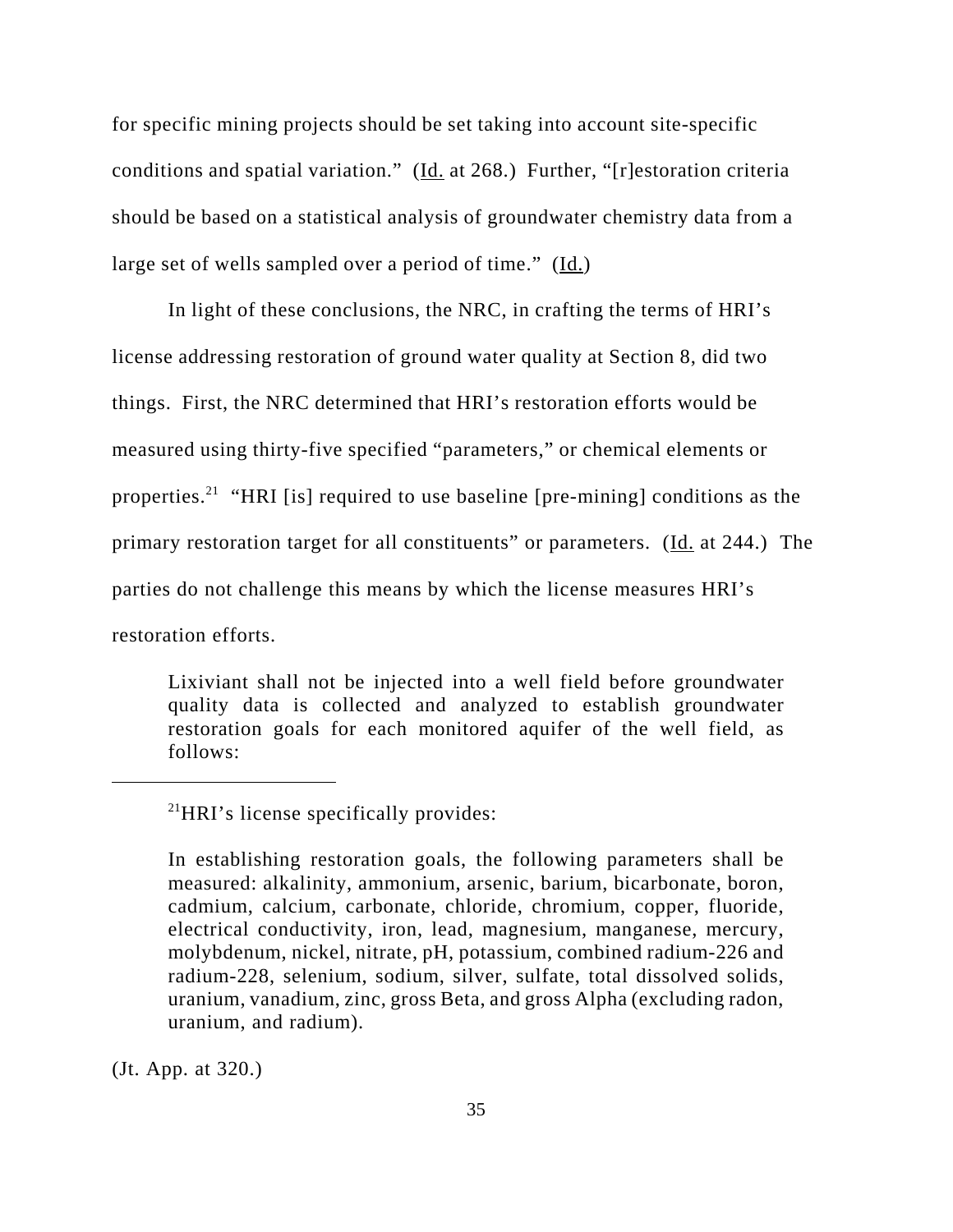A) The licensee shall establish groundwater restoration goals by analyzing three independently-collected groundwater samples of formation water from: (1) each monitor well in the well field; and (2) a minimum of one production/injection well per acre of well field. Samples shall be collected a minimum of 14 days apart from each other. Groundwater restoration goals shall be established on a parameter-by-parameter basis, with the primary restoration goal to return all parameters to average pre-lixiviant injection conditions. If groundwater quality parameters cannot be returned to average pre-lixiviant injection levels, the secondary goal shall be to return groundwater quality to the maximum concentration limits specified in the U.S. Environmental Protection Agency (EPA) secondary and primary drinking water regulations. The secondary restoration goal for barium and fluoride[, however,] shall be set to the State of New Mexico primary drinking water standard. The secondary restoration goal for uranium shall be 0.44 mg/L (300  $pCi/L$ ).<sup>22</sup>

(Id. at 320 (§ 10.21) (footnote added).)<sup>23</sup> The FEIS explained that meeting the secondary goals will suffice if "water quality parameters cannot be returned to average pre-mining baseline levels through reasonable restoration efforts." (Id. at 244.) And, although HRI's license does not state this, the FEIS suggests that if HRI "found that it were impracticable to restore to primary or secondary goals, it might request a license amendment that would allow some change in restoration requirements on a parameter-by-parameter basis." (Id. at 256.) The FEIS

<sup>&</sup>lt;sup>22</sup>The parties later agreed to reduce this amount to 0.03 mg/L. See In re Hydro Res., Inc., 62 N.R.C. 77, 92 & n. 7 (2005).

<sup>&</sup>lt;sup>23</sup>"These goals are consistent with the NRC Staff Technical Position Paper *Groundwater Monitoring at Uranium In Situ Solution Mines* (NRC 1981b)." (Jt. App at 256.)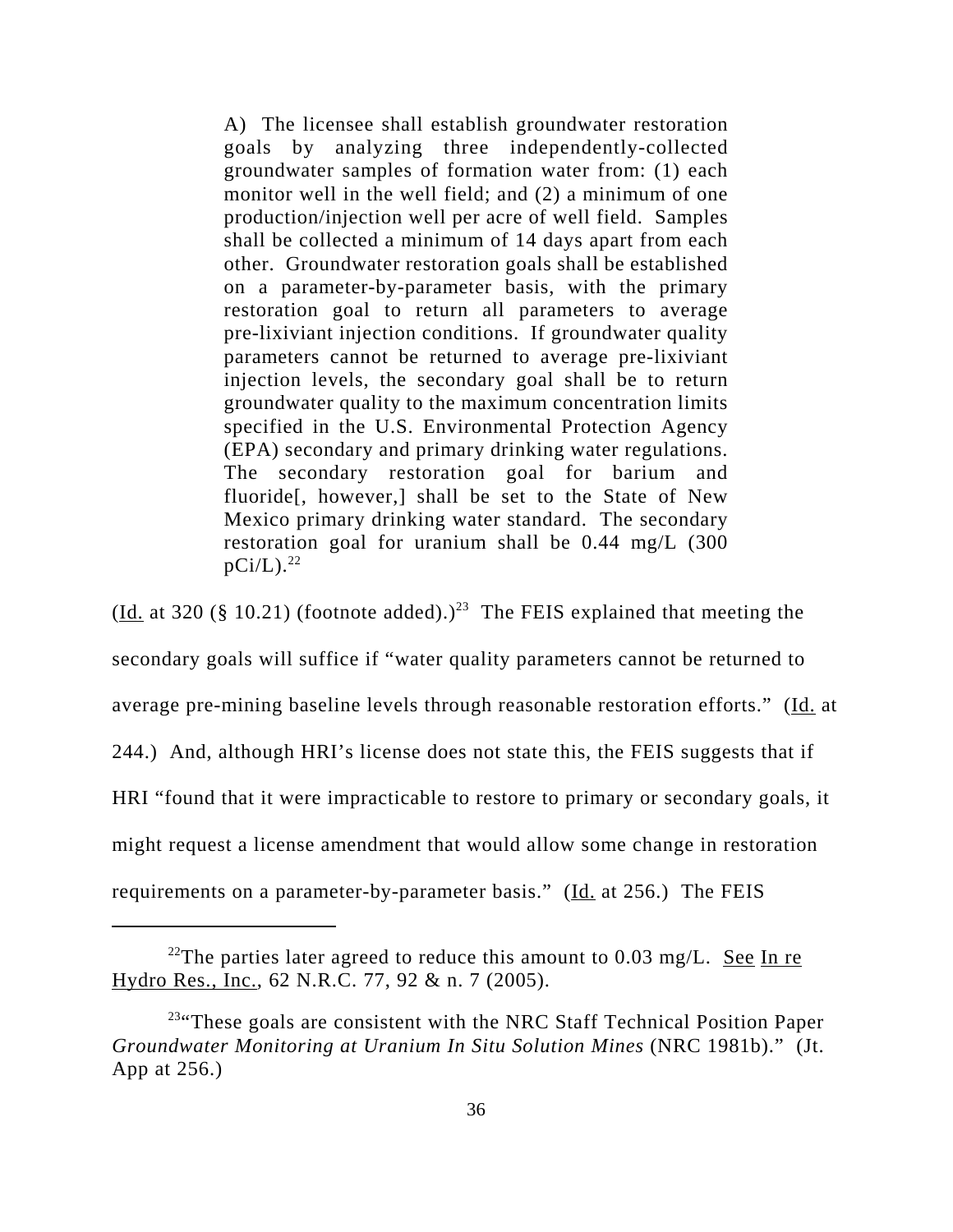indicates, however, that

[i]f a groundwater parameter could not be restored to its secondary goal, HRI would have to make a demonstration to NRC that leaving the parameter at the higher concentration would not be a threat to public health and safety and that, on a parameter by parameter basis, water use would not be significantly degraded.

(Id.)

The NRC was particularly concerned about restoring the "total dissolved

solids," or "TDS," parameter:

TDS is a measure of the total sum of all dissolved constituents, but it is most affected by the major constituents (sulfate, chloride, calcium, bicarbonate, carbonate, fluoride, sodium, and potassium). However, not all major constituents have a secondary or primary drinking water standard (for example, bicarbonate, carbonate, calcium, magnesium, potassium). Consequently, it is possible that after groundwater restoration, the TDS secondary goal might be achieved, but the secondary goal for individual major ions that contribute to TDS might not be achieved. If such a situation occurred, HRI would have to make a demonstration to NRC that leaving a parameter at higher than secondary goal concentrations would not be a threat to public health and safety and that water use would not be significantly degraded. For groundwater with TDS concentrations less than the secondary goal, NRC staff ha[s] assumed that worst-case groundwater restoration would return water quality to the secondary goal, even though it cannot be achieved without leaving some of the major parameters at higher than background concentrations (i.e., between primary and secondary goal concentrations).

(Id. at 256-58.)

The second thing the NRC did in drafting the terms of HRI's license was to employ a graduated approach to groundwater restoration at Section 8 and as to the Crownpoint project as a whole. Because "water quality in aquifers containing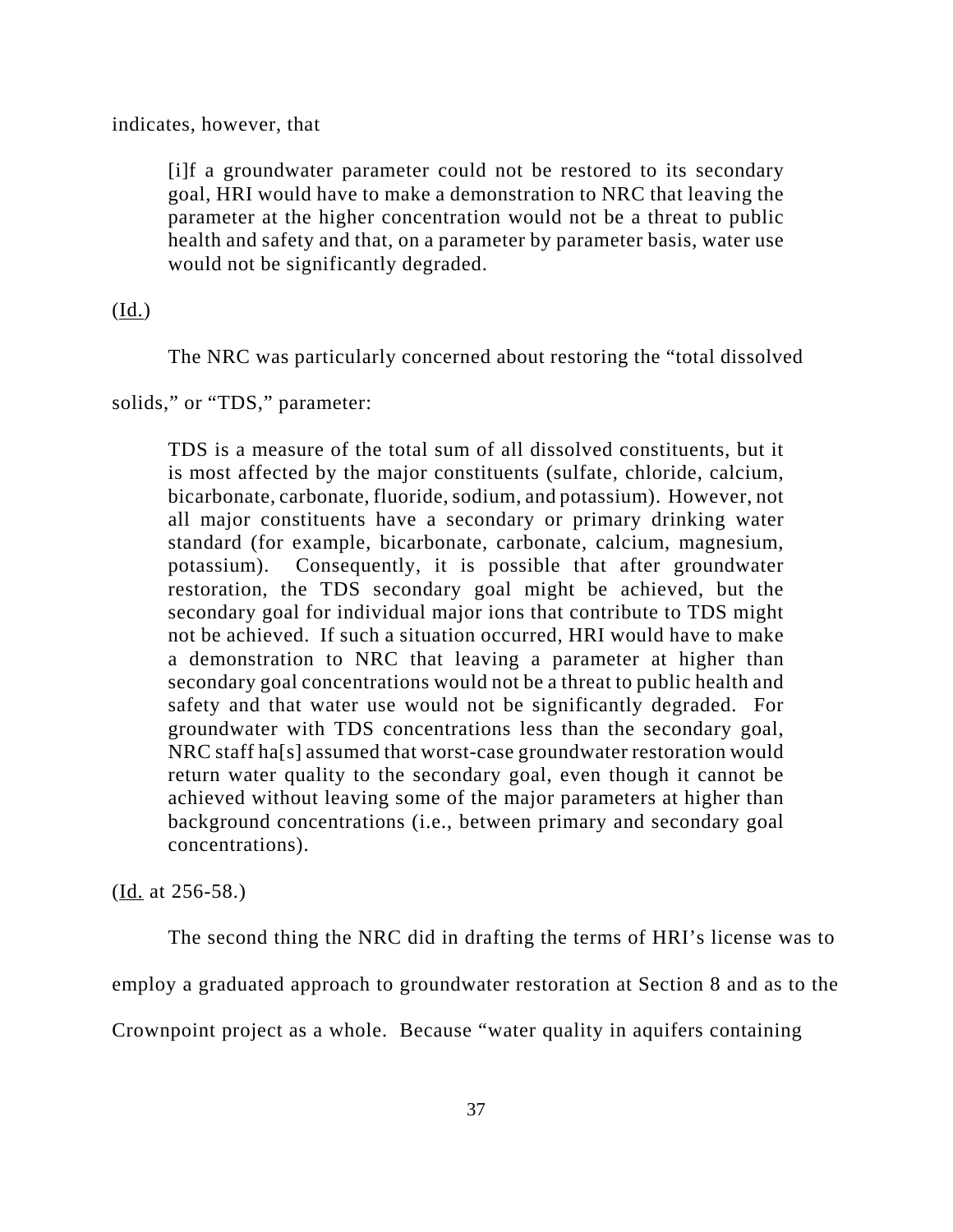uranium deposits may be highly variable" and, thus, "groundwater restoration criteria for specific mining projects should be set taking into account site-specific conditions" (id. at 268), the license requires HRI, when it begins mining at Section 8, to conduct a demonstration of its restoration methods. HRI must set aside a well field in Section 8, perform ISL mining there "for at least three months under commercial activity conditions," and then restore the groundwater quality in this test field "to levels consistent with baseline." (Id. at 311.) HRI will then be able to use this demonstration to calculate the pore values needed generally to restore the groundwater throughout the project to baseline. "Authorization for expansion of mining into additional areas will be contingent

upon the results of the restoration demonstration."  $(\underline{Id.})$ 

## **b. Surety to guarantee the financial ability to conduct restoration efforts**

In order to facilitate the restoration of a mine site after the operator has finished mining it, the NRC's regulations further require that the mine operator provide a surety in order to insure that the licensee will have the economic wherewithal to "decommission" the ISL mine site. 10 C.F.R. Pt. 40, App. A, Criterion 9. The NRC will review the amount of the required surety annually and can adjust the surety requirements as necessary "to recognize increases or decreases resulting from inflation, changes in engineering plans, activities performed, and any other conditions affecting cost." Id.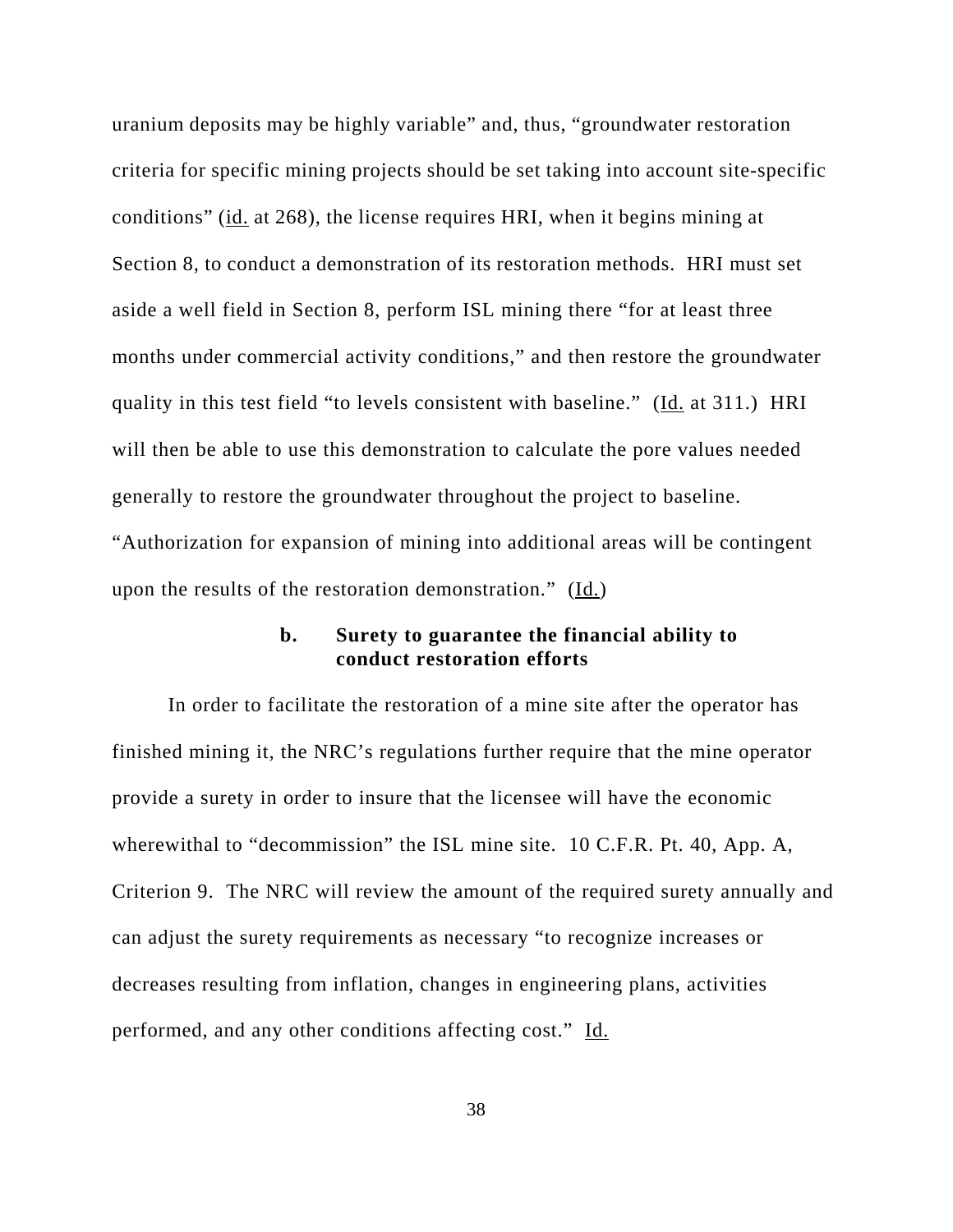In addressing this required surety arrangement, HRI's license mandates that

the "ground water restoration of the initial well fields shall be based on nine pore

volumes" (id. at 312):

Surety for groundwater restoration of the initial well fields shall be based on 9 pore-volumes. Surety shall be maintained at this level until the number of pore volumes required to restore the groundwater quality of a production-scale well field has been established by the restoration demonstration described in [the license's section] 10.28. If at any time it is found that well field restoration requires greater pore-volumes or higher restoration costs, the value of the surety will be adjusted upwards. Upon NRC approval, the licensee shall maintain the NRC-approved financial surety arrangement consistent with 10 CFR Part 40, Appendix A, Criterion 9.

Annual updates to the surety amount, required by 10 CFR Part 40, Appendix A, Criterion 9, shall be provided to the NRC at least 3 months prior to the anniversary date of the license issuance. If the NRC has not approved a proposed revision 30 days prior to the expiration date of the existing surety arrangement, the licensee shall extend the existing arrangement, prior to expiration, for 1 year. Along with each proposed revision or annual update of the surety the licensee shall submit supporting documentation showing a breakdown of the costs and the basis for the cost estimates with adjustments for inflation (i.e., using the approved Urban Consumer Price Index), maintenance of a minimum 15 percent contingency, changes in engineering plans, activities performed, and any other conditions affecting estimated costs for site closure.

(Id. at 315.)

### **3. Petitioners' challenges to the license's terms governing the restoration of groundwater at Section 8**

Petitioners assert that the NRC violated the AEA, in two ways, when it

issued HRI a license to conduct ISL mining at Section 8.

# **a. The license the NRC issued HRI is inimical to the**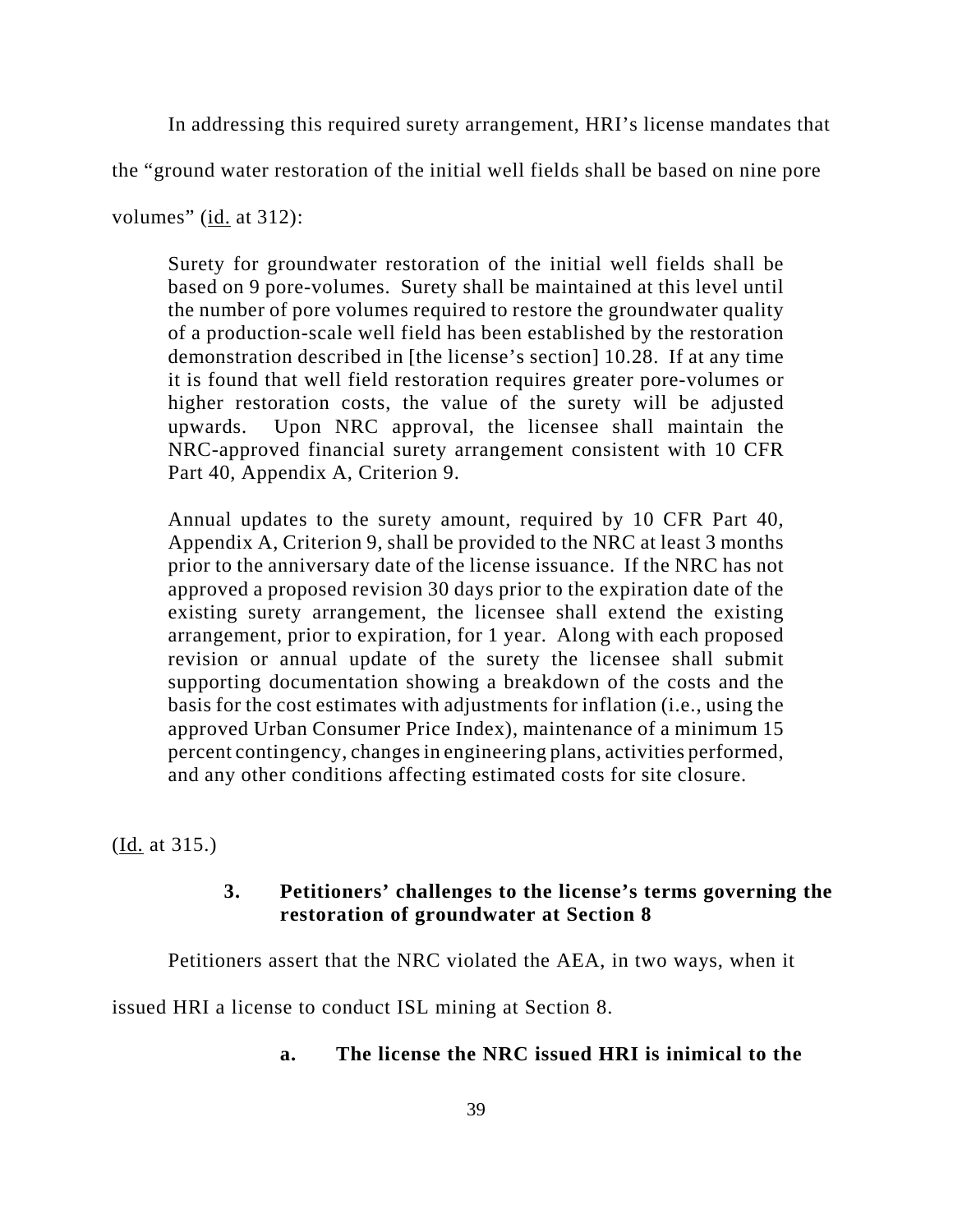**public's health and safety because the nine pore volumes required by the license to restore the ground water at Section 8, and the surety based upon that nine-pore-volume restoration, are inadequate** 

Petitioners contend that the NRC acted arbitrarily and capriciously in basing HRI's license and the required surety on a nine-pore-volume restoration effort. More specifically, Petitioners contend that the nine pore volumes will be inadequate to insure the public health and safety, as the AEA requires.

In choosing nine pore volumes, the NRC rejected HRI's original proposal that a four-pore-value restoration effort would be sufficient to restore the groundwater quality. The NRC chose nine pore volumes based on the agency's detailed analysis of the test and demonstration results HRI submitted, see supra

n.20. Summarizing those results, the NRC concluded:

Depending on the parameter and the test chosen, the pore volumes required to achieve the lower water quality of the secondary restoration goal or background ranged from less than 1 pore volume to greater than 28 pore volumes. However, plots of TDS concentrations and specific conductivity values (an indirect measure of TDS) show little improvement with continued pumping after 8 to 10 pore volumes. The Mobil Section 9 pilot is the largest restoration demonstration conducted in the project area to date. During groundwater restoration activities in the Mobil demonstration, TDS concentrations were close to the secondary goal of 500 mg/L after 6.9 and 9.7 pore volumes. On the basis of the data submitted by HRI, the [NRC] staff conclude[s] that practical production-scale groundwater restoration activities would at most require a 9 pore volume restoration effort. Accordingly the staff ha<sup>[s]</sup> calculated groundwater impacts assuming the use of 9 [pore] volumes for groundwater restoration. Furthermore, surety should be maintained at this level until the number of pore volumes required to restore the groundwater quality of a production-scale well field has been demonstrated.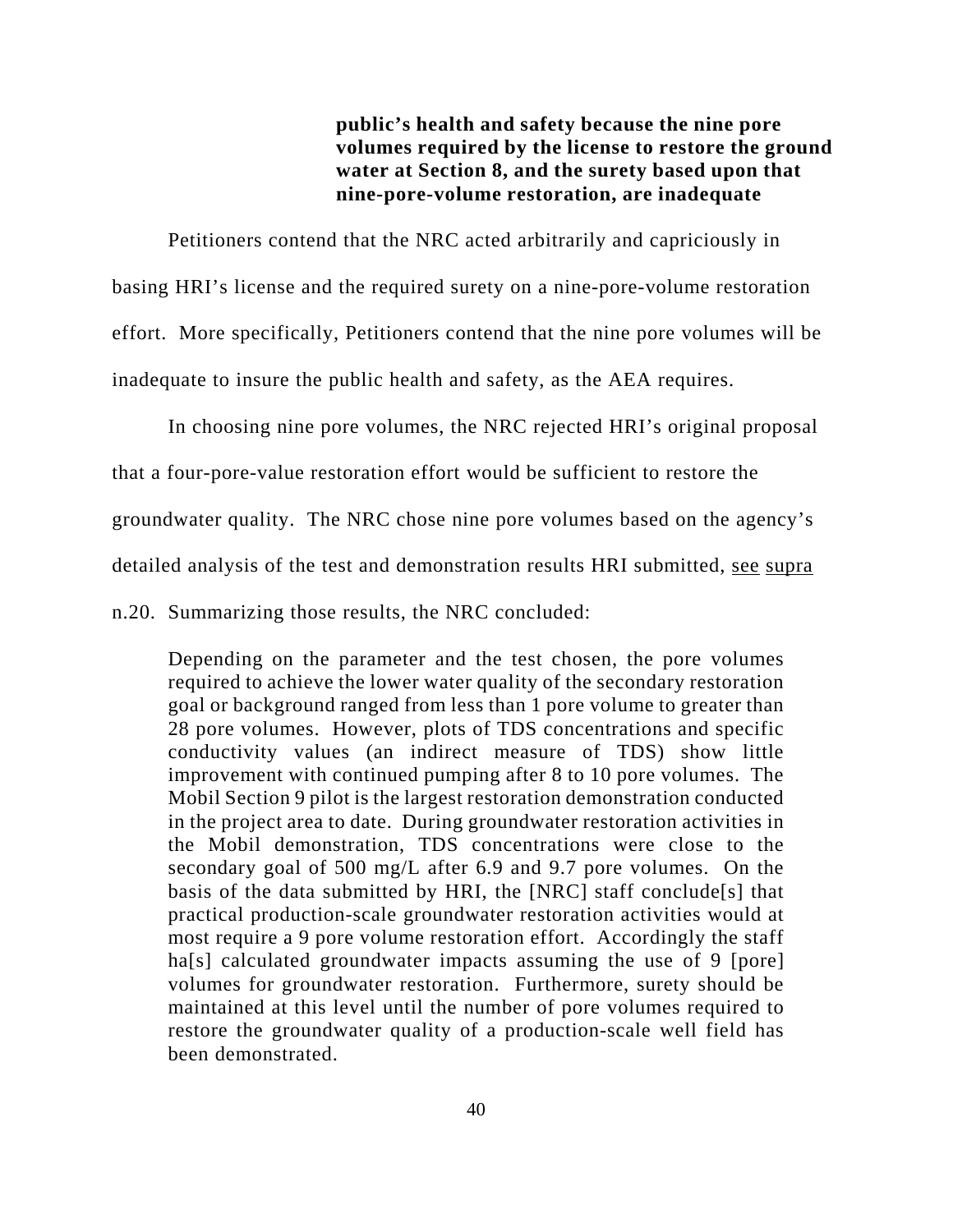(Jt. App. at 269.)

"In order for a factual determination to survive review under the arbitrary and capricious standard, an agency must examine the relevant data and articulate a rational connection between the facts found and the decision made." New Mexico, 565 F.3d at 713 (quotation, alterations omitted); see also Russell, 518 F.3d at 831. There is evidence in the administrative record supporting the NRC's determination that it is a reasonable estimate that HRI will be able to restore groundwater quality in Section 8 using nine pore volumes. For instance, the test results detailed in the FEIS suggest restoration of the groundwater quality is eventually possible. And in some of those tests, water quality was restored with fewer than nine pore volumes.

In addition, based upon those test results, the NRC's hydrologist, William Ford, indicated that it is "extremely likely that after in situ leach mining is completed, the groundwater quality will be restored to acceptable levels so that the water use of the aquifer is maintained." (Jt. App. at 484.)Ford further asserted that, while the Mobil Section 9 demonstration indicated that "it is unlikely that groundwater restoration activities at the Church Rock site will achieve baseline concentrations for all groundwater parameters," at "the 9-10 pore volume range," "it is likely that most, if not all, of the groundwater parameters will achieve the secondary groundwater restoration goals stated in HRI's License Condition  $10.21$ ." (Id.)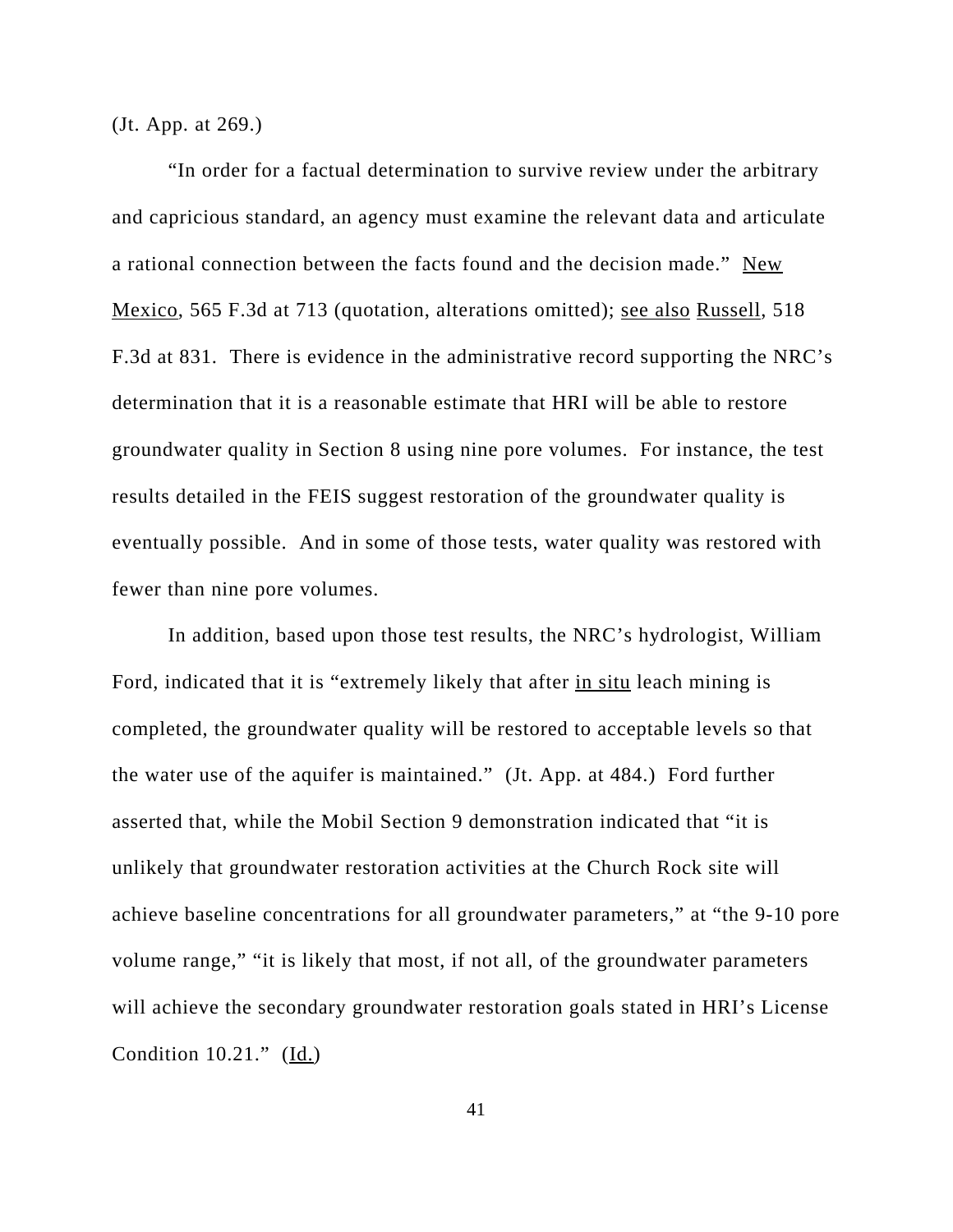While Ford noted that "[a]pproximately 74% of the parameters monitored in the Mobil demonstration met the secondary groundwater restoration goals after 9-10 pore volumes of restoration effort" (id. at 484-85), he went on to explain why several of the parameters that the Mobil Section 9 demonstration could not restore should not present a problem for HRI's restoration efforts. According to Ford, two of the six parameters that Mobil could not restore—calcium and sodium—do not have primary or secondary drinking water standards because they are not hazardous to humans. And another—molybdenum—"is primarily a concern for cattle uptake." (Id. at 485.) Ford concluded that, in the Mobil Section 9 restoration demonstration, "[a]t 9.7 pore volumes, total dissolved solids (TDS) concentrations were at 587 parts per million (ppm), which was close to the secondary drinking water standard for dissolved solids of 500 mg/L." (Id.) Ford, therefore, concluded that "it is very likely that the TDS secondary goal will be achieved at Section 8, even though it cannot be accomplished without leaving some of the major parameters which are not a threat to public health and safety at higher than background concentrations."  $(\underline{Id.})$  In addition, Ford noted that, although the Mobil test did not restore arsenic after 9 pore volumes, it "was very close to" and "was for all practical purposes at the primary drinking water standard." (Id. at 485-86.) Finally, Ford acknowledged that the Mobil Section 9 demonstration was not able to restore uranium and radium levels after nine pore volumes. But after 9.7 pore volumes, "uranium was nearly in compliance with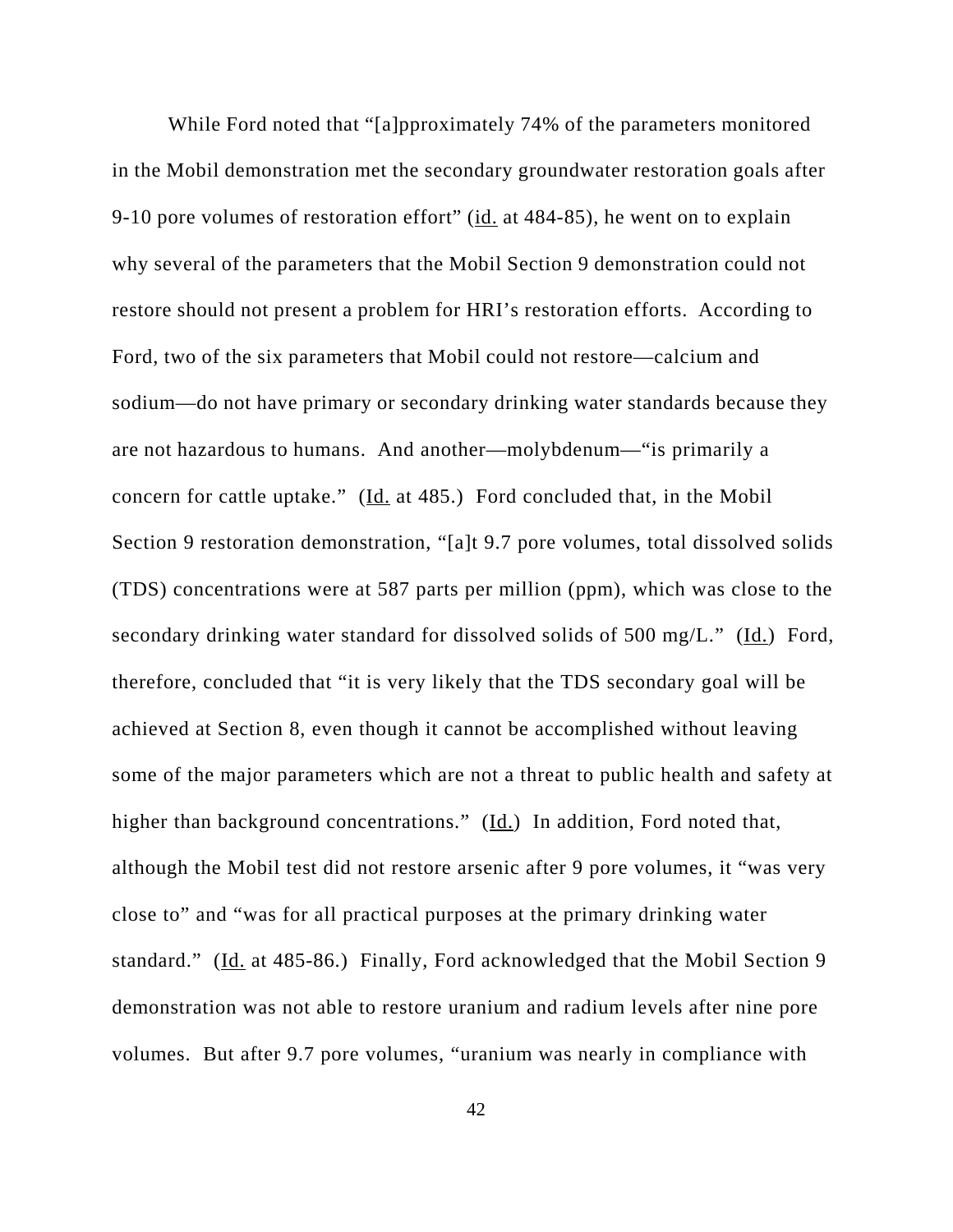the NRC standard, and radium concentrations were restored to anticipated baseline conditions." (Id. at 486.) Moreover, Ford opined that "parameters like arsenic, radium, molybdenum, and uranium are readily retarded by rock water interactions," and "[t]herefore, it is extremely unlikely that after restoration activities, arsenic, radium, molybdenum, or uranium levels would impact water quality outside the restored well field areas." (Id.)

The NRC's Atomic Safety and Licensing Board found Ford's explanation persuasive. See In re Hydro Res., Inc., 50 N.R.C. 77, 102-06 (Aug. 20, 1999). We cannot conclude here that that determination was arbitrary or capricious. See New Mexico, 565 F.3d at 713. Nor do we find any evidence in the administrative record to support Petitioners' assertion that the NRC based its adoption of the nine-pore-volume restoration effort on economic reasons and "HRI's financial well-being." (Pet. Br. at 47 n. 32.)

The NRC, then, considered in detail HRI's ability to restore the groundwater at Section 8 to its pre-lixiviant levels. And in drafting HRI's license, the NRC took a reasoned approach by requiring HRI to attempt to restore the groundwater at Section 8 before beginning ISL recovery operations at any of the other three sites. In light of that, we must uphold the NRC's licensing decision in this respect as not arbitrary or capricious, an abuse of discretion or contrary to law. See Utah Shared Access Alliance v. Carpenter, 463 F.3d 1125, 1134 (10th Cir. 2006) (noting that for an agency decision to survive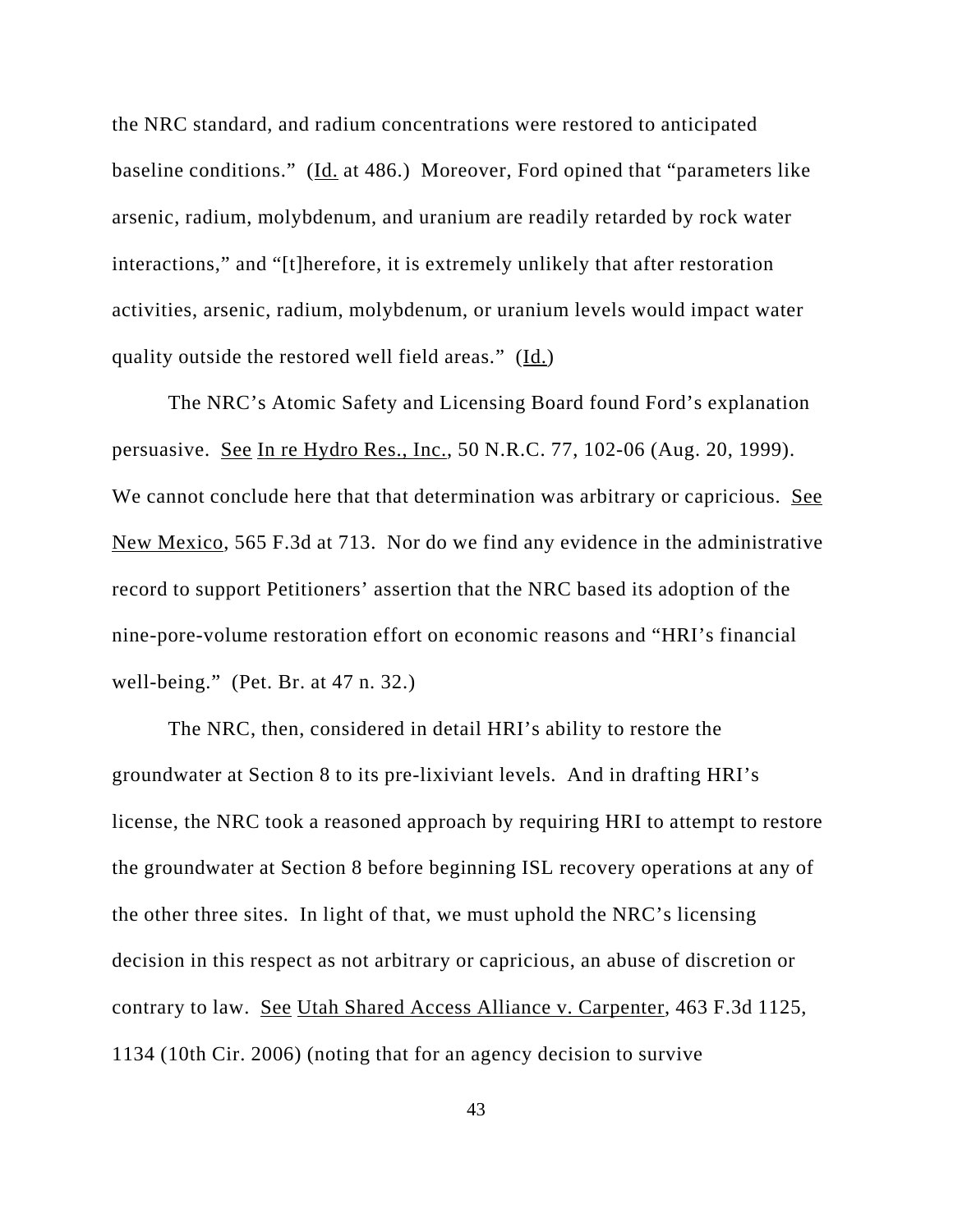arbitrary-and-capricious review, the agency must have "examined the relevant data and articulated a rational connection between the facts found and the decision made," and "there must be a reasoned basis for the agency's action").

For the same reasons, we reject Petitioners' related contention that the NRC failed to require HRI to post an adequate surety for its groundwater restoration efforts. Petitioners contend that the actual pore volumes necessary to restore the groundwater at Section 8 could be much greater than the nine pore volumes on which the surety is currently based. But the regulations, as well as HRI's license, call for a surety based upon the "estimated" restoration costs. (Jt. App. at 315.) And, as just explained, the NRC has made a reasoned and informed determination of the needed restoration efforts. Further, based upon the relevant regulations, see 10 C.F.R. Part 40, Appendix A, Criterion 9, the license provides for an annual review of the surety and a mechanism by which that surety can be changed.

# **b. The license the NRC issued HRI is inimical to the public's health and safety because it allows HRI to remedy any deficiency in the surety funding at the time the site is decommissioned**

Petitioners also argue that the NRC shirked its responsibility to set restoration goals and the surety in an amount adequate to insure the operator can restore the groundwater by simply relying on the fact that the surety can be increased later, during the NRC's annual reviews of the surety amount. As previously explained, however, the NRC did not shirk its responsibility. While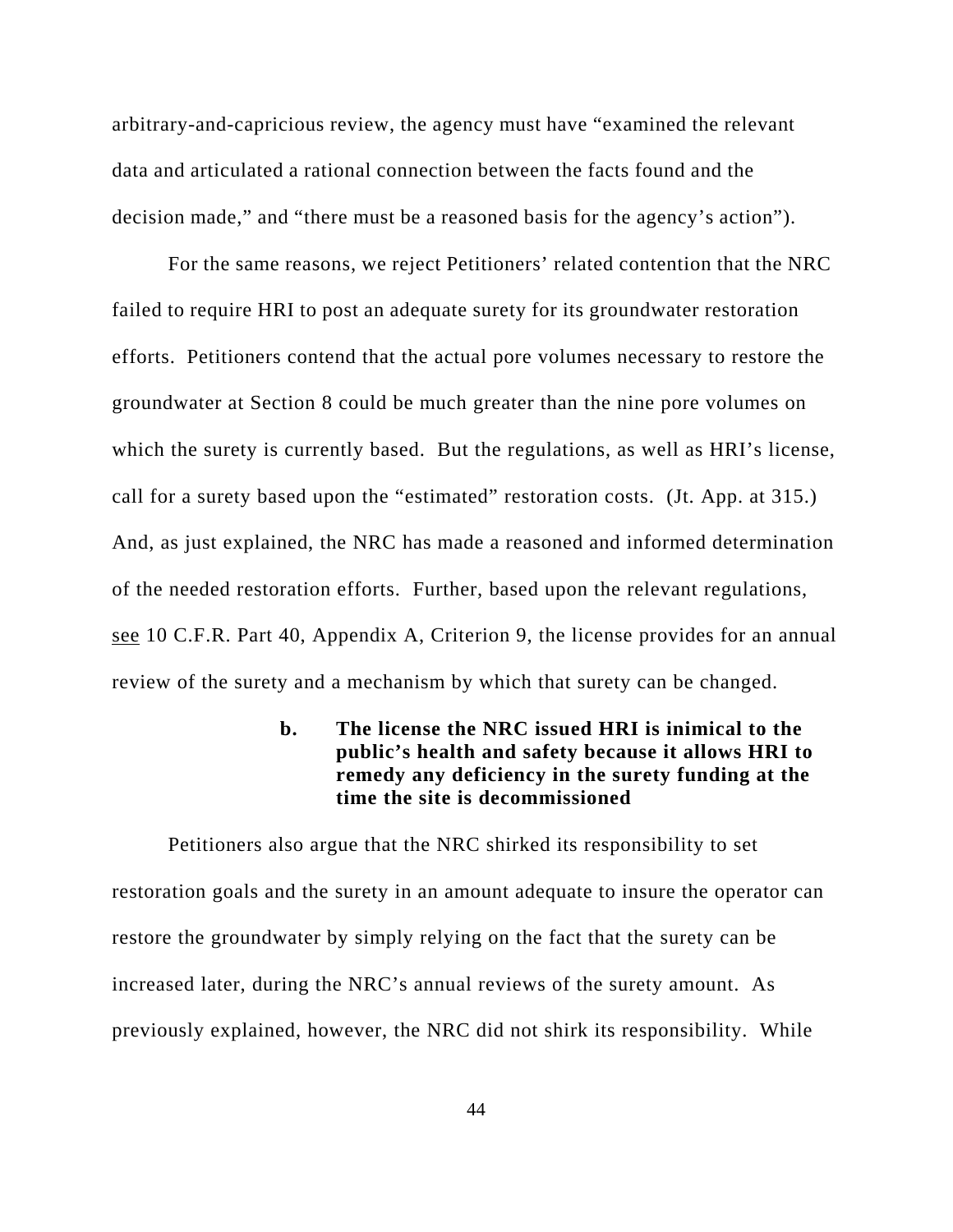the NRC regulations do provide for an annual review of the surety and the possibility that the surety will need to be adjusted, see 10 C.F.R. Part 40, Appendix A, Criterion 9, the NRC made a definitive and reasoned selection of nine pore volumes at the outset of this project as the estimated necessary restoration effort that HRI must fund. The graduated nature of the project the NRC approved, however, represents a reasoned way to address the unknowns at play in this case.

# **4. Whether the NRC denied Petitioners the right to an administrative hearing on HRI's ability to restore the water quality in the other three mining sites**

The AEA provides that, "[i]n any proceeding under this chapter, for the granting, suspending, revoking, or amending of any license . . . the Commission shall grant a hearing upon the request of any person whose interest may be affected by the proceeding." 42 U.S.C.  $\S$  2239(a)(1)(A). Petitioners requested such a hearing, and the NRC conducted one. Petitioners do not challenge the adequacy of that hearing. Instead, they complain that there will be a number of determinations about HRI's project that will be made in the future, and yet Petitioners will not at that time have the opportunity for another hearing on those issues. For example, the exact groundwater restoration standards cannot be determined until HRI drills its wells in Section 8. And restoration and surety requirements for the other three mining sites will not be determined until HRI initially demonstrates its ability to restore the groundwater at Section 8.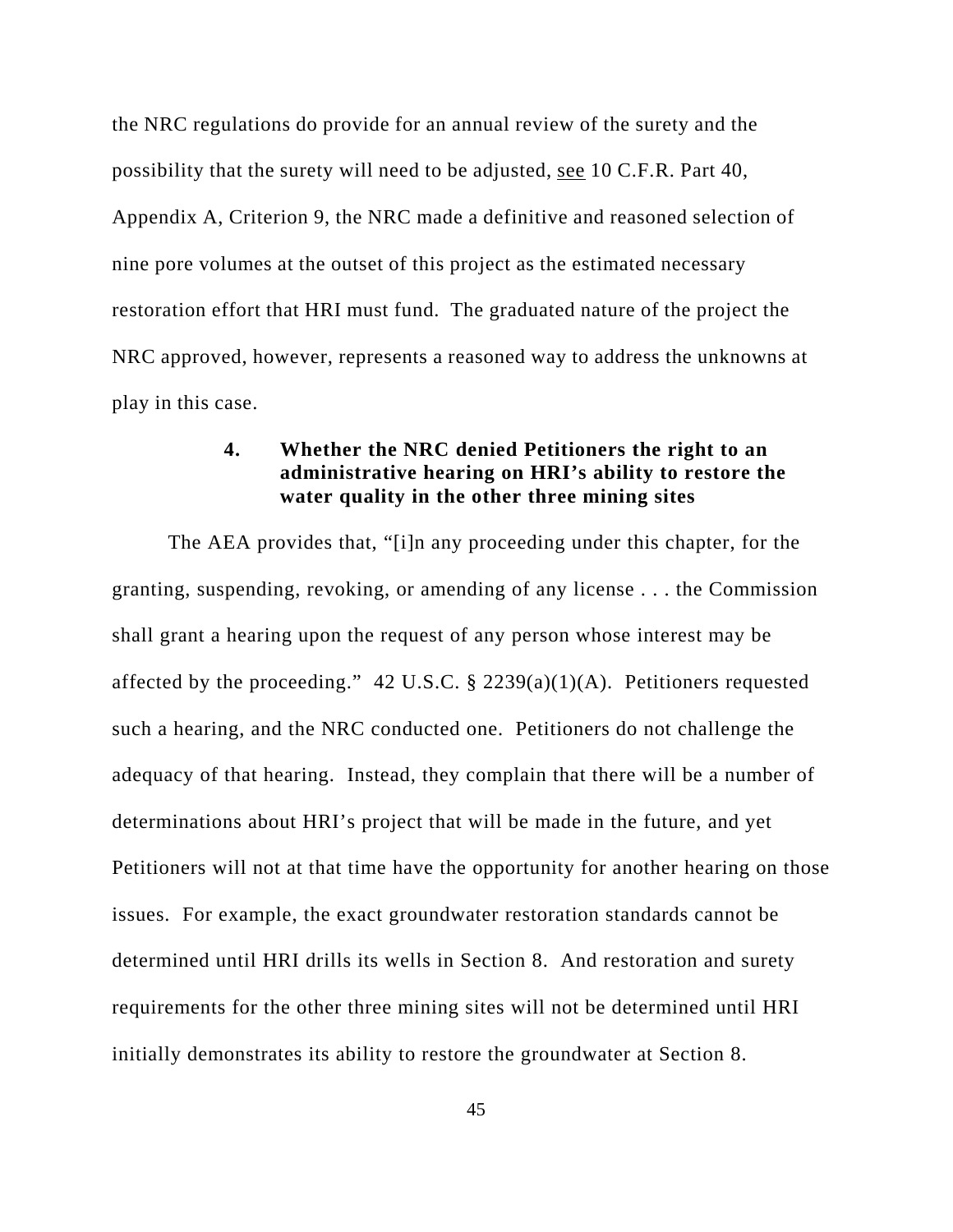The NRC determined, however, that Petitioners

had a fair opportunity to challenge the 9 pore volume estimate for Section 8, which was based upon the available information to date. The fact that data from the restoration demonstration project will be reviewed for confirmation of the 9 pore volume estimate does not obviate the fact that a meaningful hearing has been provided for the adjudication of the 9 pore volume estimate.

In re Hydro Res., Inc., 60 N.R.C. 581, 593 (2004). That determination was not arbitrary, capricious, an abuse of discretion or otherwise unlawful. The NRC conducted a hearing, after which it definitively determined that at this time a nine-pore-volume restoration effort would be necessary.

The NRC further noted that, if HRI or the NRC requested to amend the license and/or HRI's surety, Petitioners will, at that time, have an opportunity to request another hearing. See 42 U.S.C.  $\S$  2239(a)(1)(A) ("In any proceeding under this chapter, for the granting, revoking, or amending of any license . . . the Commission shall grant a hearing upon the request of any person whose interest may be affected by the proceeding.") (emphasis added). If, on the other hand, the NRC decides it does not need to amend HRI's license and/or surety, Petitioners themselves can petition to amend HRI's license. <u>See</u> 10 C.F.R.  $\S$  2.206(a) (stating that "[a]ny person may file a request to institute a proceeding pursuant to § 2.202 to modify, suspend, or revoke a license, or for any other action as may be proper"). See generally Fla. Power & Light Co. v. Lorion, 470 U.S. 729, 731 (1985).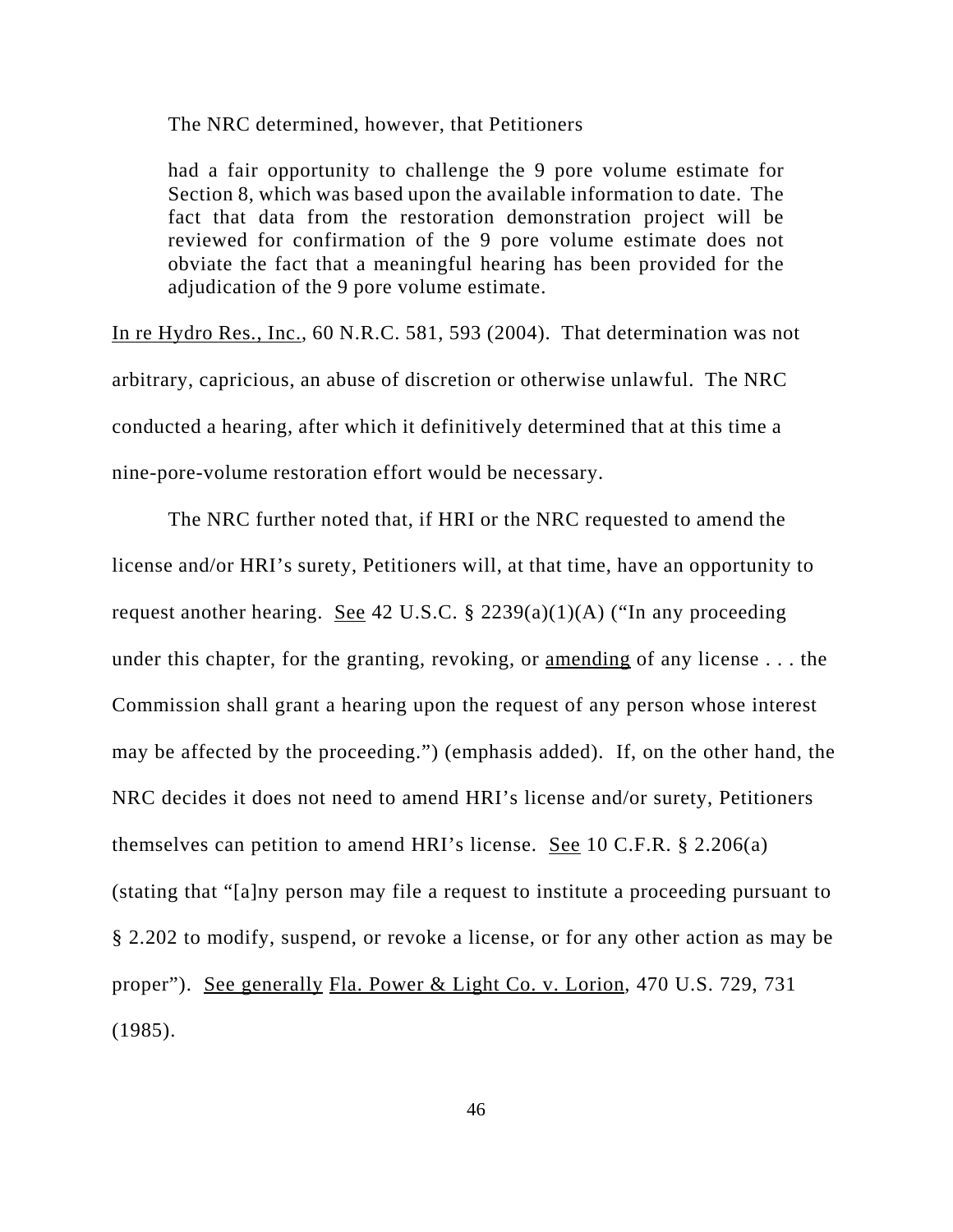Petitioners argue that it is unlikely that the relevant NRC Director will exercise its discretion, see Ohio ex rel. Celebrezze v. NRC, 868 F.2d 810, 814-15 (6th Cir. 1989), to grant them a hearing under § 2.206. See Eddleman v. NRC, 825 F.2d 46, 48 (4th Cir. 1987) (noting there is no right to a hearing under 10 C.F.R. § 2.206). But they are entitled to request a hearing. And if an NRC Director wrongly denies them a hearing, although there is no further administrative review available, <u>see</u> 10 C.F.R. § 2.206(c)(2), Petitioners may be able to seek judicial review of that determination. See Lorion, 470 U.S. at 740-41, 746; see also Kelley v. Selin, 42 F.3d 1501, 1515 (6th Cir. 1995) (citing Bellotti v. United States Nuclear Regulatory Comm'n, 725 F.2d 1380, 1383 (D.C. Cir. 1983)) (noting NRC may not deny arbitrarily a petition seeking a hearing under 10 C.F.R. § 2.206); Massachusetts v. United States Nuclear Regulatory Comm'n, 878 F.2d 1516, 1522, 1525 (1st Cir. 1989) (reviewing to determine whether agency "inexcusably default[ed] on its fundamental responsibility to protect the public safety"). But see Riverkeeper, Inc. v. Collins, 359 F.3d 156, 164 (2d Cir. 2004) (holding that NRC's denial of § 2.206(a) petition for a hearing was not reviewable because it was left to the agency's total and unreviewable discretion); Nuclear Info. Res. Serv. v. Nuclear Regulatory Comm'n, 969 F.2d 1169, 1178 (D.C. Cir. 1992) (noting the same); Arnow v. United States Nuclear Regulatory Comm'n, 868 F.2d 223, 235-36 (7th Cir. 1989) (same).

For these reasons, the NRC does not appear to have deprived Petitioners of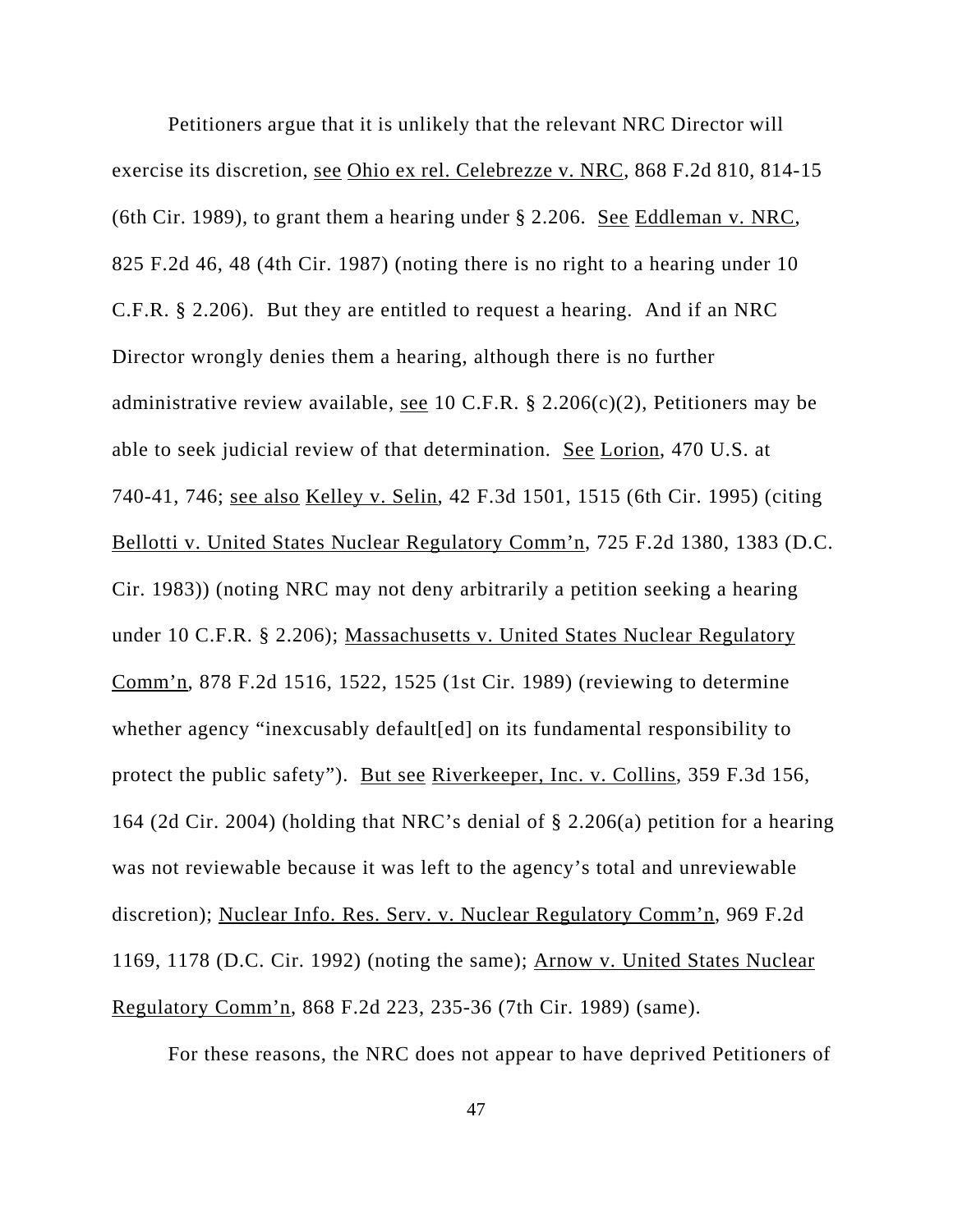their right to a hearing.

# **B. Whether the NRC violated NEPA by failing to consider adequately the impact HRI's mining might have if HRI is unable to restore the groundwater quality at Section 8**

Petitioners contend that the NRC violated NEPA by not properly considering the cumulative environmental impacts on Section 8 that might result if HRI is unable to restore the groundwater quality.<sup>24</sup> As previously mentioned, NEPA requires the NRC to consider the potential consequences of its proposed action by taking a "hard look" at those consequences. See Russell, 518 F.3d at 820-21; Kreuger, 513 F.3d at 1179. This court "will not set aside an agency decision unless it is 'arbitrary, capricious, an abuse of discretion, or otherwise not in accordance with law.'" Russell, 518 F.3d at 823 (quoting 5 U.S.C.  $$706(2)(A)).$ 

The FEIS, in fact, does address the possibility that HRI will be unable to

restore fully the groundwater at Section 8.

The potential groundwater impacts of ISL mining are related to the consumption of groundwater (i.e., water is pumped from the aquifer but not returned to it) and short- and long-term changes to groundwater quality (i.e., the chemistry of the water). Perhaps the most significant environmental impact that can occur as a result of ISL mining is the degradation of water quality in the ore-bearing aquifer.

(Jt. App. at 254.) Further, the FEIS recognized that "[l]ocal groundwater quality

 $24$ The NRC argues that Petitioners failed to preserve this issue before the agency. We need not address this waiver argument because, in any event, the NRC has complied with NEPA.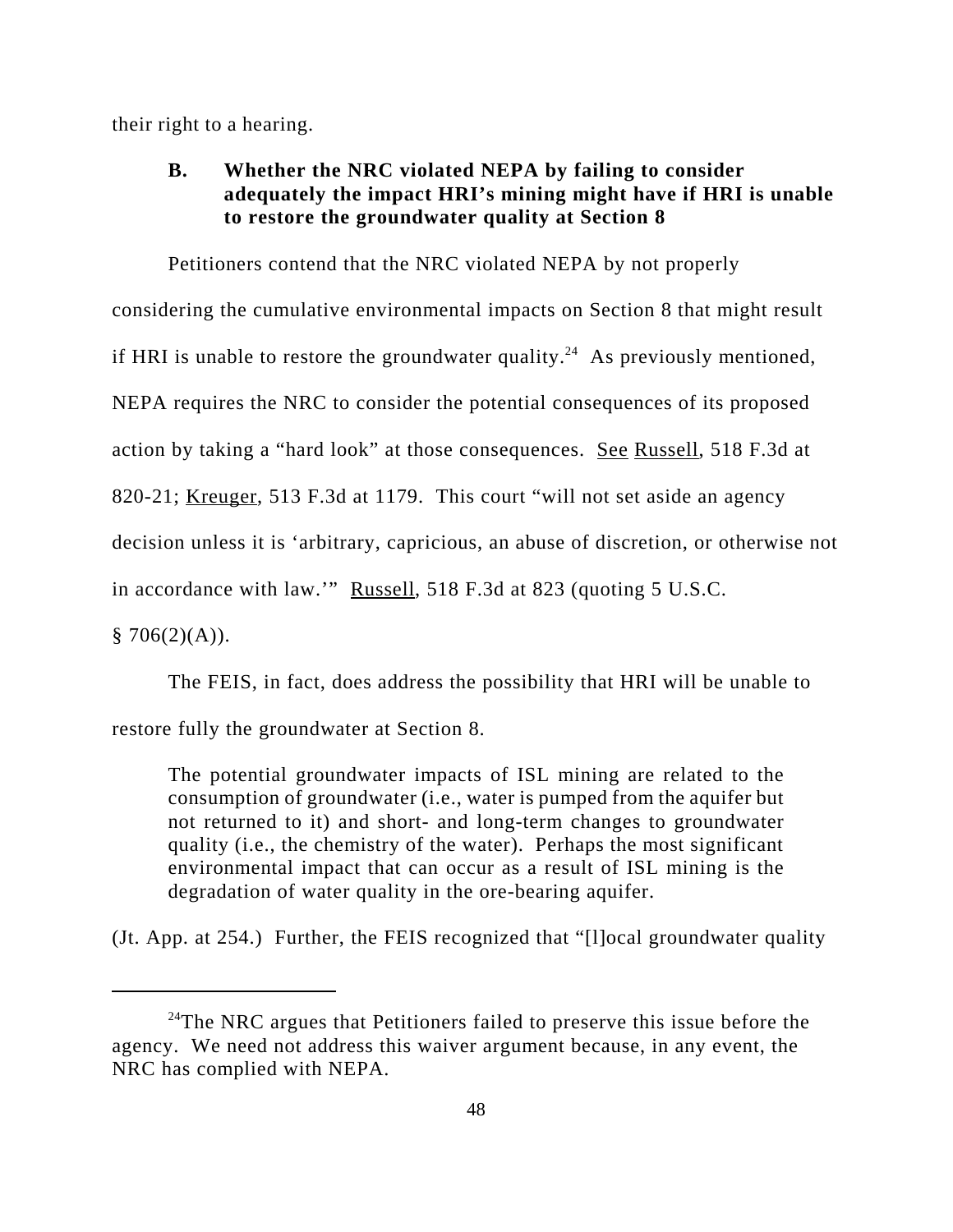in the Westwater Canyon sandstone within the proposed mining units would deteriorate during HRI's proposed project." (Id.) In particular, during mining, "the concentrations of most of the naturally occurring dissolved constituents will be appreciably higher than their concentrations in the original groundwater." (Id.)"The total volume of groundwater that would be chemically affected by ISL mining is estimated to be 3.3 million  $m^3$  (2671 acre-ft.)." (Id. at 287.)

In addition, the FEIS recognized the dangers posed by possible excursions—"unanticipated releases of mining solutions that move beyond the 'well field area'"—occurring during the mining process. (Id. at 254.) Specifically, the FEIS noted that "significant adverse effects to groundwater quality would result if an excursion (either horizontal or vertical) occurs or if, after routine mining, water quality is not restored." (Id. at 280.)

Not only did the FEIS recognize these possibilities, the FEIS expressly explored ways in which the groundwater contamination could be contained and eventually remediated.

To preserve the community's use of the Westwater Canyon aquifer as a drinking water source, NRC staff would require several mitigation measures of HRI. . . . Generally, the measures include additional characterization, testing, and bonding above that proposed by HRI, for groundwater restoration. A groundwater restoration demonstration would be required at Church Rock before lixiviant could be injected at Unit 1 or Crownpoint.

(Id.) The FEIS discussed monitoring the groundwater contamination during ISL mining, as well as the methods and timing of HRI's efforts to restore the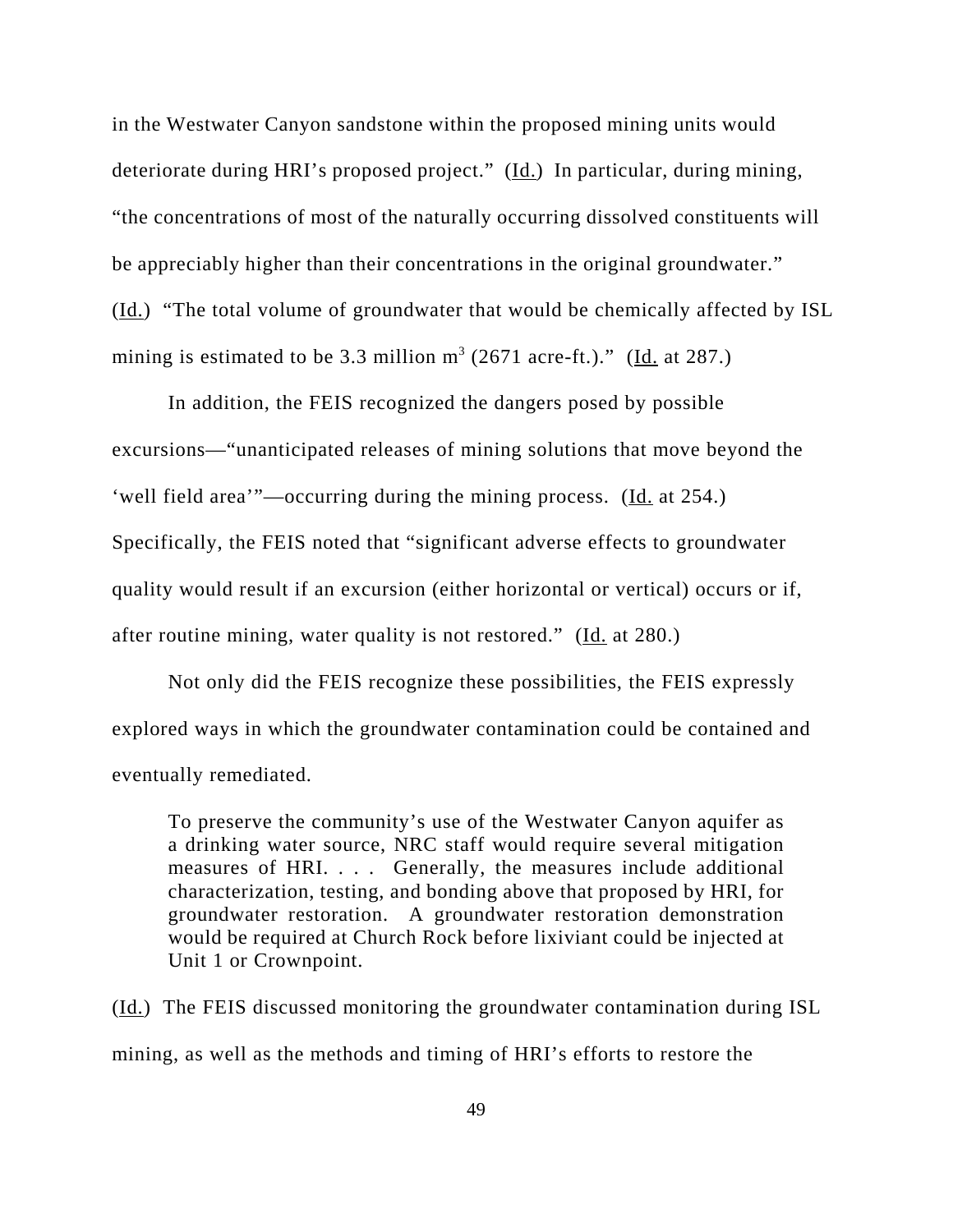groundwater quality after its mining operations cease. And the FEIS addressed the primary and secondary restoration goals which were eventually included in HRI's license. Further, the FEIS noted that, if HRI could not meet even the secondary restoration goals required of it, HRI "would have to make a demonstration to NRC that leaving the parameter at a higher concentration would not be a threat to public health and safety and that, on a parameter by parameter basis, water would not be significantly degraded." (Id. at 256.)

In addressing all of these issues, the FEIS acknowledged that "[s]uccessful restoration of a production-scale ISL well field has not previously occurred. Further, site-specific tests conducted by HRI have not demonstrated that the proposed restoration standards can be achieved at a production scale."<sup>25</sup> (Id. at 280.) Nevertheless, the FEIS ultimately determined that HRI would be able eventually to meet the required restoration goals. It did so based upon a detailed analysis of the test results from this and other projects offered by HRI, discussed above. $26$ 

 $25$ There is evidence in the record that "after the FEIS was published[,] . . . groundwater was successfully restored by the State of Wyoming at the Bison Basin ISL mine site." (Jt. App. at 477 n.7.)

 $^{26}$ On review, Petitioners fault the NRC for rejecting Petitioners' NEPA claim pertaining to the groundwater restoration at Section 8. In particular, Petitioners complain that NRC summarily upheld the NRC's compliance with NEPA because the agency had already rejected their arguments that HRI's license, as it addressed groundwater restoration, violated AEA. Most of Petitioners' arguments challenging HRI's ability to restore groundwater, however, (continued...)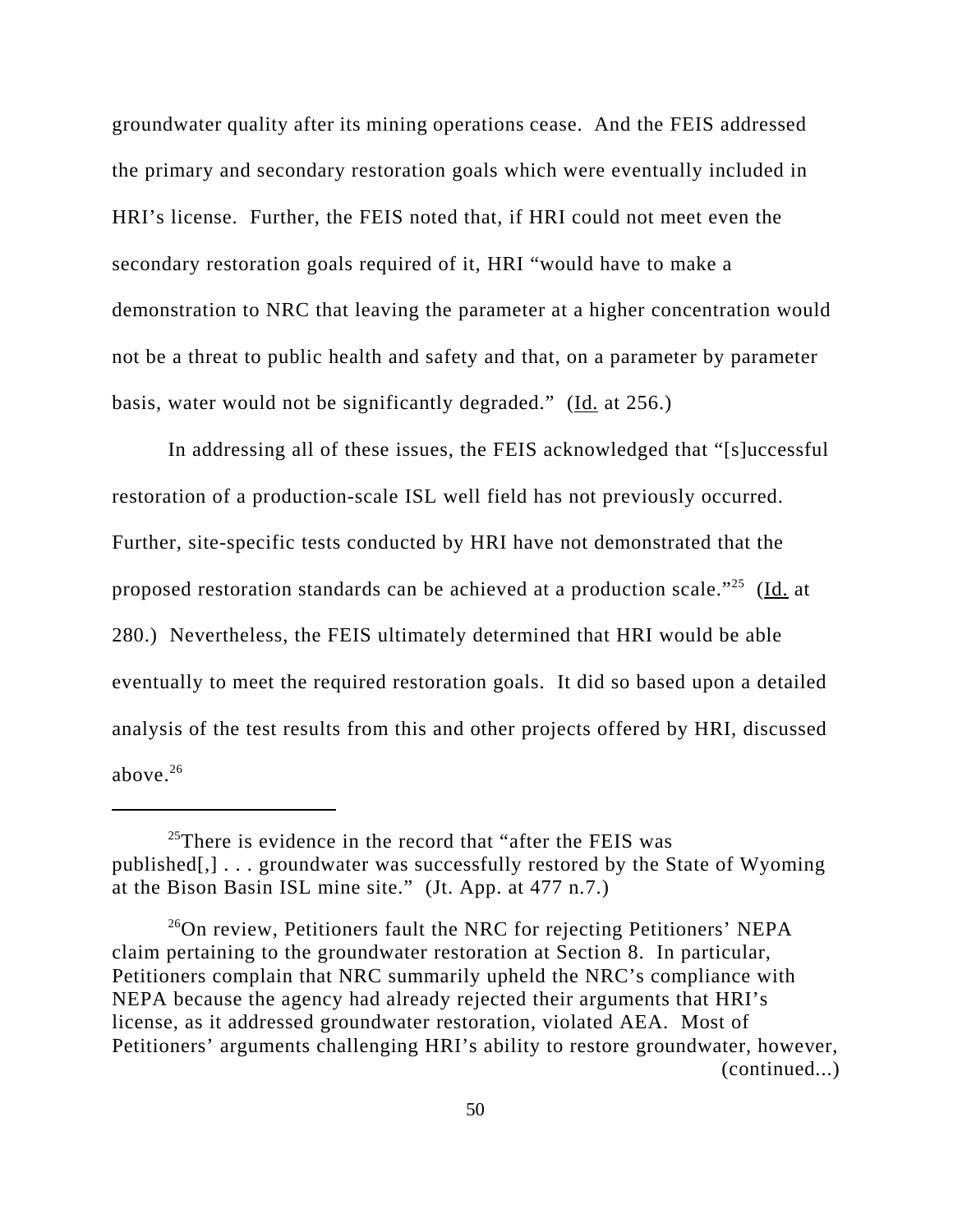For these reasons, we conclude that the NRC took the "hard look" NEPA requires regarding groundwater restoration at Section 8. See Kreuger, 513 F.3d at 1178 (quotation omitted); cf. Richmond, 483 F.3d at 1140 (noting NEPA does not prohibit agency from approving project with negative cumulative effects, so long as agency considered those effects). Therefore, we cannot say that the NRC's decision to issue HRI's license was arbitrary, capricious, an abuse of discretion or otherwise contrary to law.

### **IV. Conclusion**

For all of the foregoing reasons, we DENY the petition for review and uphold the NRC's licensing decision in all respects.

 $26$ (...continued)

are the same, under both the AEA and NEPA. And the NRC addressed those at length.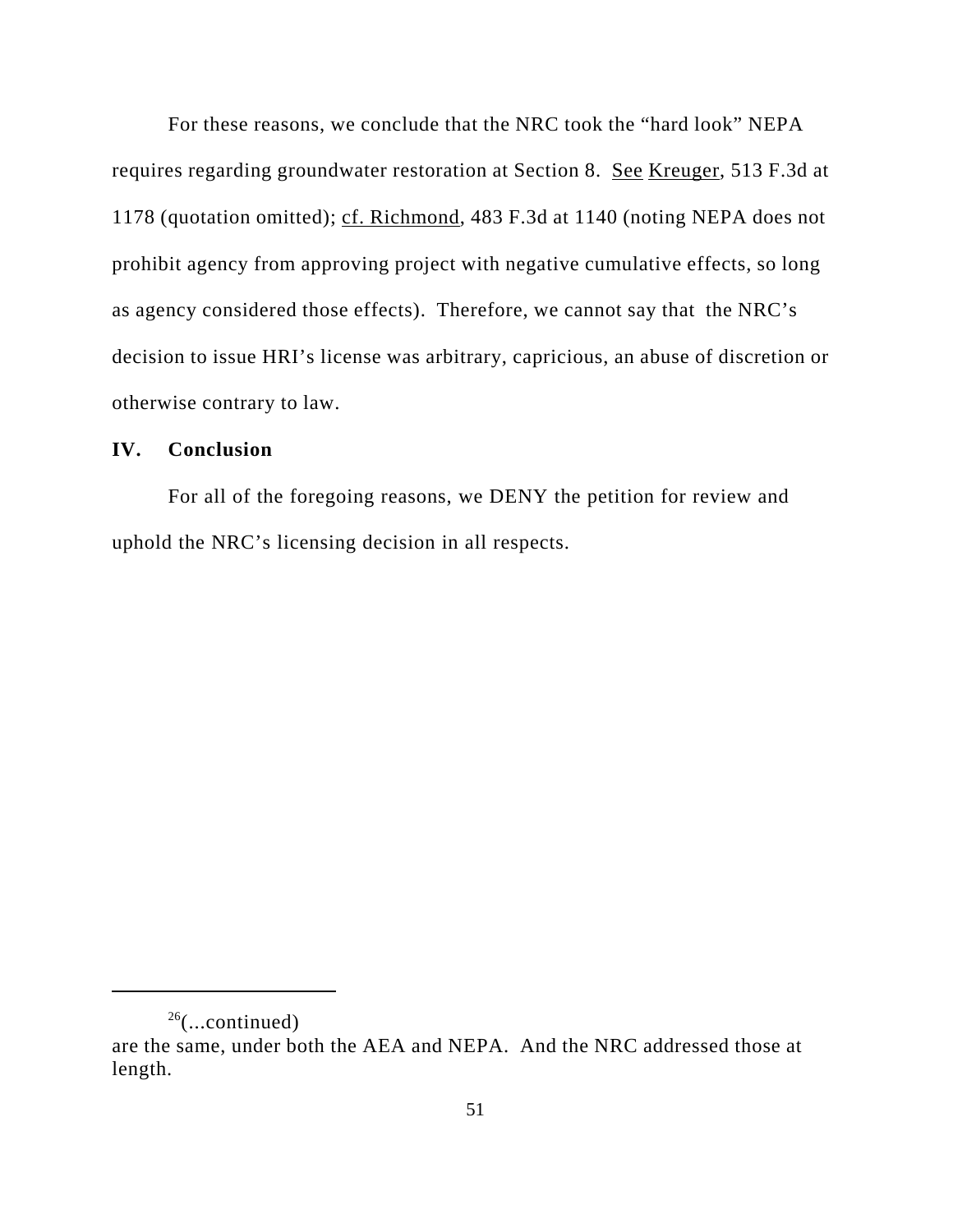### 07-9505, Morris v. US NRC, HRI

#### **LUCERO**, J., dissenting:

Because the majority's decision in this case will unnecessarily and unjustifiably compromise the health and safety of the people who currently live within and immediately downwind from Section 17, I must respectfully dissent. For thirty years, the United Nuclear Corporation ("UNC") mined Section 17. When it abandoned the mine, it failed to undertake a basic responsibility: cleaning up after itself. UNC left behind mining spoil that continuously emits gamma radiation and radon. Now, the Nuclear Regulatory Commission ("NRC") has granted a license to Hydro Resources, Inc. ("HRI") to mine the same property. HRI plans to mine the site, which will result in total radiation levels nine to fifteen times the permitted regulatory limit.

 Petitioners in this case include members of three families that live within or near Section 17 and Eastern Navajo Diné Against Uranium Mining, a Navajo community organization representing members who reside primarily in Church Rock and Crownpoint, New Mexico. These petitioners should be able to rely on the NRC to properly interpret statutes and agency regulations designed to protect the public's health and safety. Instead, the NRC has abandoned its statutory commitment to refrain from issuing licenses if doing so "would be inimical to . . . the health and safety of the public," 42 U.S.C. § 2099, and has rendered this community vulnerable to the ill effects of dangerous radiation.

My respected colleagues compound the NRC's error by failing to adequately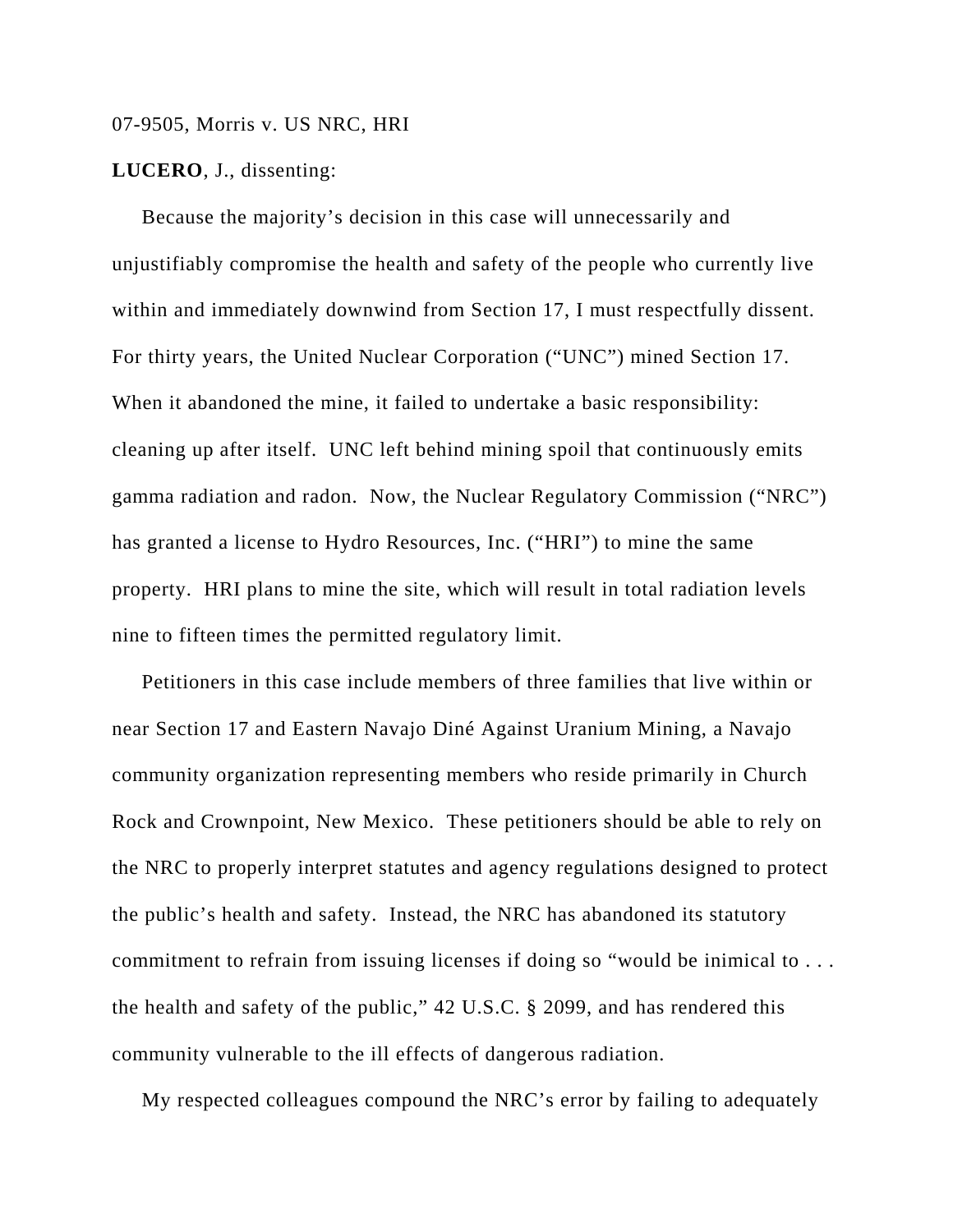review the agency's action. The NRC issued HRI's license at Section 17 using an interpretation of 10 C.F.R. 1§ 20.1301(a)(1) that is inconsistent with the text of the regulation. We should therefore set aside the NRC's decision and remand to the agency for decisionmaking consistent with the proper interpretation of the rule—an interpretation that is true to the regulation and that adequately protects the interests of the public and the petitioners in this case. Because the majority's decision compounds past injustice by committing legal error, I respectfully dissent.

**I**

 In affirming the NRC's grant of a mining license to HRI, the majority erroneously concludes that we should defer to the NRC's interpretation of §  $20.1301(a)(1)$ . (Majority Op. 14.) The majority notes that when we review an agency's interpretation of its own regulations under the Administrative Procedure Act ("APA"), 5 U.S.C. § 551 et seq., we must give the agency's interpretation "controlling weight unless it is plainly erroneous or inconsistent with the regulation." (Majority Op. 9) (quoting Udall v. Tallman, 380 U.S. 1, 16-17 (1965)). In this case, the NRC's interpretation of  $\S 20.1301(a)(1)$  is "inconsistent with the regulation" and thus warrants no deference. Thomas Jefferson Univ. v. Shalala, 512 U.S. 504, 512 (1994).

Section 20.1301(a)(1) requires that a licensee conduct operations such that: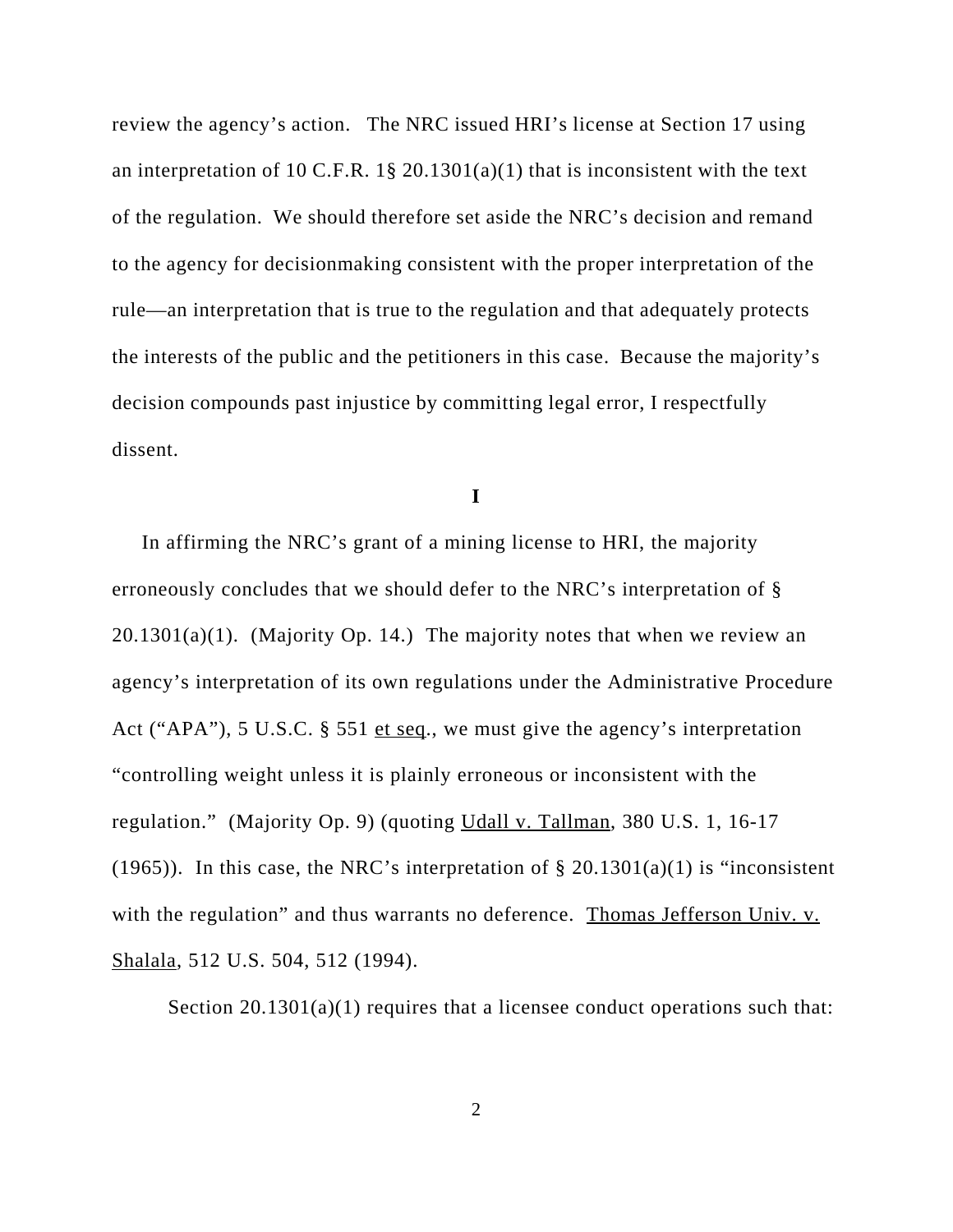[t]he total effective dose equivalent to individual members of the public from the licensed operation does not exceed 0.1 rem (1 mSv) in a year, exclusive of the dose contributions from background radiation, from any medical administration the individual has received, from exposure to individuals administered radioactive material and released under § 35.75, from voluntary participation in medical research programs, and from the licensee's disposal of radioactive material into sanitary sewerage in accordance with § 20.2003.

#### 1§ 20.1301(a)(1).

In granting the license in this case, the NRC interpreted the cap on the total effective dose equivalent ("TEDE") from the "licensed operation" to limit only the radiation "directly linked to licensed activity." In re Hydro Res., Inc., 63 N.R.C. 510, 516 (2006). The majority concludes that this interpretation is not "plainly erroneous" because "[t]he 1clear language of this regulation supports the NRC's decision to focus only on the licensed operation." (Majority Op. 14.) This conclusion, however, seems merely to beg the question: the meaning of the phrase "licensed operation" as used in  $\S 20.1301(a)(1)$ .

The NRC's interpretation of "licensed operation" is inconsistent with the regulation because it renders superfluous the exclusion of "background radiation" and radiation from other specified sources in § 20.1003. It is a well-established principle of statutory and regulatory interpretation that a provision should be read such that no term is rendered nugatory. See Time Warner Ent. Co., L.P. v. Everest Midwest Licensee, L.L.C., 381 F.3d 1039, 1050 (10th Cir. 2004) ("As

3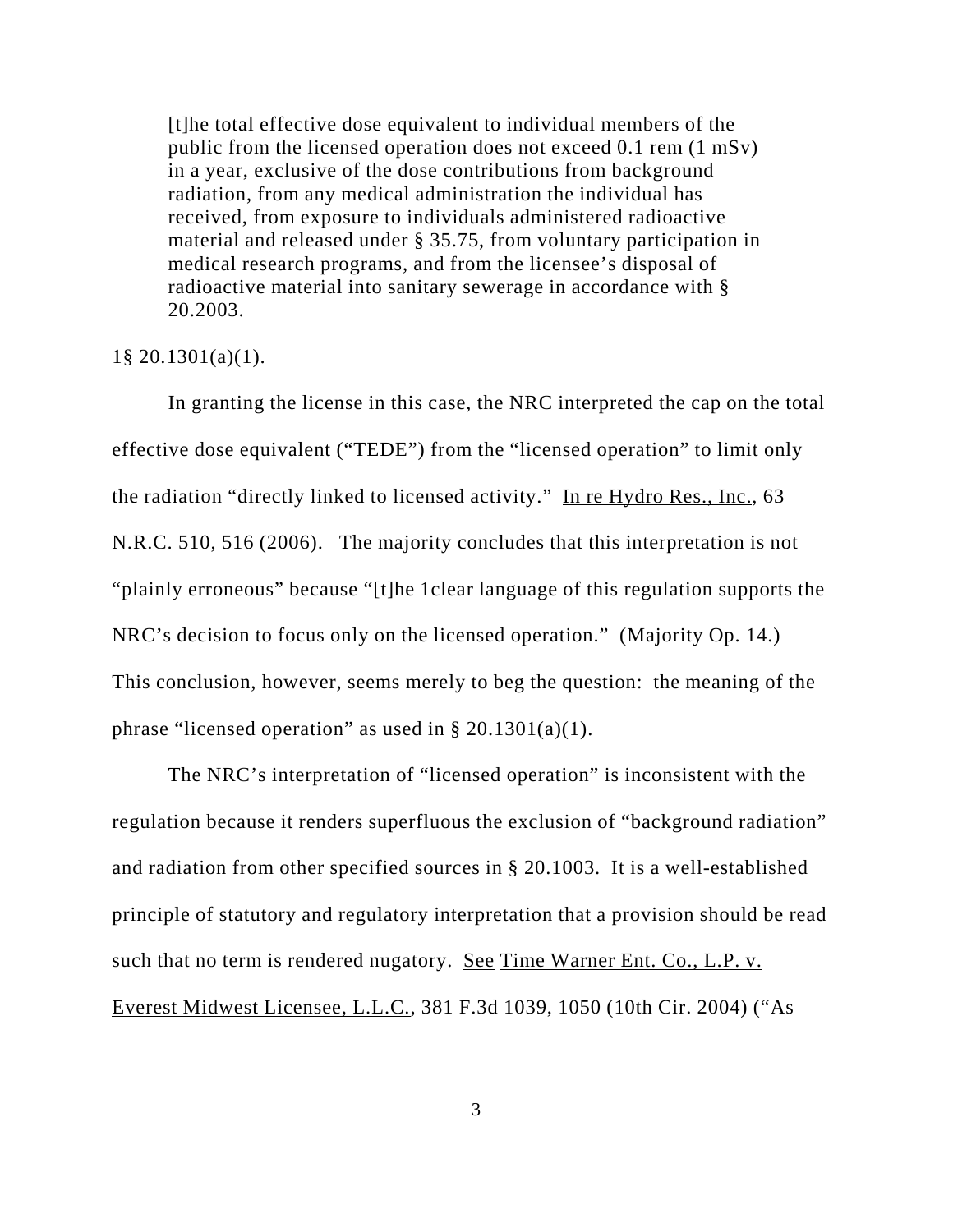with statutory construction, in interpreting regulations;6937;6937, we strive to construe the text so that all of its provisions are given effect and no part is rendered superfluous."). The NRC interprets "licensed operation" to refer only to the licensee's activity. However, § 20.1301(a) expressly excludes from the radiation limit on a "licensed operation" any "background radiation," along with radiation from any "medical administration the individual has received, from exposure to individuals administered radioactive material . . . , from voluntary participation in medical research programs, and from the licensee's disposal of radioactive material into sanitary sewerage."

By focusing only on the licensee's activities, the NRC's interpretation of "licensed operation" renders these specific exclusions unnecessary: There is no reason to expressly exclude radiation from medical research programs if "licensed operation," by definition, refers only to activity of the licensee. The majority apparently accepts the NRC's explanation that not every licensee is a mining company and "this language clarifies that the NRC's regulations specifically addressing sanitary sewers and medical administration of radiation continue to govern those other matters." (Majority Op. 15.)

The regulation does no such thing. It does not refer to these other sets of regulations or state that they apply notwithstanding § 20.1301(a). Moreover, the NRC itself has admitted the superfluity of the relevant language under its

4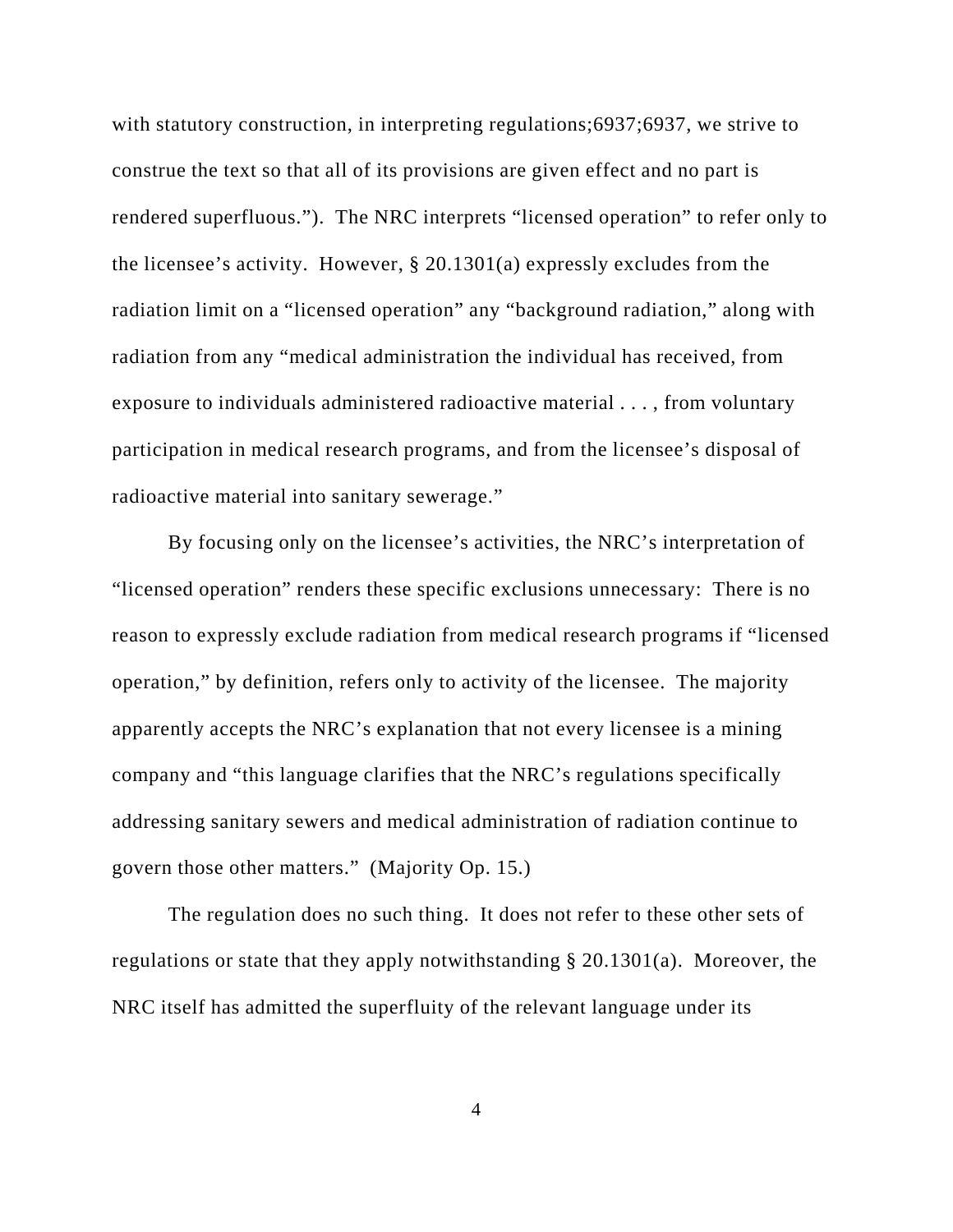#### interpretation:

[S]imply interpreting the phrase 'from the licensed operation' as limiting the scope of TEDE arguably renders unnecessary other provisions in the TEDE rule expressly excluding doses resulting from medical administration and disposal of radioactive material in sanitary sewerage.

#### In re Hydro Res., 63 NRC at 516.

Because the NRC's asserted interpretation of § 20.1301(a)(1) violates a fundamental rule of construction, and because the NRC granted HRI a license in derogation of its duty to protect public health and safety, I would reject its definition of "licensed operation."

### **II**

Although the majority does not reach the issue, I would also hold that radioactive emissions from existing mining spoil at Section 17 should not be excluded from the TEDE limit as "background radiation." Section 20.1301(a) excludes radiation doses due to "background radiation" from the limit on TEDE. The regulations define "background radiation" to include "naturally occurring radioactive material" ("NORM"). § 20.1003. Moreover, neither the Atomic Energy Act nor NRC regulations define NORM. The NRC concluded that NORM includes "technologically enhanced naturally occurring radioactive material" ("TENORM"), or "radioactive materials that, as a result of human activities, are no longer in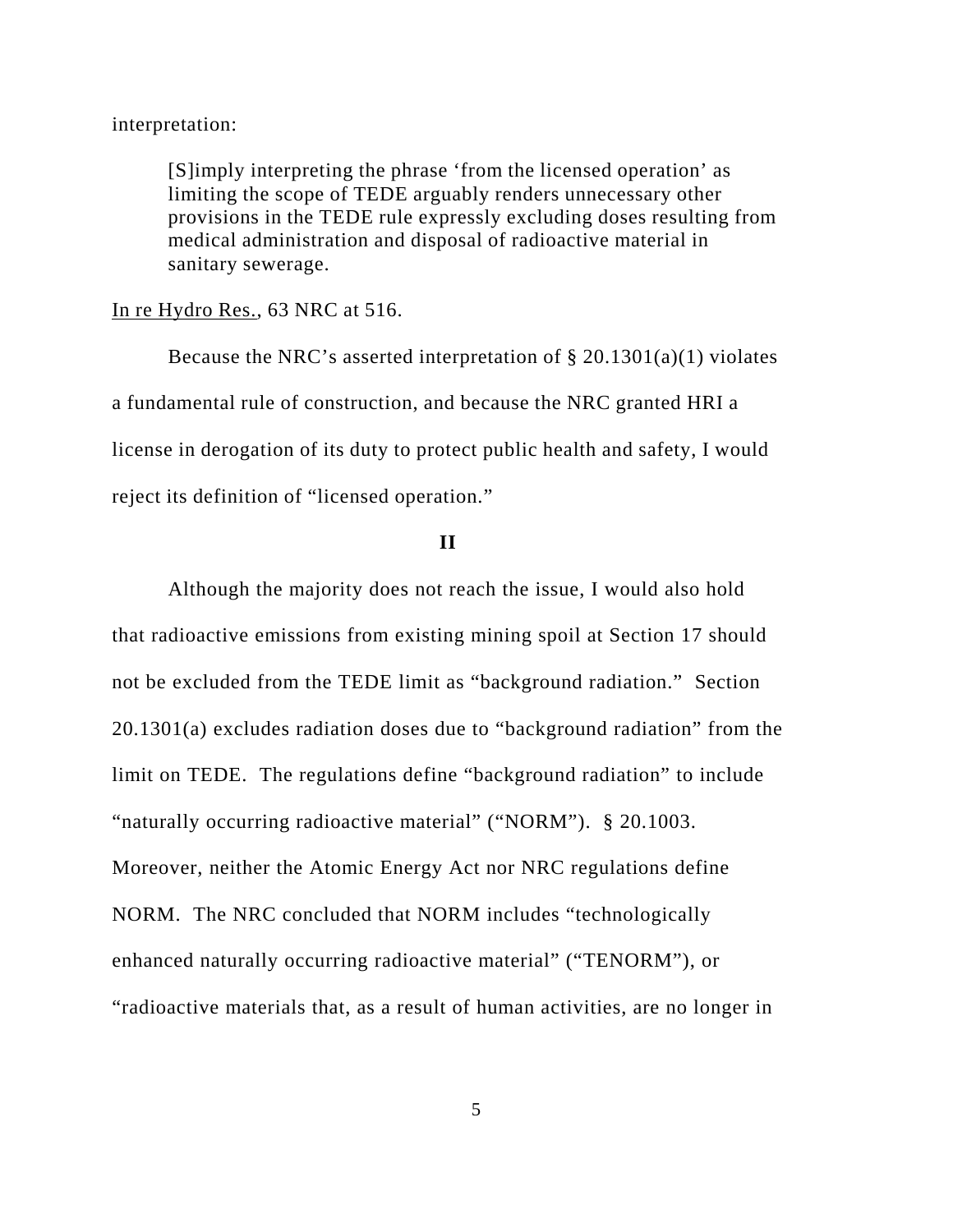their natural state," In re Hydro Res., Inc., 63 N.R.C. 41, 67 (2006), including mining spoil. In re Hydro Res., Inc., 63 N.R.C. at 518 (2006).

The NRC's interpretation of the regulation is yet again unreasonable. When a term is not defined by the relevant statute or regulation, we interpret it using its "ordinary, contemporary, common meaning." Perrin v. United States, 444 U.S. 37, 42 (1979) (citation omitted). "Naturally" means "according to or by the operation of the laws of nature." Webster's 3d New Int'l Dictionary 1507 (1993). Thus, "naturally occurring radioactive material" is radioactive material that occurs according to or by the operation of the laws of nature. It does not include radioactive materials that are no longer in their natural state as a result of human activities.

The NRC asserts that that "technical terms of art should be interpreted by reference to the trade or industry to which they apply." Although an accurate statement of the law, see La. Pub. Serv. Comm'n v. FCC, 476 U.S. 355, 372 (1986), this argument is unavailing. The NRC failed to provide any authority—even one of its own past decisions—indicating that NORM is, in fact, a technical term of art with the meaning it now asserts. In contrast, petitioners cite a number of authorities indicating that TENORM was not understood to be a subset of NORM when the latest version of NRC rules was promulgated in 1991. "Background radiation" does not include radiation caused by existing mining

6